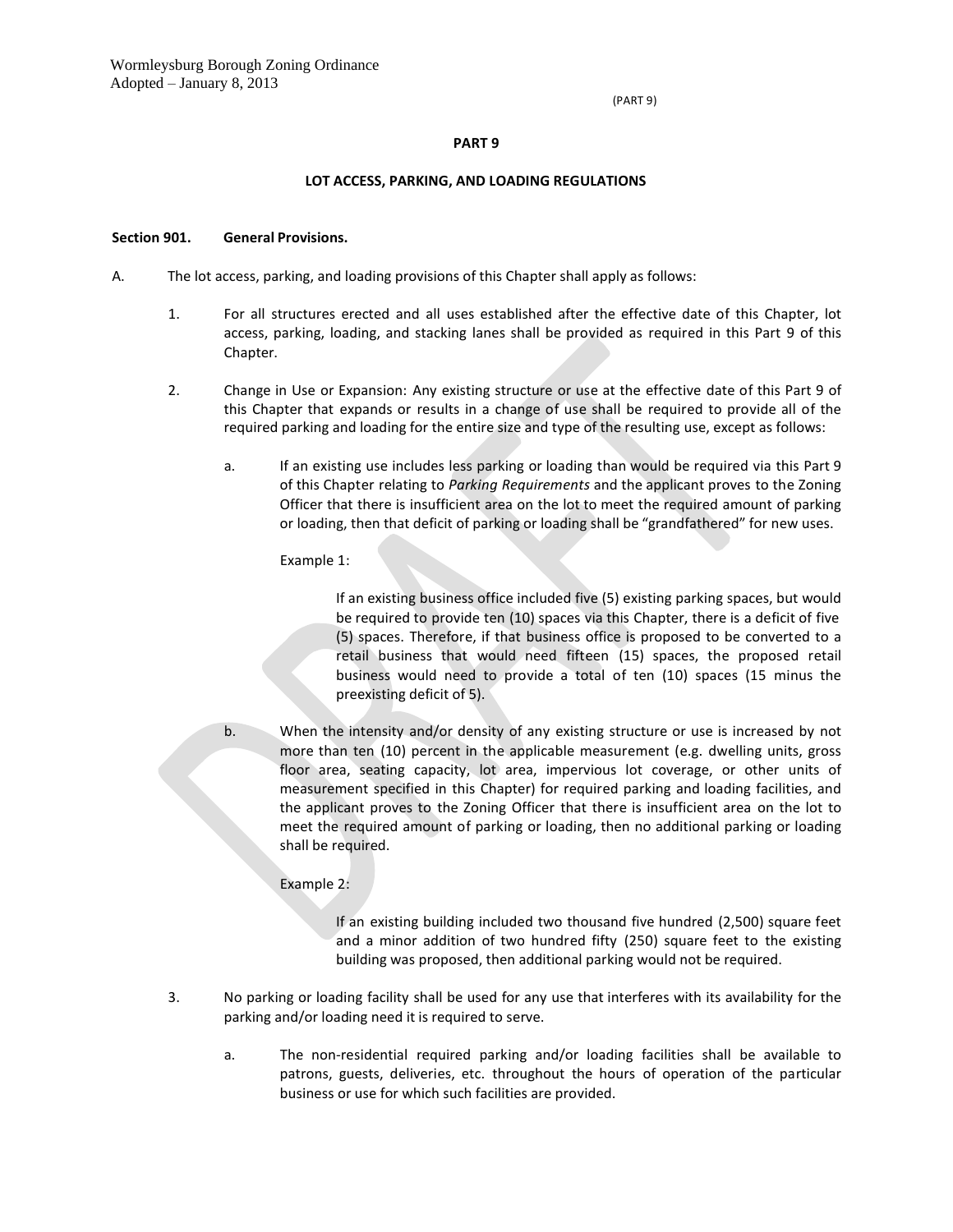Lot Access, Parking, and Loading Regulations

PART 9-1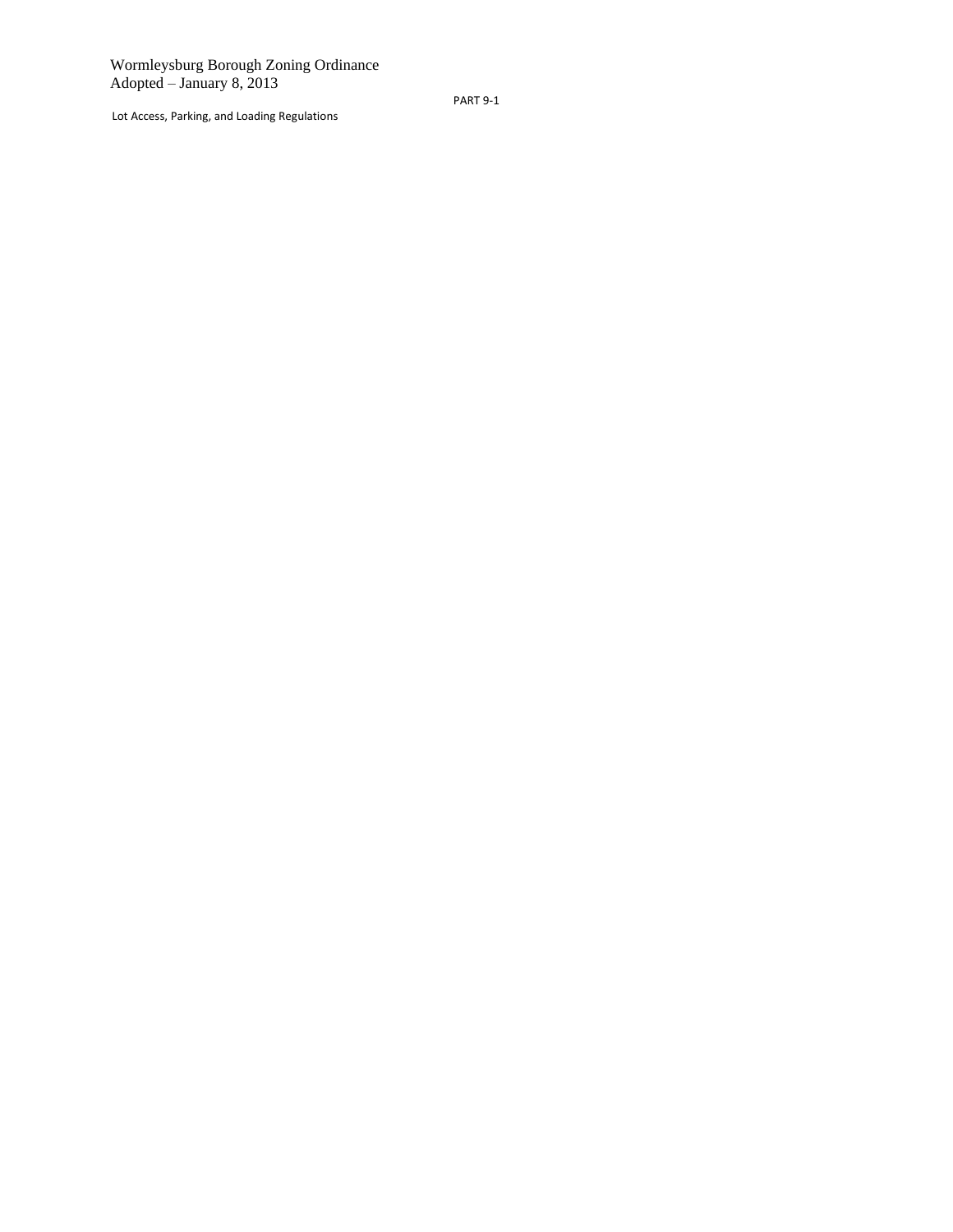- b. The residential required parking facilities shall be available to residents at all times for which such facilities are provided.
- 4. Except where on-street parking is permitted to count toward required parking spaces as provided in this Part 9 of this Chapter relating to *Parking Reductions and Alterations*, the term "parking space" includes either covered garage space or uncovered, improved and stabilized parking space located outside of the public street right-of-way.
- 5. Required lot access, parking, loading, stacking lanes, on-lot traffic circulation channels, and access aisles shall not be deemed to be part of the open space of the lot on which it is located.
- 6. Required lot access, parking, loading, stacking lanes, on-lot traffic circulation channels, and access aisles shall not encroach onto any required buffer yards as required in Part 7 of this Chapter relating to *Buffer and Screening Regulations*.
- 7. All proposed lot access entrances and exits (ingress-egress) to the site or operation, and parking facilities, and loading facilities shall be designed and improved in a manner which does not allow mud or gravel to be deposited or accumulate on or along abutting streets.
- 8. Unrestricted lot access along the entire length of a lot's street frontage shall not be permitted. Lot access entrances and exits shall be physically separated from public street rights-of-way by a grassed strip or other effective and suitable barrier (e.g. curbing, wheel stops / bumpers, bollards, etc.) against the ingress and egress of unchanneled motor vehicles.
- 9. Traffic flow and ingress-egress from lots shall not cause traffic hazards or vehicle backups upon abutting streets. Patron and customer vehicles waiting to enter and/or exit an establishment shall not be permitted to stack within the right-of-way of streets.
- 10. All access drives, other lots access points, parking facilities, loading facilities, stacking lanes, onlot traffic circulation channels, and access aisles shall be clearly marked with paint, and permitted directional signs as applicable.
- 11. All driveways, access drives, other lots access points, parking facilities, loading facilities, stacking lanes, on-lot traffic circulation channels, and access aisles shall be graded for proper drainage and shall be improved with a durable and dustless surface (e.g., concrete or bituminous concrete unless an alternative material and/or design as part of a readily accepted stormwater BMP in accordance with Chapter 26 relating to water [stormwater management], Chapter 22 relating to subdivision and land development, or any other construction materials specifications adopted by the Borough), and approved by the Borough Engineer.
- 12. All driveways, access drives, other lot access points, parking facilities, and loading facilities shall comply with all applicable provisions of Chapter 21 relating to streets and sidewalks, Chapter 15 relating to motor vehicles and traffic, and Chapter 22 relating to subdivision and land development.

## **Section 902. Driveways and Access Drives.**

Unless otherwise specified elsewhere herein this Chapter, Chapter 22 relating to subdivision and land development, Chapter 21 relating to streets and sidewalks, or Chapter 15 relating to motor vehicles and traffic, driveways and access drives are subject to the following criteria:

A. No more than two (2) driveway or access drive connections per lot shall be permitted, and no driveway or access drive shall be closer than one hundred (100) feet on the same lot.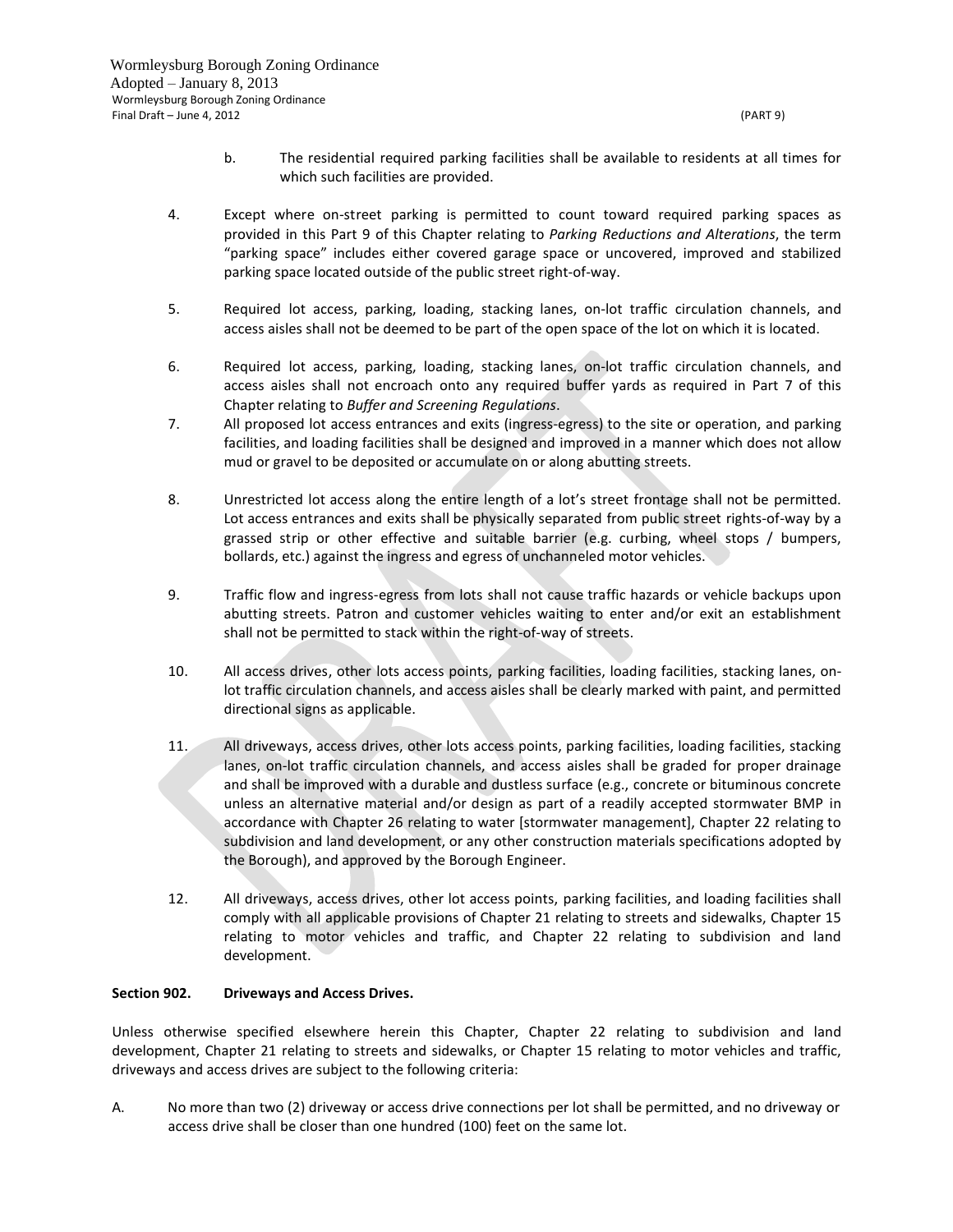PART 9-2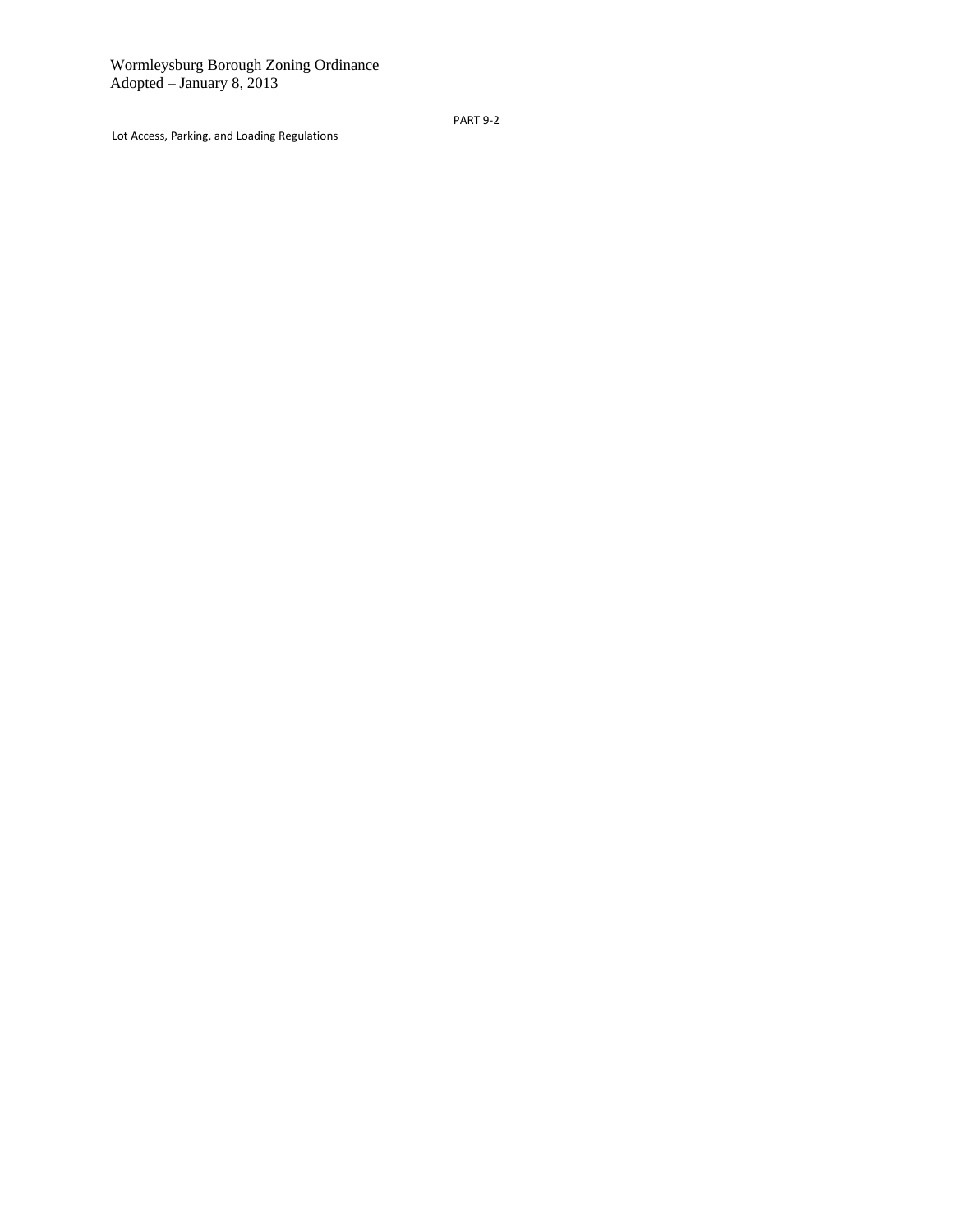- B. On corner lots or where more than one (1) intersecting street abuts the lot, a new curb cut or access for a driveway or access drive shall be provided on the street conveying the lesser amount of existing or proposed daily traffic. This specifically includes alleys.
- C. Driveways and access drives shall not be:
	- 1. Less than forty (40) feet from the edge of the right-of-way of any street intersection;
	- 2. Within twenty (20) feet of an alley right-of-way;
	- 3. Less than five (5) feet from a fire hydrant;
	- 4. Less than:
		- a. Two and one-half  $(2 \frac{1}{2})$  feet from abutting lot lines for driveways, unless a shared driveway is proposed; and
		- b. Ten (10) feet from abutting lot lines for access drives, unless a shared access drive is proposed.

These distances shall also include driveway and access drive radii.

- D. Driveways and access drives shall not exceed a slope of eight (8) percent within twenty-five (25) feet of the street right-of-way line, and not more than fifteen (15) percent overall.
- E. At the street right-of-way, excluding alleys:
	- 1. Driveways providing access to a single car garage or parking area shall be limited to ten (10) feet in width, and for a double or two (2) car garage or parking area, the width shall be limited to twenty (20) feet. In no case shall a driveway be wider than twenty (20) feet at the right-of-way line; and
	- 2. Access drives shall be a minimum of twelve (12) feet in width per lane.
- F. In no case shall there be unrestricted access from a lot along the length of a street or alley.
- G. Where access drives and/or driveways are permitted along a street right-of-way at the front of the lot, and where sidewalks are installed or will be installed, then the access drive and driveway surfacing shall end at the backside (building-side) of the sidewalk, and on the front-side (street side) of the sidewalk. No access drive or driveway surfacing or related material shall extend over any sidewalk area. Sidewalk materials including the use of painted striping in accordance with Chapter 21 relating to streets and sidewalks, Chapter 22 relating to subdivision and land development, and any other construction materials specifications adopted by the Borough, and approved by the Borough Engineer, shall be continued across all access drives and driveways.
- H. Any portions of driveway or access drives located within the street right-of-way shall be paved in accordance with Borough specifications.
- I. Any driveway or access drive intersecting with a state or Borough owned street or road shall require the obtainment of a permit from the applicable entity.
- J. Driveway and access drive locations shall be delineated on all plans / permits, as applicable.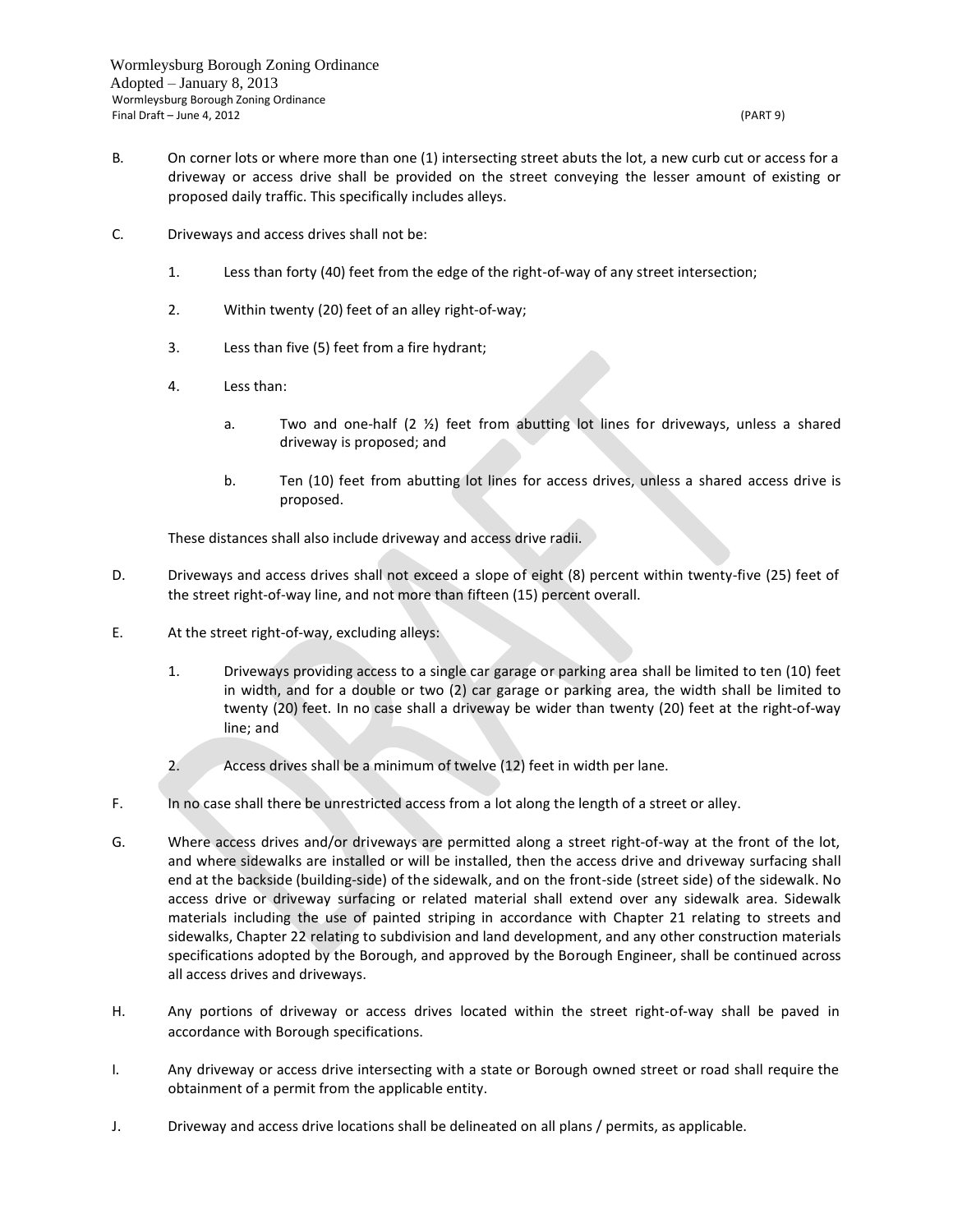PART 9-3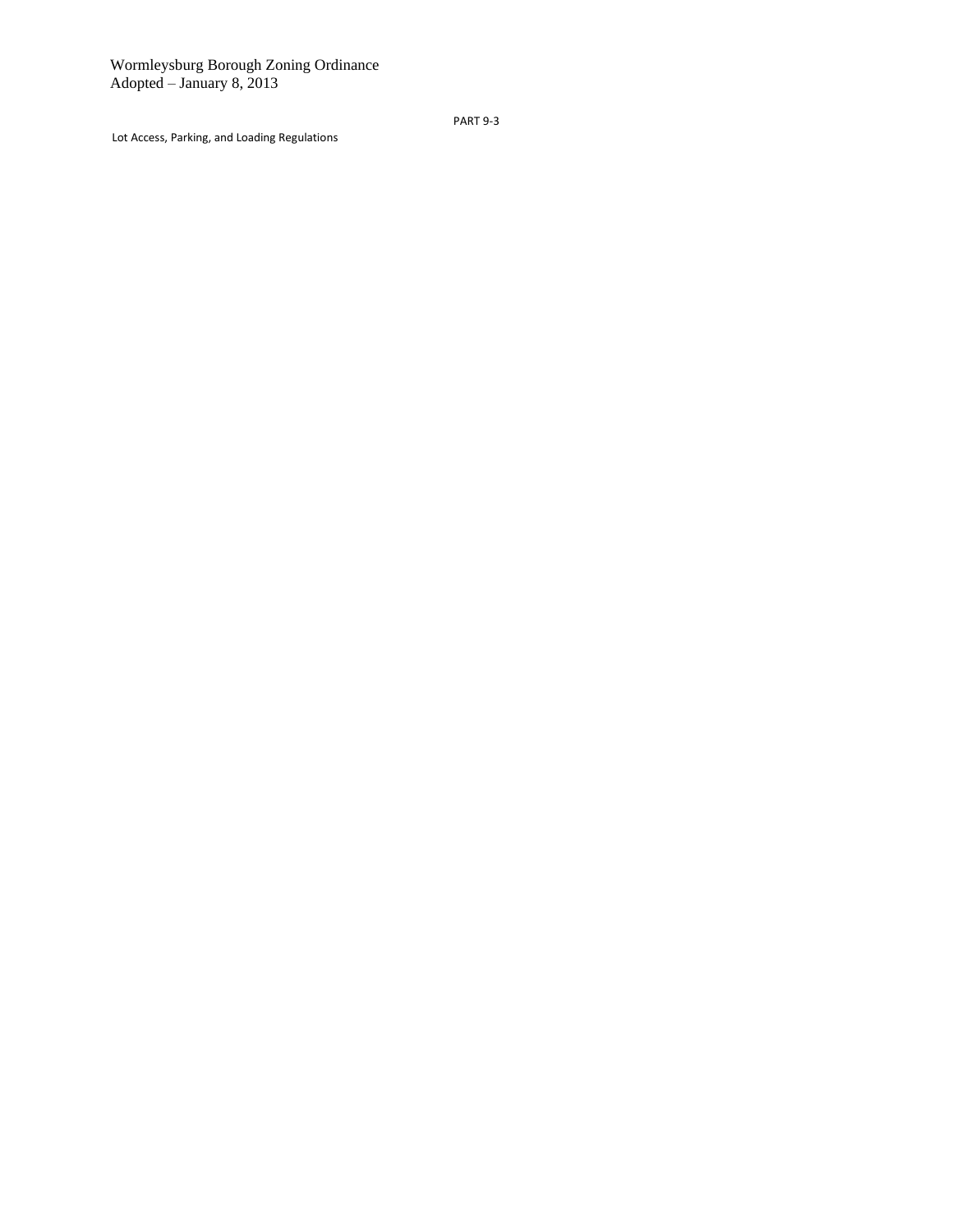- K. Additionally, driveways and access drives shall be located so as to provide adequate sight distance and clear sight triangles at intersections with streets (including alleys). Such sight distances and clear sight triangles shall be provided in accordance with the following:
	- 1. Sight Distance at Intersections. Proper sight distance shall be provided at all intersections in accordance with the most recent version of the PennDOT Design Manual - Part 2, Highway Design (Publication 13). Sufficient design and plan information shall be submitted with the plan application proving that this minimum standard will be achieved. Such design information shall be certified by a qualified professional engineer licensed and registered to practice in the Commonwealth of Pennsylvania to perform such design work. Sight distance based on ten (10) foot off of edge of cartway, an eye height of three and one-half (3 ½) feet to an object at three and one-half (3 ½) foot height.
	- 2. All access drive intersections shall be provided with appropriate stop control devices on street or access drive of lower classification.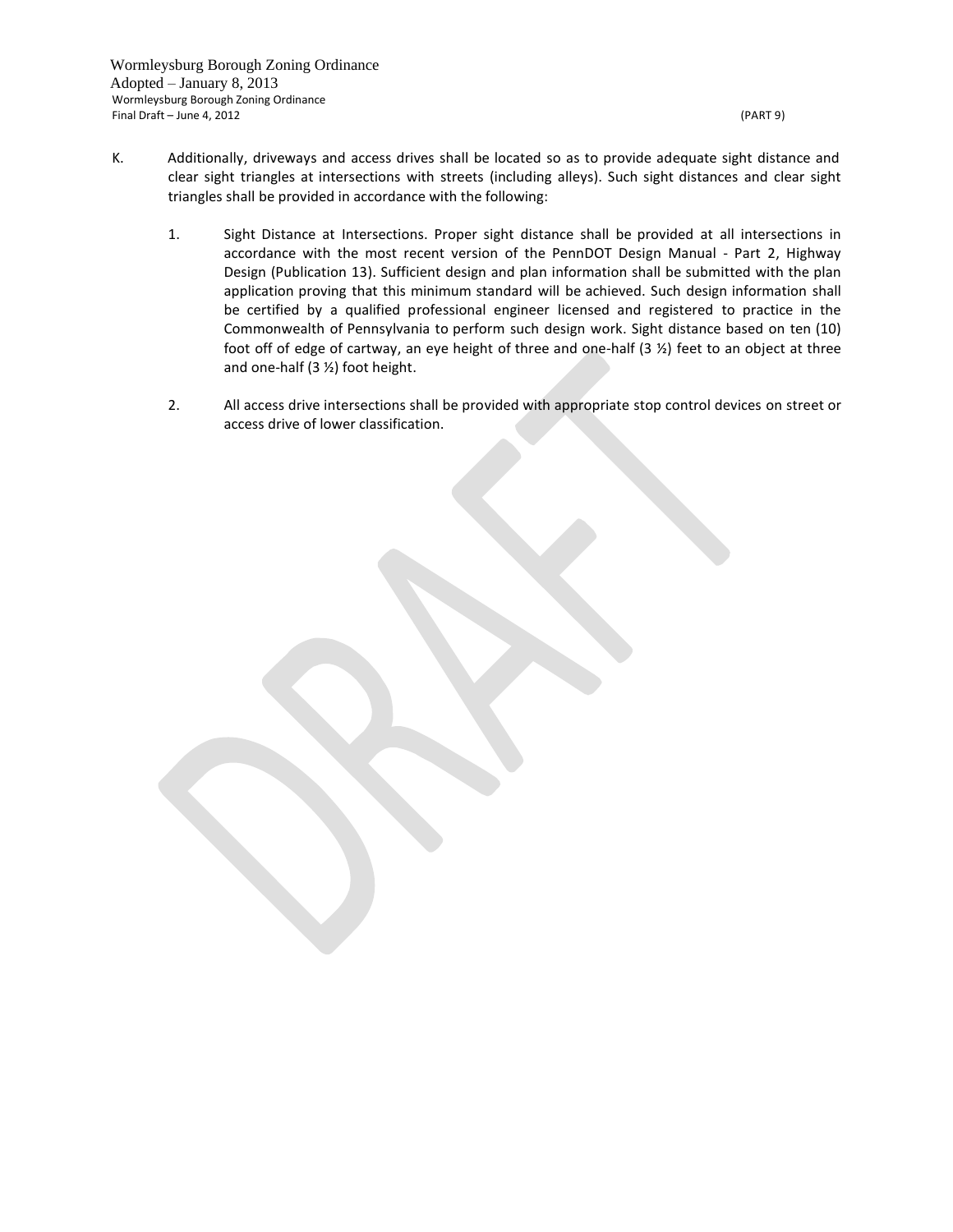PART 9-4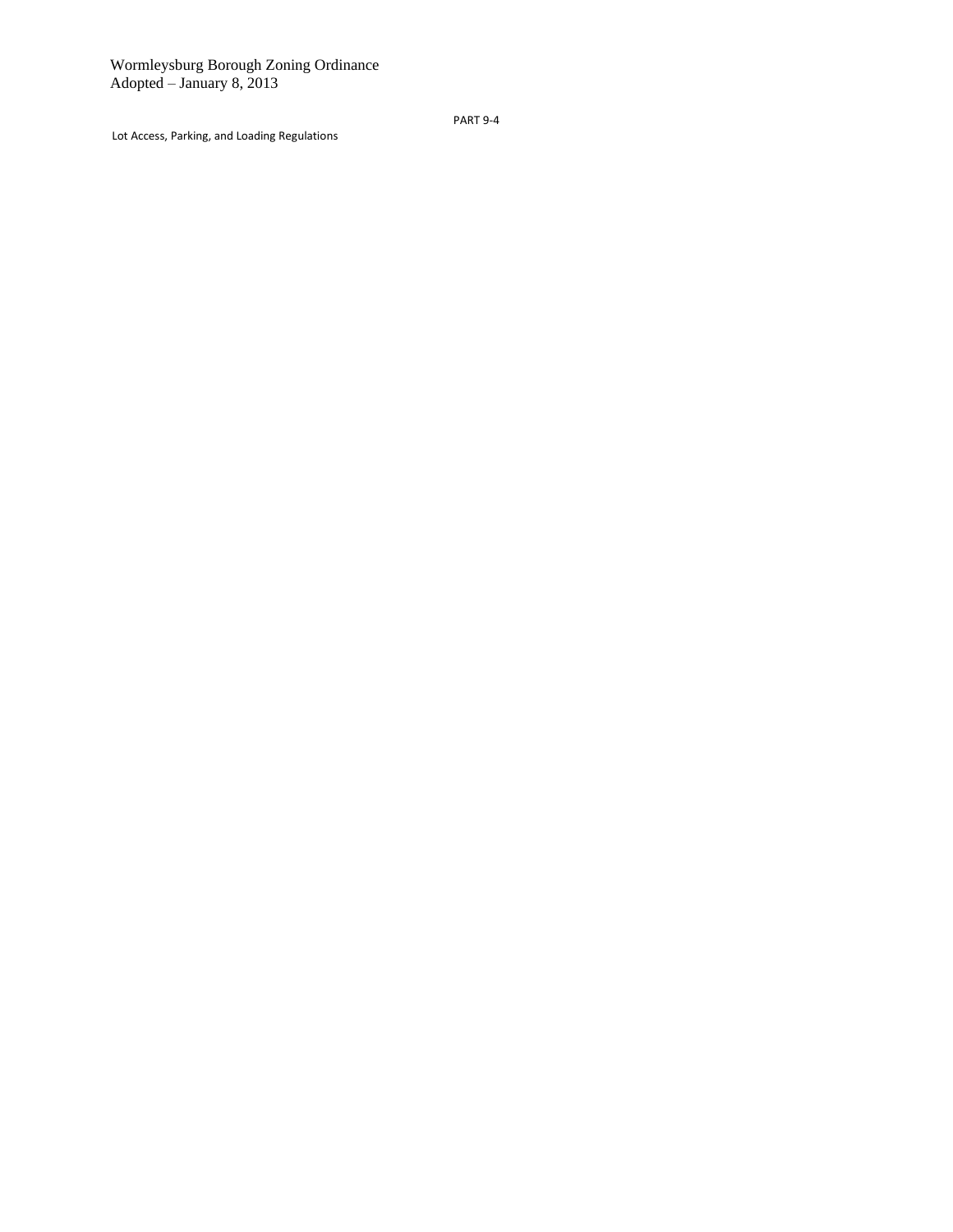Wormleysburg Borough Zoning Ordinance Adopted – January 8, 2013 Wormleysburg Borough Zoning Ordinance Final Draft – June 4, 2012 (PART 9)

3. Clear Sight Triangles at Intersections. Clear sight triangles shall include the area on each corner that is bounded by the line which connects the sight or "connecting" points located on each of the right-of-way lines of the intersecting street. The planting of trees, other plantings, signs, and structures exceeding three (3) feet in height that would obstruct the clear sight across the area of the easements shall be prohibited. The planting of trees, other plantings, signs, and structures may be planted or established outside of the clear sight triangle as long as their branches, limbs, or portions of structures do not overhang the trainable any lower than eight (8) feet above the street elevation. See Table 9-1 Clear Sight Triangle for required clear sight triangle dimensions. See Figure 9.1 Typical Clear Sight Triangle.

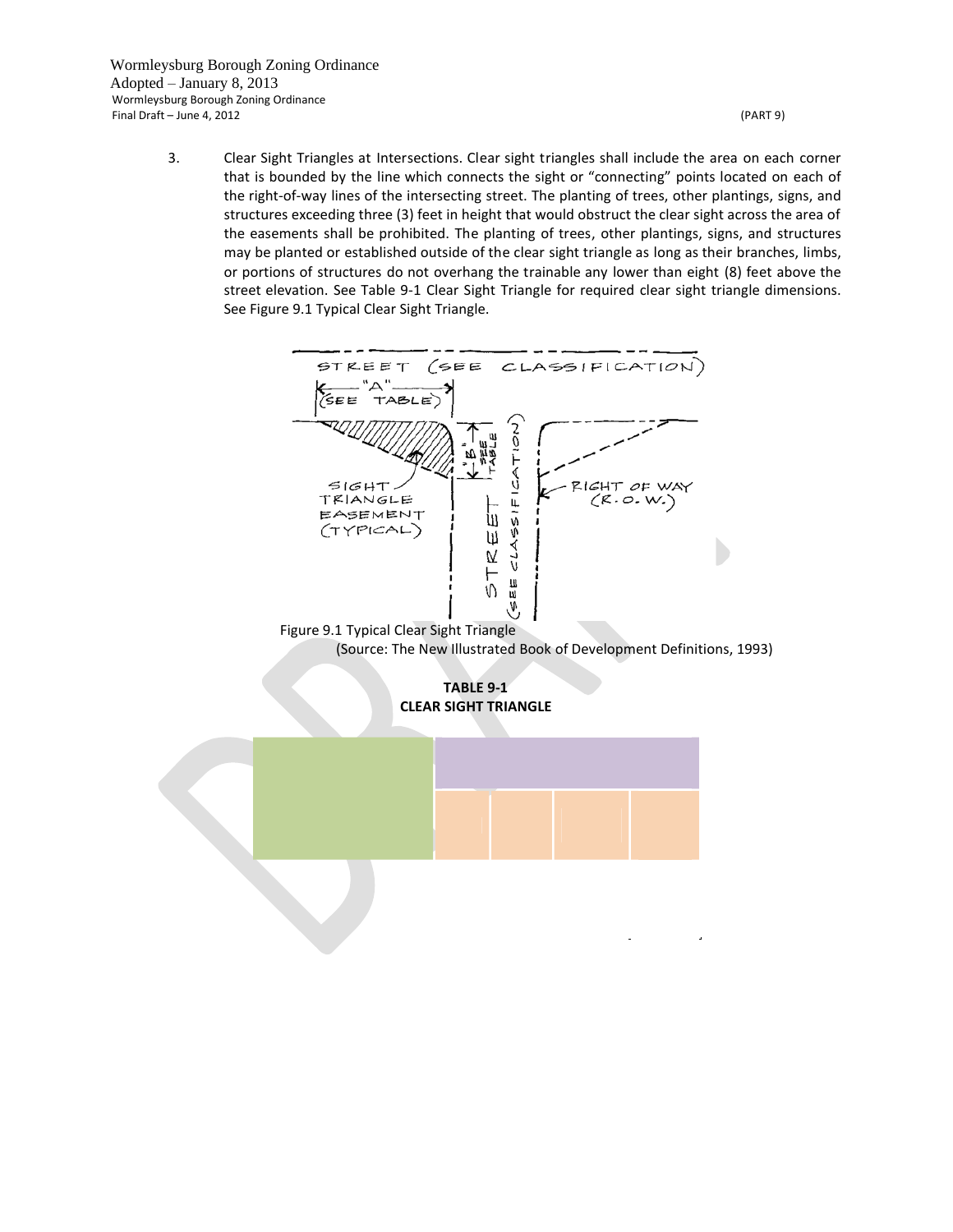PART 9-5

| "A" - DISTANCE IN FEET |                         |        |                        | "B" - DISTANCE IN FEET     |                                  |
|------------------------|-------------------------|--------|------------------------|----------------------------|----------------------------------|
|                        |                         | Alley  | Local<br><b>Street</b> | Collector<br><b>Street</b> | <b>Arterial</b><br><b>Street</b> |
| 15 ft.                 | Alley                   | 15 ft. | 30 ft.                 | 100 $ft.$                  | 150 ft.                          |
| 30 ft.                 | <b>Local Street</b>     | 15 ft. | 30 ft.                 | 100 ft.                    | 150 ft.                          |
| 100 ft.                | <b>Collector Street</b> | 15 ft. | 30 ft.                 | 100 ft.                    | 150 ft.                          |
| 150 ft.                | <b>Arterial Street</b>  | 15 ft. | 30 ft.                 | 100 ft.                    | 150 ft.                          |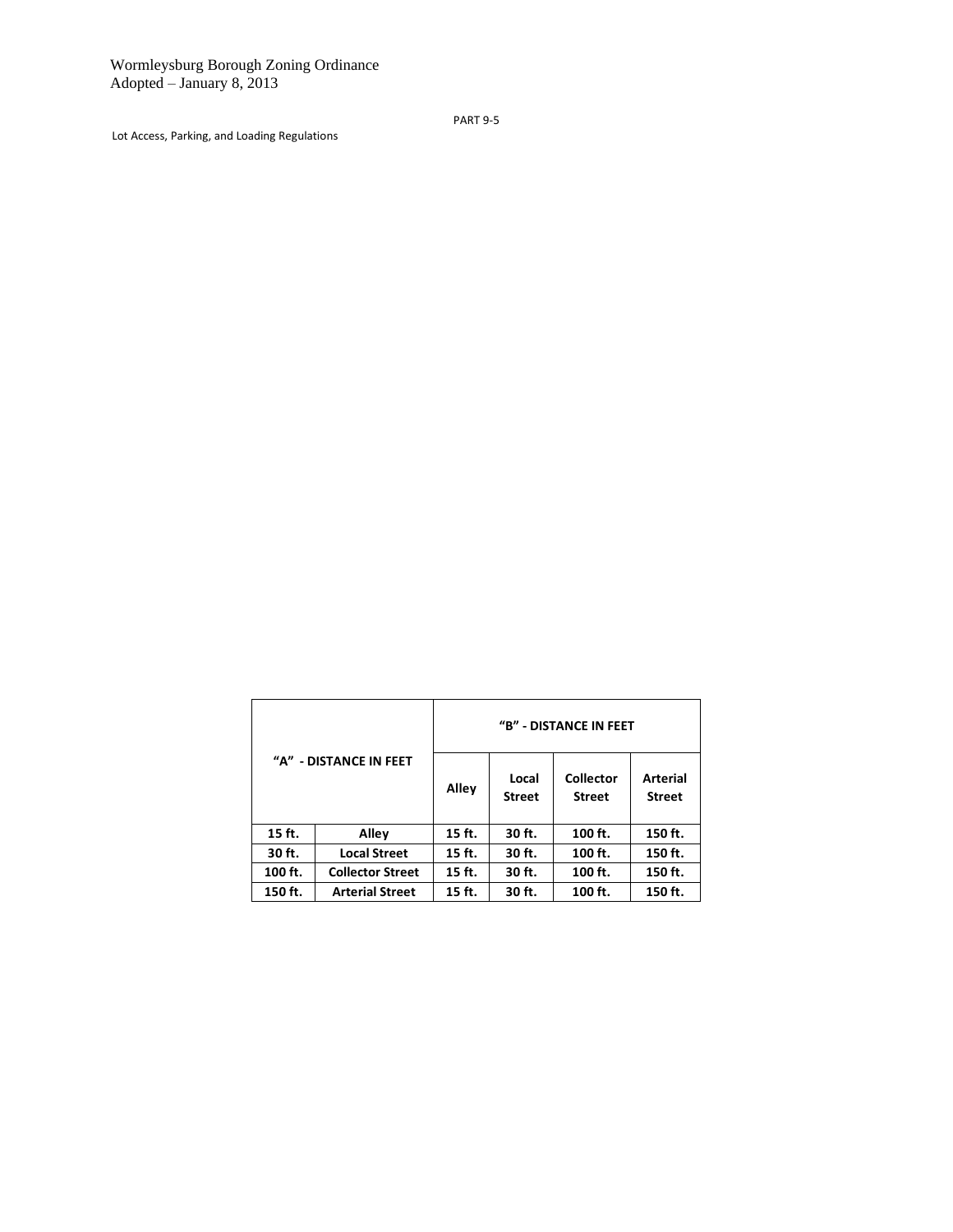Wormleysburg Borough Zoning Ordinance Adopted – January 8, 2013 Wormleysburg Borough Zoning Ordinance Final Draft – June 4, 2012 (PART 9)

# **Section 903. Parking Requirements.**

A. See Tables 9-2 to 9-9 various Parking Schedules for minimum required parking spaces:

**TABLE 9-2 PARKING SCHEDULE – RESIDENTIAL**

**TABLE 9-3 PARKING SCHEDULE – NON-RESIDENTIAL – COMMERCIAL**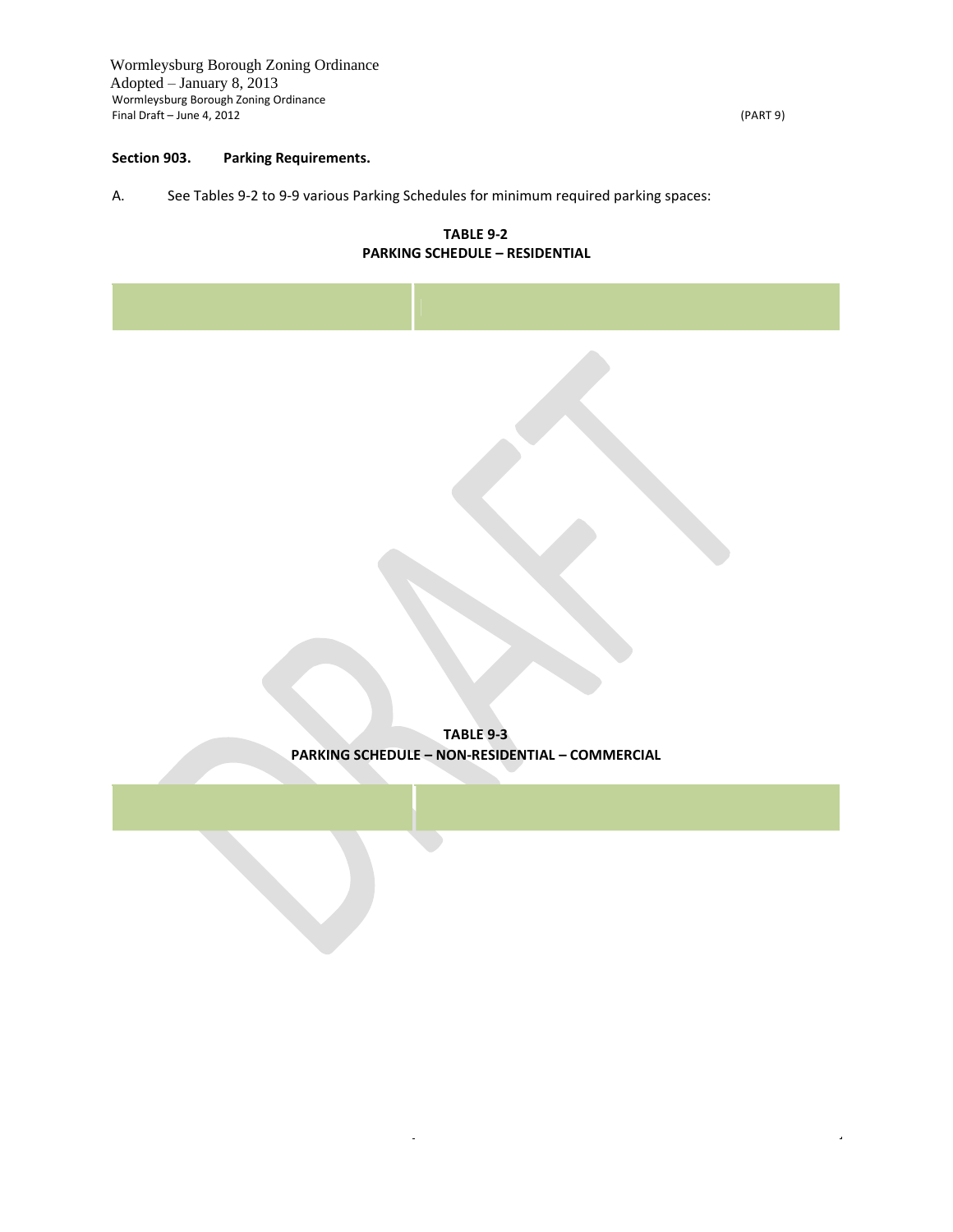PART 9-6

| <b>RESIDENTIAL USES</b>              | <b>MINIMUM REQUIRED SPACES</b>                                                                                                                                                                                                                                                               |
|--------------------------------------|----------------------------------------------------------------------------------------------------------------------------------------------------------------------------------------------------------------------------------------------------------------------------------------------|
| <b>Apartment Conversion</b>          | 2 per dwelling unit                                                                                                                                                                                                                                                                          |
| Group Home                           | 2 per dwelling unit, plus 1 for every 4 residents                                                                                                                                                                                                                                            |
| Mobile / Manufactured Home Park      | 2 per dwelling unit, plus additional 1/2 space per dwelling unit shall be<br>provided in a common visitor parking compound. Such visitor parking<br>lots shall be sized, arranged, and located so that the spaces are within<br>three hundred (300) feet walking distance to any unit served |
| <b>Multi-Family Dwelling</b>         | 2 per dwelling unit, plus additional 1/2 space per dwelling unit shall be<br>provided in a common visitor parking compound. Such visitor parking<br>lots shall be sized, arranged, and located so that the spaces are within<br>three hundred (300) feet walking distance to any unit served |
| Single Family Attached Dwelling      | 2 per dwelling unit, plus additional 1/2 space per dwelling unit shall be<br>provided in a common visitor parking compound. Such visitor parking<br>lots shall be sized, arranged, and located so that the spaces are within<br>three hundred (300) feet walking distance to any unit served |
| Single Family Detached Dwelling      | 2 per dwelling unit                                                                                                                                                                                                                                                                          |
| Single Family Semi-Detached Dwelling | 2 per dwelling unit                                                                                                                                                                                                                                                                          |
| Two Family Detached Dwelling         | 2 per dwelling unit                                                                                                                                                                                                                                                                          |
| <b>Other Residential Uses</b>        | Other residential uses not specified in this parking schedule: Number of<br>spaces normally required for similar uses listed elsewhere within this<br>parking schedule Table                                                                                                                 |

| <b>COMMERCIAL USES</b>                                                                                                                                                                                  | <b>MINIMUM REQUIRED SPACES</b>                                                                                                                                                                                       |
|---------------------------------------------------------------------------------------------------------------------------------------------------------------------------------------------------------|----------------------------------------------------------------------------------------------------------------------------------------------------------------------------------------------------------------------|
| Animal Hospital                                                                                                                                                                                         | 2 per exam table, plus 1 per employee on the peak shift                                                                                                                                                              |
| Art Gallery                                                                                                                                                                                             | 1 per 300 square feet of gross floor area open to and accessible to the<br>public, plus 1 per employee on the peak shift                                                                                             |
|                                                                                                                                                                                                         | 1 per employee on the peak shift plus:                                                                                                                                                                               |
|                                                                                                                                                                                                         | Rental / Sales: 1 per 15 vehicles or units of motor vehicle<br>equipment                                                                                                                                             |
| Automobile, Boat, Heavy Equipment, Mobile                                                                                                                                                               | Repair / Service: 2 per service bay                                                                                                                                                                                  |
| Home, Recreational Vehicle and Similar Motor<br>Vehicle Rental / Sales, Repair / Service, Washing<br>and/or Fuel / Gas Sales, individual or in<br>combination of the associated uses in next<br>column: | Washing: 1 per 200 square feet of office floor area                                                                                                                                                                  |
|                                                                                                                                                                                                         | Fuel / Gasoline Sales / Distribution: 1 per fuel pump which<br>may be provided at fuel pumps at a ratio of not more than 2<br>per every pump (one [1] on each side), plus 1 for every<br>employee on the peak shift. |
| Bank                                                                                                                                                                                                    | 1 per 400 square feet of gross floor area, plus 1 per employee on the<br>peak shift                                                                                                                                  |
| <b>Bed and Breakfast</b>                                                                                                                                                                                | 2 per dwelling unit of owner/resident manager and other permanent<br>residents of the dwelling, plus 1 for every guest/sleeping room                                                                                 |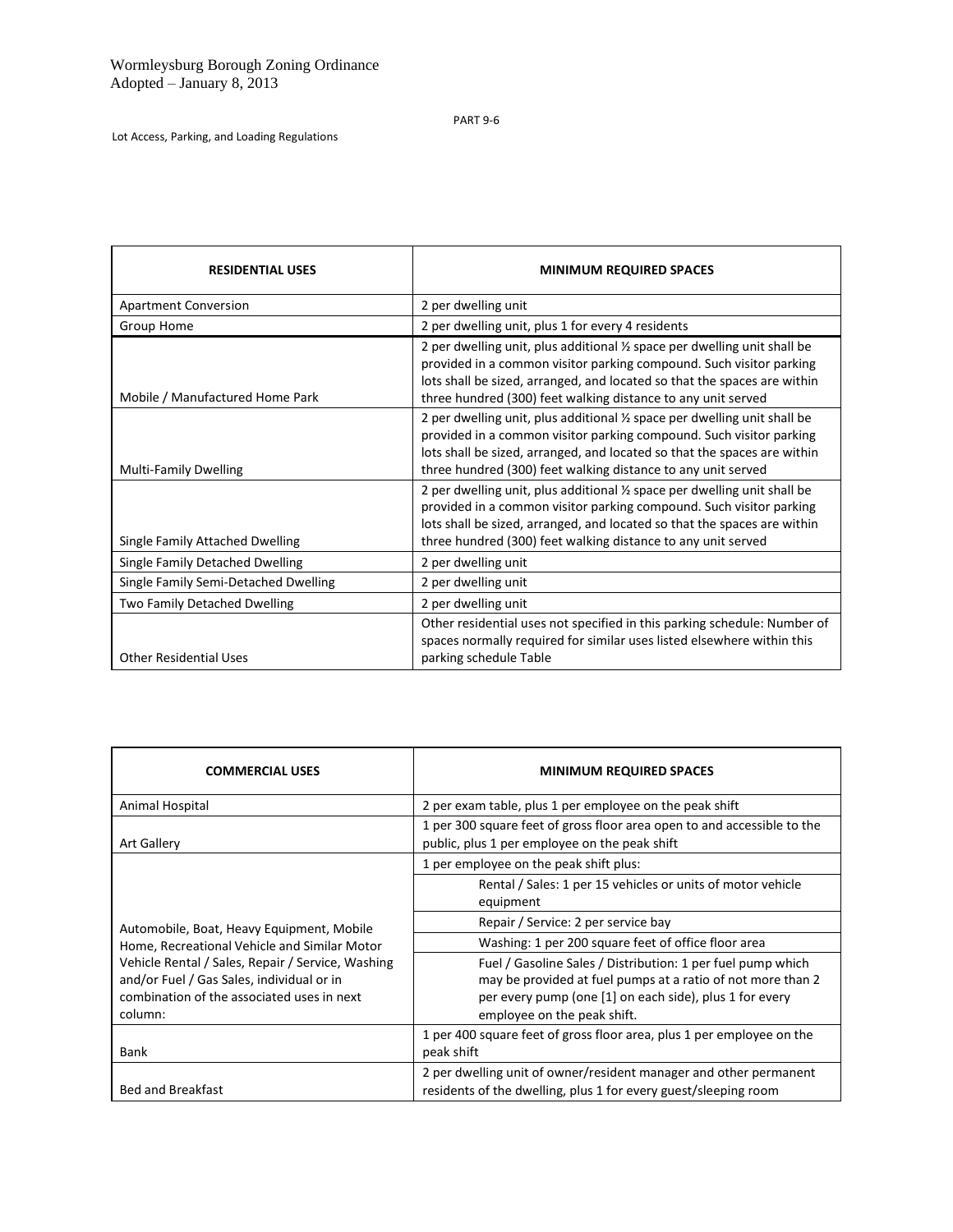(PART 9 )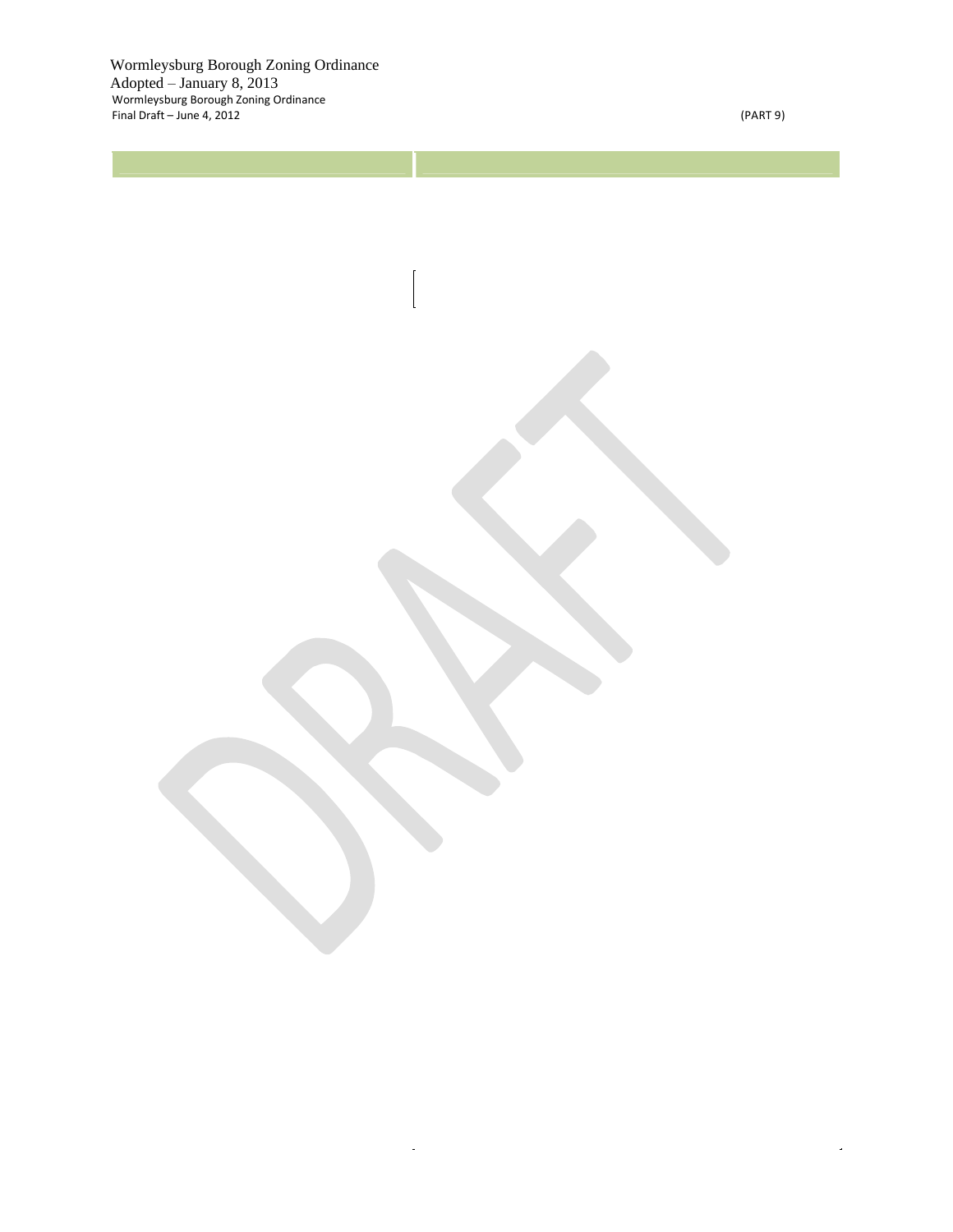| Lot Access, Parking, and MERGIALUSES            | <b>PART 9-7</b><br><b>MINIMUM REQUIRED SPACES</b>                                                                                                  |
|-------------------------------------------------|----------------------------------------------------------------------------------------------------------------------------------------------------|
|                                                 | Other uses beyond the dwelling unit and guest/sleeping rooms, and                                                                                  |
|                                                 | open to the public: Number of spaces normally required for uses listed<br>elsewhere within these parking schedule Tables                           |
|                                                 | 1 per 400 square feet of gross floor area open to and accessible to the                                                                            |
| Beer and Ale Wholesale Distribution             | public, plus 1 per employee on the peak shift                                                                                                      |
|                                                 | 2 per dwelling unit of owner/resident manager and other permanent                                                                                  |
| <b>Boarding House</b>                           | residents, plus 1 space for every sleeping/rooming unit for let                                                                                    |
| Commercial Recreation, Indoor                   | 1 per 200 square feet of gross floor area, plus 1 per employee on the<br>peak shift.                                                               |
|                                                 | 1 per 200 square feet of gross floor area for enclosed structures, plus 1                                                                          |
|                                                 | per employee on the peak shift; or if completely outside of a structure,                                                                           |
|                                                 | 1 per every 3 users at maximum utilization, plus 1 per employee on the                                                                             |
| Commercial Recreation, Outdoor                  | peak shift                                                                                                                                         |
| <b>Convenience Store</b>                        | 1 per 100 square feet of net retail floor area, plus 1 per fuel pump, plus<br>1 per employee on the peak shift                                     |
|                                                 | 1 per 200 square feet of net floor area, plus 1 per employee on the                                                                                |
| Copy Shop / Business Service                    | peak shift                                                                                                                                         |
|                                                 | 1 per 300 square feet of gross floor area, plus 1 per employee on the                                                                              |
| Craftsman/Artisan Studio                        | peak shift                                                                                                                                         |
|                                                 | 1 per 400 square feet of gross floor area open to and accessible to the                                                                            |
| Farmer's Market and/or Flea Market, Outdoor     | public, plus 1 per employee on the peak shift                                                                                                      |
| Financial Service, Other                        | 1 per 400 square feet of gross floor area, plus 1 per employee on the<br>peak shift                                                                |
|                                                 | 1 per employee on the peak shift plus:                                                                                                             |
|                                                 | Delivery: 1 per vehicle stored on site                                                                                                             |
|                                                 | Direct Patron Food Sales/Consumption: 1 per 6 seats if                                                                                             |
|                                                 | restaurant is provided or 1 per 200 square feet of gross floor                                                                                     |
|                                                 | area open to and accessible to the public, whichever is                                                                                            |
| <b>Food Service</b>                             | greater                                                                                                                                            |
| <b>Funeral Home</b>                             | 25 for 1 <sup>st</sup> parlor, plus 10 for every additional parlor                                                                                 |
| Heliport                                        | 2 per helicopter based at facility                                                                                                                 |
| Home Improvement Center, Lumber Sales Facility, | 1 per 500 square feet of gross floor area (indoor and outdoor) open to                                                                             |
| and Building Materials Sales                    | and accessible to the public, plus 1 per employee on the peak shift                                                                                |
|                                                 | 1 per guest/sleeping room, plus 1 per employee on the peak shift, plus<br>one-half (1/2) of the spaces normally required for accessory uses listed |
| Hotel                                           | elsewhere within these parking schedule Tables                                                                                                     |
|                                                 | 1 per every 15 animals based on maximum animal capacity, plus 1 per                                                                                |
| Kennel, Commercial                              | employee on the peak shift                                                                                                                         |
|                                                 | 1 per 300 square feet of net floor area, plus 1 per employee on the                                                                                |
| Laundry & Dry Cleaning Establishment, Personal  | peak shift                                                                                                                                         |
|                                                 | 1 per 200 square feet of net floor area, plus 1 per employee on the                                                                                |
| Liquor Store<br>Mini-Storage Warehouse          | peak shift<br>1 per 25 storage units, plus 1 per employee on the peak shift                                                                        |
|                                                 |                                                                                                                                                    |
|                                                 | 1 per guest/sleeping room, plus 1 per employee on the peak shift, plus<br>one-half (1/2) of the spaces normally required for accessory uses listed |
| Motel                                           | elsewhere within these parking schedule Tables                                                                                                     |
|                                                 | 1 per 100 square feet of net floor area, plus 1 per employee on the                                                                                |
| Nightclub                                       | peak shift                                                                                                                                         |
|                                                 | 1 per 300 square feet of gross floor area, plus 1 per employee on the                                                                              |
| Office, Business and Professional               | peak shift                                                                                                                                         |
| Office, Medical                                 | 2 per patient examination room, plus 1 per employee on the peak shift                                                                              |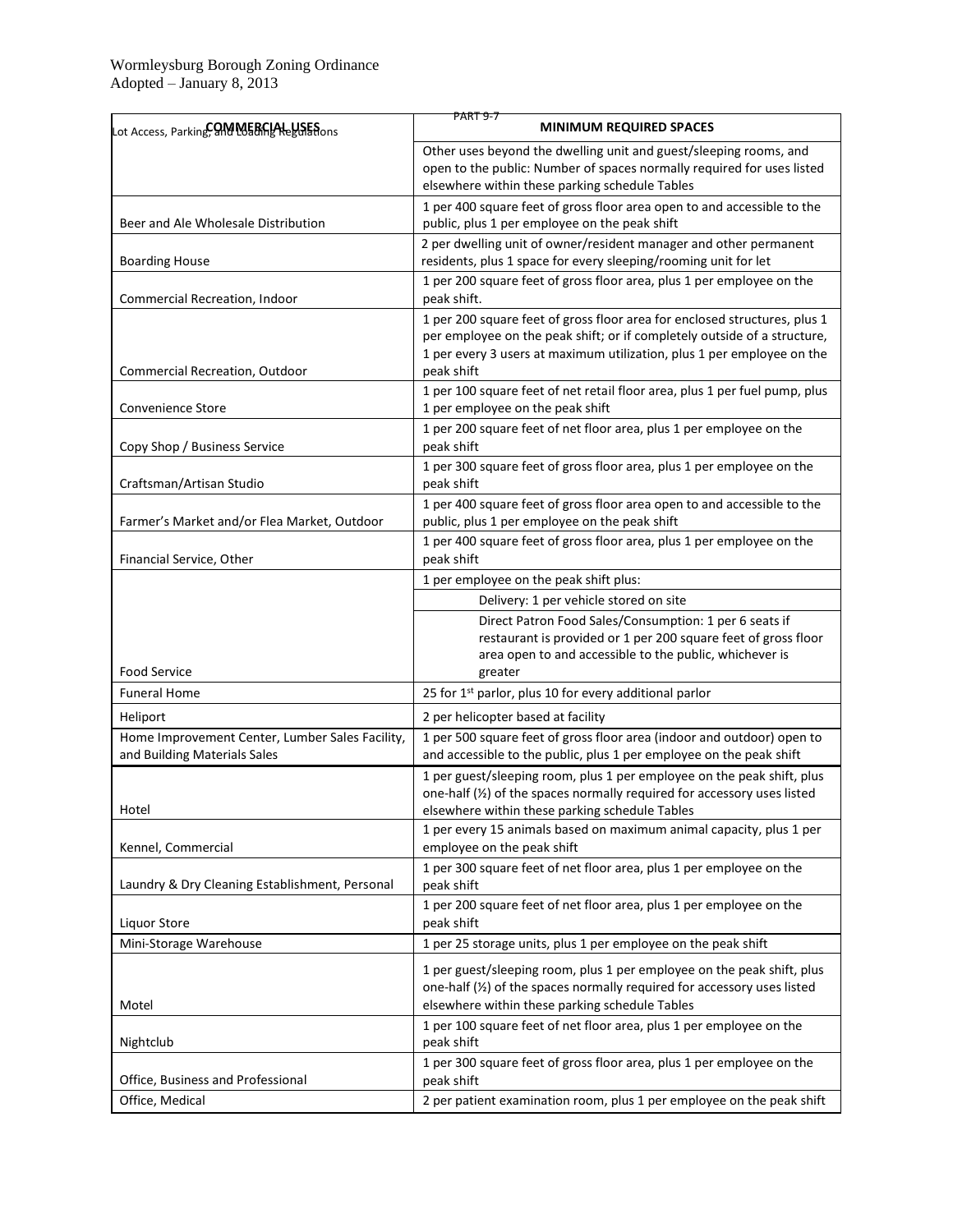**TABLE 9-4 PARKING SCHEDULE – NON-RESIDENTIAL – INDUSTRIAL**

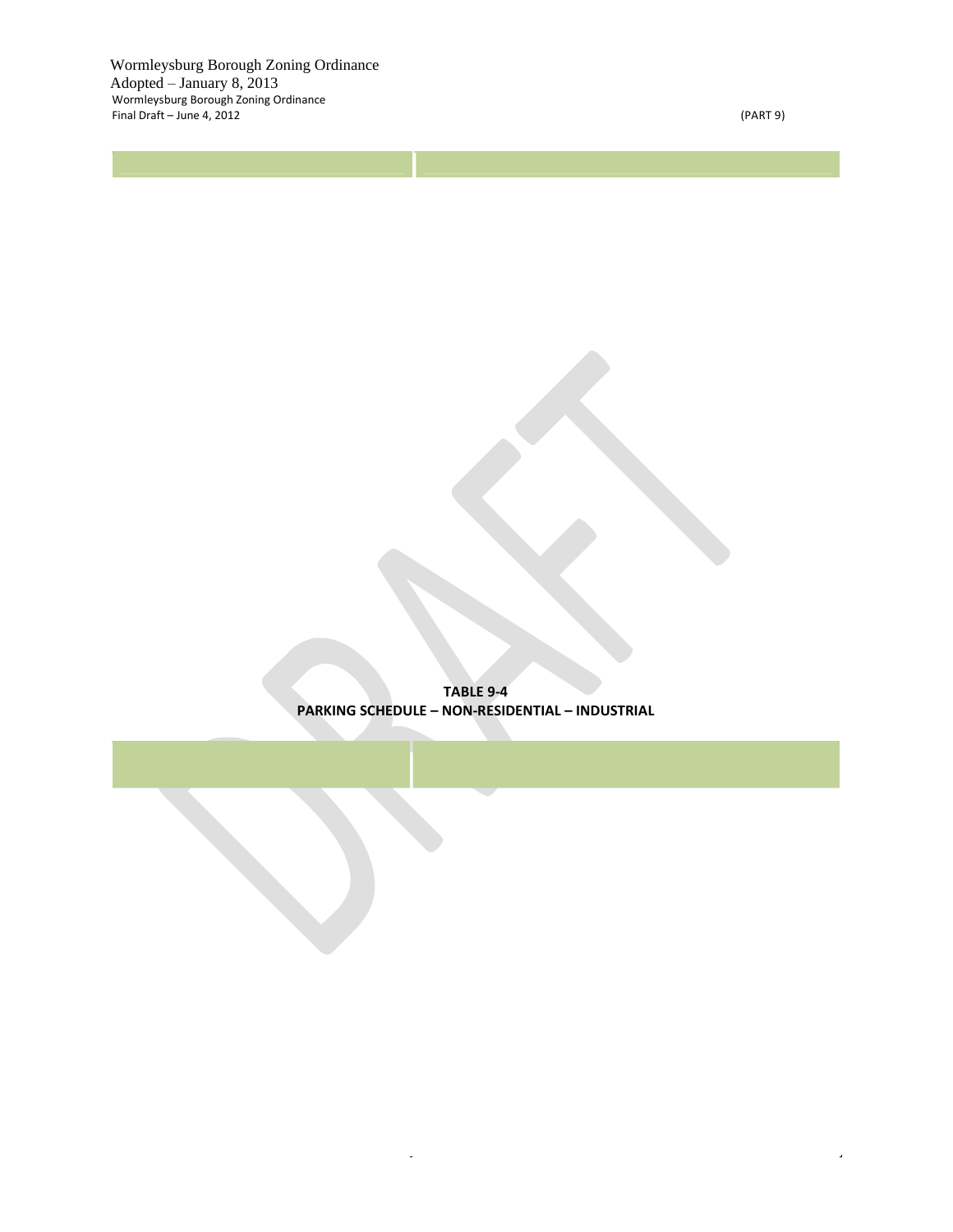| <b>COMMERCIAL USES</b><br><b>OMMERCIAL USES</b> <i>D</i> t Access, Parking, and Loading Regulations | <b>PART 9-8</b><br><b>MINIMUM REQUIRED SPACES</b>                                                                                                                           |
|-----------------------------------------------------------------------------------------------------|-----------------------------------------------------------------------------------------------------------------------------------------------------------------------------|
| Parking Lot / Parking Structure                                                                     | no minimum required                                                                                                                                                         |
|                                                                                                     | 1 per 300 square feet of net floor area, plus 1 per employee on the                                                                                                         |
| <b>Personal Service</b>                                                                             | peak shift                                                                                                                                                                  |
| Restaurant, Fast Food                                                                               | 1 per 2 seats, plus 1 for every 2 employees on the peak shift                                                                                                               |
| Restaurant, Sit Down                                                                                | 1 per 4 seats, plus 1 for every 2 employees on the peak shift                                                                                                               |
| <b>Retail Business</b>                                                                              | 1 per 200 square feet of net retail floor area, plus 1 per employee on<br>the peak shift                                                                                    |
| School, Commercial                                                                                  | 1 per 4 students, plus 1 per employee on the peak shift                                                                                                                     |
| School, Vocational                                                                                  | 1 per 4 students, plus 1 per employee on the peak shift                                                                                                                     |
| Sexually Oriented Business and/or Related Use                                                       | 1 per 200 square feet of net floor area, plus 1 per employee on the<br>peak shift                                                                                           |
| Shopping Center, General                                                                            | Number of spaces normally required for similar uses listed elsewhere<br>within these parking schedule Tables                                                                |
| Shopping Center, Town                                                                               | Number of spaces normally required for similar uses listed elsewhere<br>within these parking schedule Tables                                                                |
| Tattoo Parlor / Body Piercing                                                                       | 1 per 300 square feet of net floor area, plus 1 per employee on the<br>peak shift                                                                                           |
| Tavern / Bar                                                                                        | 1 per 4 seats, plus 1 for every 2 employees on the peak shift                                                                                                               |
| Theater, Indoor                                                                                     | 1 per 4 seats based on maximum seating capacity, or 1 per 400 square<br>feet of gross floor area, whichever is larger                                                       |
| <b>Therapeutic Massage Facility</b>                                                                 | 1 per table, plus 1 per employee on the peak shift                                                                                                                          |
| Veterinary Office                                                                                   | 2 per exam table, plus 1 per employee on the peak shift                                                                                                                     |
| <b>Other Commercial Uses</b>                                                                        | Other commercial uses not specified in this parking schedule: Number<br>of spaces normally required for similar uses listed elsewhere within this<br>parking schedule Table |

| <b>INDUSTRIAL USES</b>                      | <b>MINIMUM REQUIRED SPACES</b>                                                                                                                                                                                                                                                                                                                                                                                                                                                                                                                     |
|---------------------------------------------|----------------------------------------------------------------------------------------------------------------------------------------------------------------------------------------------------------------------------------------------------------------------------------------------------------------------------------------------------------------------------------------------------------------------------------------------------------------------------------------------------------------------------------------------------|
| Automobile Wrecking, Junk and Scrap Storage |                                                                                                                                                                                                                                                                                                                                                                                                                                                                                                                                                    |
| and Sales                                   | 1 per 1/2 acre, plus 1 per employee on the peak shift                                                                                                                                                                                                                                                                                                                                                                                                                                                                                              |
| Industrial Use, General                     | 1 per 1,000 square feet of gross floor area of the building up to 20,000<br>square feet, plus 1 for every 2,000 square feet gross floor area of the<br>building up between 20,000 square feet and 40,000 square feet, plus 1<br>for every 3,000 square feet gross floor area of the building in excess of<br>40,000 square feet. In addition to the off-street parking requirements<br>and when there are 10 or more loading berths provided, trailer parking<br>spaces shall be provided at 1 trailer parking space for every 4 loading<br>berths |
| Industrial Use, Light                       | 1 per 1,000 square feet of gross floor area of the building up to 20,000<br>square feet, plus 1 for every 2,000 square feet gross floor area of the<br>building up between 20,000 square feet and 40,000 square feet, plus 1<br>for every 3,000 square feet gross floor area of the building in excess of<br>40,000 square feet. In addition to the off-street parking requirements<br>and when there are 10 or more loading berths provided, trailer parking<br>spaces shall be provided at 1 trailer parking space for every 4 loading<br>berths |
| Laundry and Dry Cleaning, Industrial        | 1 per 1,000 square feet of gross floor area of the building up to 20,000<br>square feet, plus 1 for every 2,000 square feet gross floor area of the                                                                                                                                                                                                                                                                                                                                                                                                |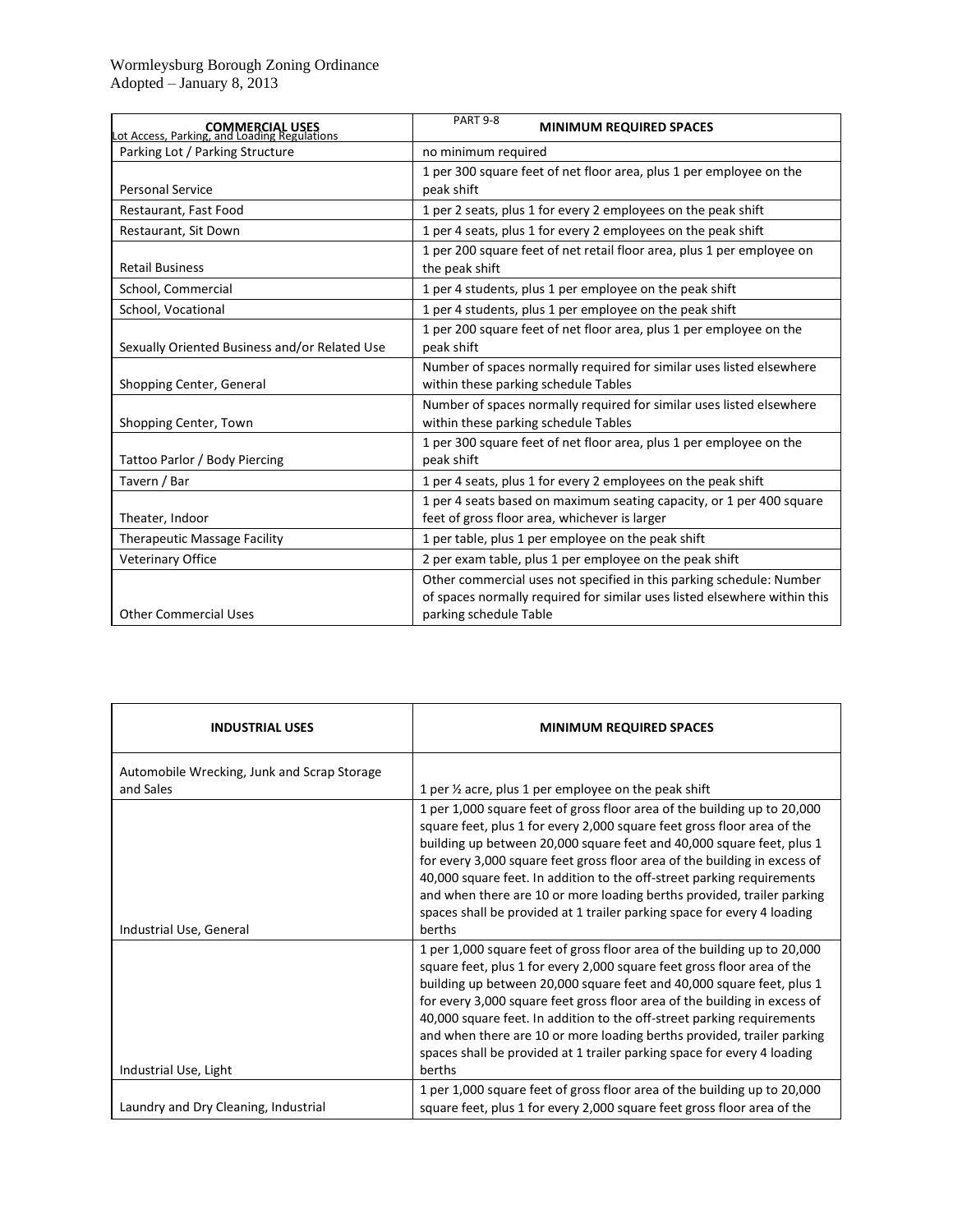**TABLE 9-5 PARKING SCHEDULE – NON-RESIDENTIAL – INSTITUTIONAL / CIVIC**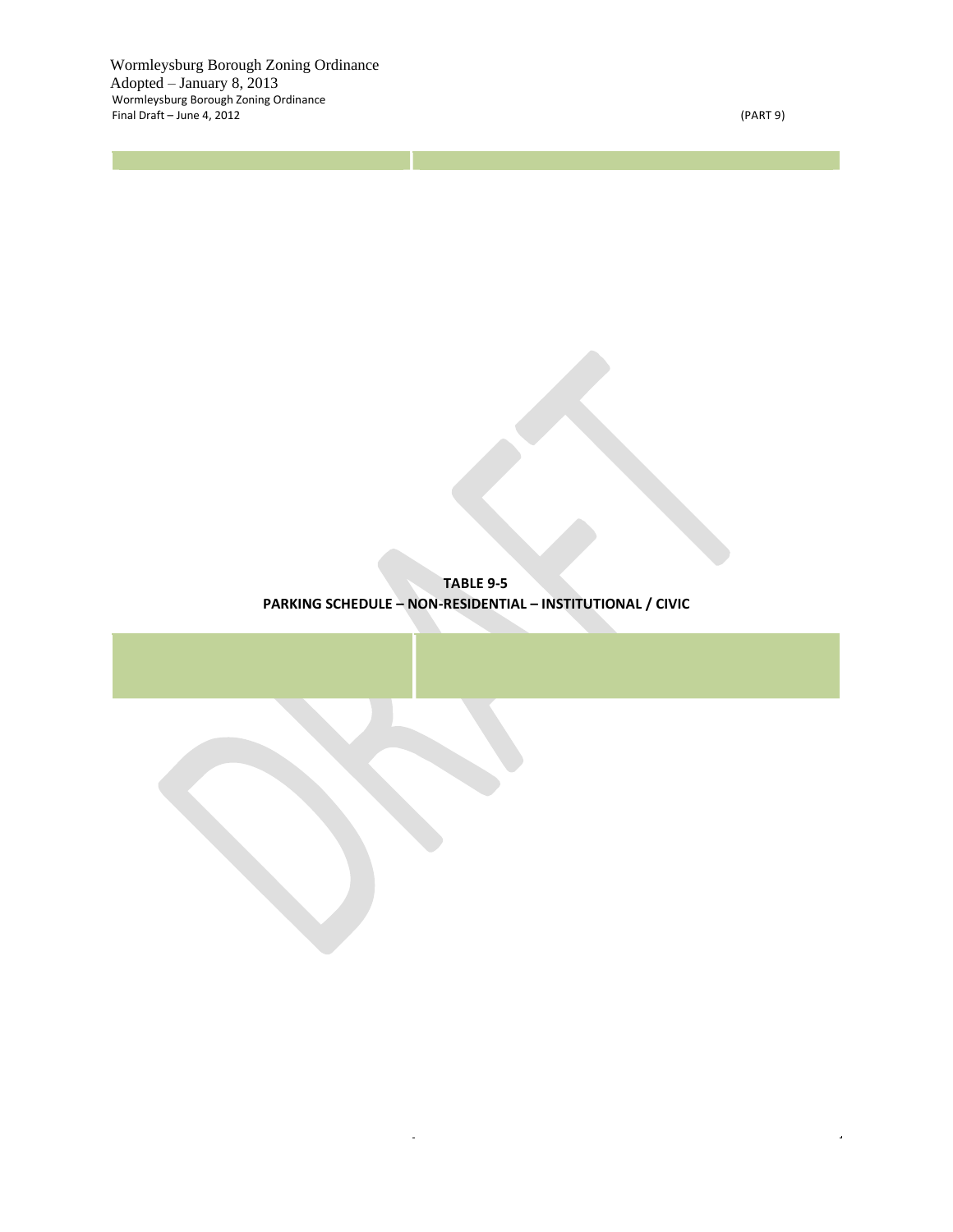| <b>INDUSTRIAL USES</b>                       | <b>PART 9-9</b><br><b>MINIMUM REQUIRED SPACES</b>                                                                                                                                                                                                                                                                                                                                                                                                                                                                                                  |
|----------------------------------------------|----------------------------------------------------------------------------------------------------------------------------------------------------------------------------------------------------------------------------------------------------------------------------------------------------------------------------------------------------------------------------------------------------------------------------------------------------------------------------------------------------------------------------------------------------|
| Lot Access, Parking, and Loading Regulations | building up between 20,000 square feet and 40,000 square feet, plus 1<br>for every 3,000 square feet gross floor area of the building in excess of<br>40,000 square feet. In addition to the off-street parking requirements<br>and when there are 10 or more loading berths provided, trailer parking<br>spaces shall be provided at 1 trailer parking space for every 4 loading<br>berths                                                                                                                                                        |
| <b>Mineral Extraction</b>                    | 1 per employee on the peak shift, plus 1 per stored vehicle                                                                                                                                                                                                                                                                                                                                                                                                                                                                                        |
| Outdoor Storage                              | 1 per employee on the peak shift                                                                                                                                                                                                                                                                                                                                                                                                                                                                                                                   |
| Research and Development                     | 1 per 400 square feet of gross floor area                                                                                                                                                                                                                                                                                                                                                                                                                                                                                                          |
| Solid Waste Transfer Facility                | 1 per employee on the peak shift                                                                                                                                                                                                                                                                                                                                                                                                                                                                                                                   |
| Warehousing, Distribution, and Wholesaling   | 1 per 1,000 square feet of gross floor area of the building up to 20,000<br>square feet, plus 1 for every 2,000 square feet gross floor area of the<br>building up between 20,000 square feet and 40,000 square feet, plus 1<br>for every 3,000 square feet gross floor area of the building in excess of<br>40,000 square feet. In addition to the off-street parking requirements<br>and when there are 10 or more loading berths provided, trailer parking<br>spaces shall be provided at 1 trailer parking space for every 4 loading<br>berths |
|                                              | Other industrial uses not specified in this parking schedule: Number of                                                                                                                                                                                                                                                                                                                                                                                                                                                                            |
|                                              | spaces normally required for similar uses listed elsewhere within this                                                                                                                                                                                                                                                                                                                                                                                                                                                                             |
| <b>Other Industrial Uses</b>                 | parking schedule Table                                                                                                                                                                                                                                                                                                                                                                                                                                                                                                                             |

| <b>INSTITUTIONAL / CIVIC USES</b>                      | <b>MINIMUM REQUIRED SPACES</b>                                                                                                                             |
|--------------------------------------------------------|------------------------------------------------------------------------------------------------------------------------------------------------------------|
| Cemetery                                               | 5, plus 1 per employee on the peak shift                                                                                                                   |
| Clinic, Medical / Urgent Care                          | 4 per patient examination room, plus 1 per employee on the peak shift                                                                                      |
| Clubhouse or Lodge, Private                            | 1 per 200 square feet of gross floor area, plus 1 per employee on the<br>peak shift                                                                        |
| <b>Community Center</b>                                | 1 per 400 square feet of gross floor area open to and accessible to the<br>public, plus 1 per employee on the peak shift                                   |
|                                                        | Personal care or nursing care centers: 1 for every 4 beds plus 1 per<br>employee on largest shift                                                          |
|                                                        | Apartment units: 1 per dwelling unit                                                                                                                       |
|                                                        | Cottage units (single family units): 1 per dwelling unit, plus 1 per 5 units<br>for guest parking                                                          |
| Continuing Care Retirement Facility                    | Other uses not specified in this parking schedule: Number of spaces<br>normally required for uses listed elsewhere within these parking<br>schedule Tables |
| <b>Convention Center</b>                               | 1 per 4 seats based on maximum seating capacity, or 1 per 400 square<br>feet of gross floor area, whichever is larger                                      |
| Daycare, Commercial                                    | 1 per employee on the peak shift plus 1 per 6 non-resident (adult or<br>child) enrolled or being cared for                                                 |
|                                                        |                                                                                                                                                            |
| <b>Emergency Services</b>                              | 1 per 400 square feet of gross floor area, plus 1 per stored vehicle                                                                                       |
| Government Facility, Other Than Municipal<br>Owned Use | Number of spaces normally required for uses listed elsewhere within<br>these parking schedule Tables                                                       |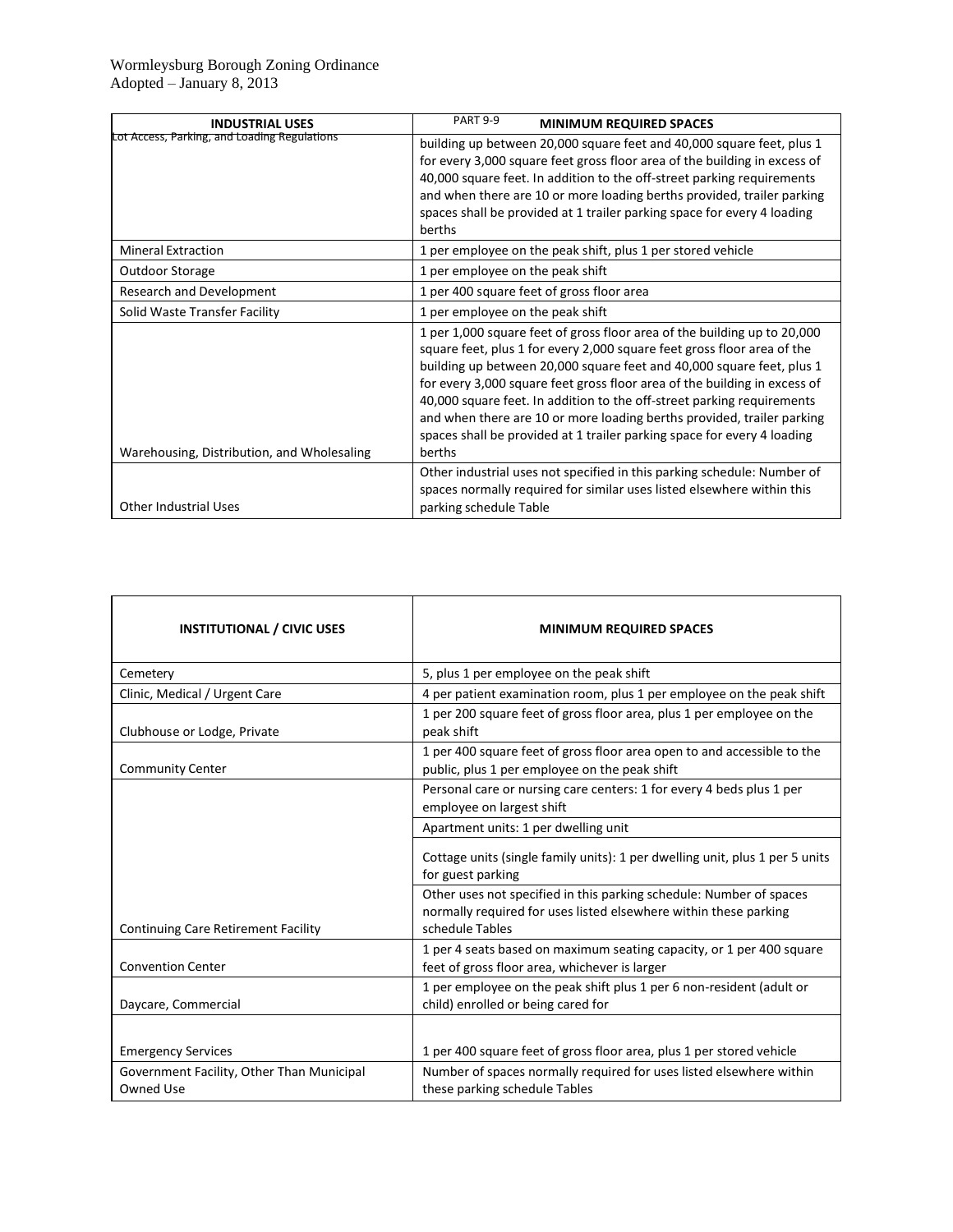**TABLE 9-6 PARKING SCHEDULE – NON-RESIDENTIAL – FORESTRY / AGRICULTURE**

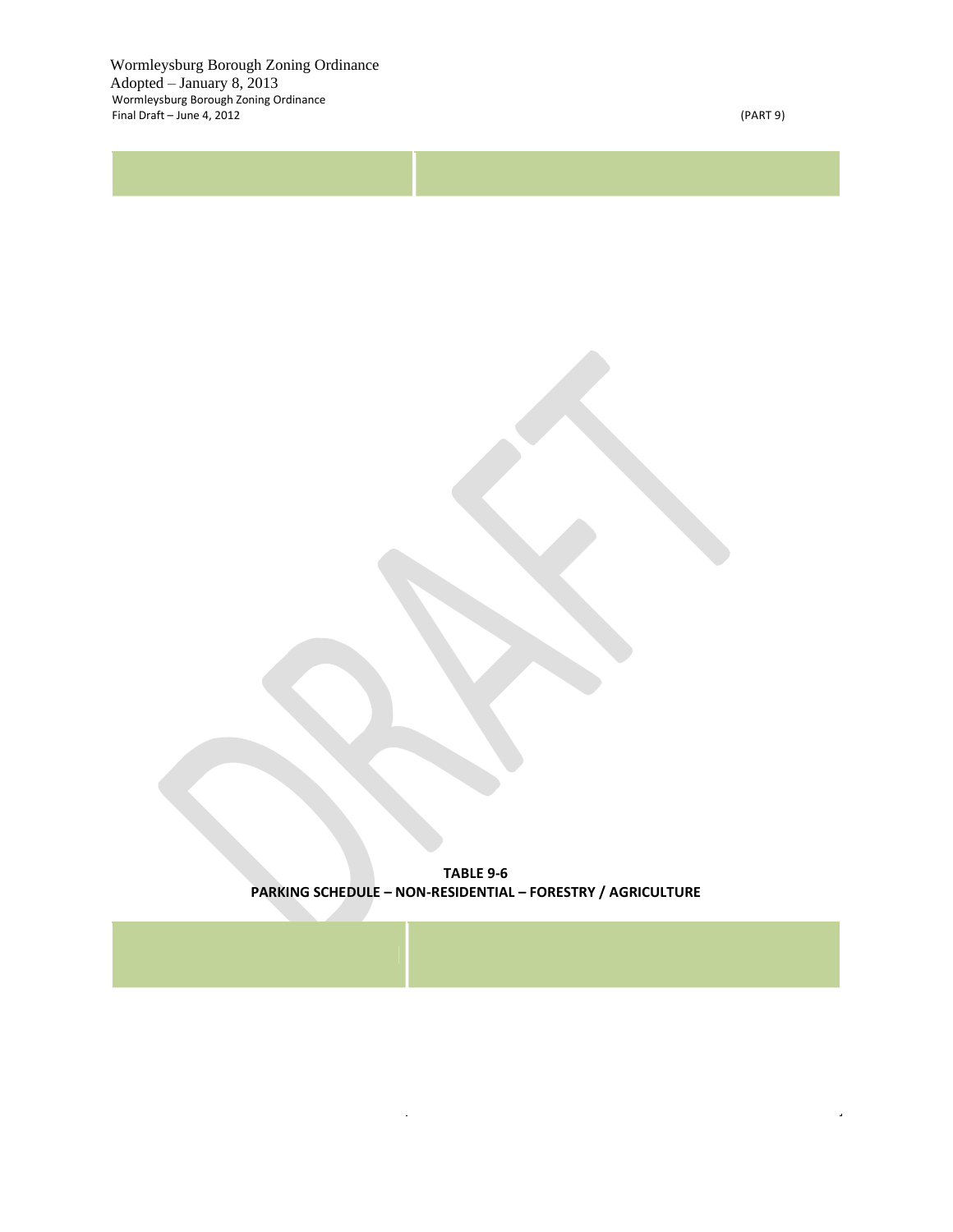| Lot Access, Pa <b>NSTEITAJTIONALLe/REBUIGTIJSES</b> | <b>PART 9-10</b><br><b>MINIMUM REQUIRED SPACES</b>                                                                                                                                      |
|-----------------------------------------------------|-----------------------------------------------------------------------------------------------------------------------------------------------------------------------------------------|
| <b>Group Care Facility</b>                          | 2 per dwelling unit, plus 1 for every 4 residents                                                                                                                                       |
| Hospital                                            | 2 per 3 beds, plus 1 per employee on the peak shift                                                                                                                                     |
| Library                                             | 1 per 400 square feet of gross floor area open to and accessible to the<br>public, plus 1 per employee on the peak shift                                                                |
|                                                     | Personal care or nursing care centers: 1 for every 4 beds plus 1 per<br>employee on largest shift                                                                                       |
| Long Term Care Facility or Personal Care Facility   | Other uses not specified in this parking schedule: Number of spaces<br>normally required for uses listed elsewhere within these parking<br>schedule Tables                              |
| Museum                                              | 1 per 400 square feet of gross floor area open to and accessible to the<br>public, plus 1 per employee on the peak shift                                                                |
| <b>Municipal Owned Use</b>                          | Number of spaces normally required for uses listed elsewhere within<br>these parking schedule Tables                                                                                    |
| Park, Playground, and Other Non-Commercial          |                                                                                                                                                                                         |
| <b>Outdoor Recreational Use</b>                     | 3 per acre                                                                                                                                                                              |
| Place of Worship                                    | 1 per 4 seats based on maximum seating capacity, or 1 per 400 square<br>feet of gross floor area, whichever is larger                                                                   |
| Post Office                                         | 1 per 200 square feet of net floor area, plus 1 per employee on the<br>peak shift                                                                                                       |
| Public / Private Works Facility                     | 1 per employee on the peak shift, plus 1 per vehicle stored on site                                                                                                                     |
| <b>Recycling Collection Point</b>                   | 1 per container for each type of material stored                                                                                                                                        |
|                                                     | Primary, grades K - 6: 1 per every 30 students enrolled, plus 1 per<br>employee, plus 1 per every 30 seats for auditorium, gymnasium, or<br>multipurpose room                           |
| School, Public or Private                           | Secondary and above, grades 7+: 1 per every 5 students enrolled, plus 1<br>per employee, plus 1 per every 30 seats for auditorium, gymnasium, or<br>multipurpose room                   |
| <b>Treatment Center</b>                             | 1 for every 3 patients/clients, plus 1 per employee on the peak shift                                                                                                                   |
| University / College                                | 1 per five 5 students enrolled, plus 1 space per employee, plus 1 per<br>every 30 seats for auditorium, gymnasium, or multipurpose room plus,<br>1 space per 4 occupants in a dormitory |
| Other Institutional / Civic Uses                    | Other institutional / civic uses not specified in this parking schedule:<br>Number of spaces normally required for similar uses listed elsewhere<br>within this parking schedule Table  |

| <b>FORESTRY / AGRICULTURE USES</b> | <b>MINIMUM REQUIRED SPACES</b>                                                                                                                |
|------------------------------------|-----------------------------------------------------------------------------------------------------------------------------------------------|
| <b>Agricultural Operation</b>      | 2 per dwelling unit, plus 1 for every non-resident employee on the peak<br>shift                                                              |
| <b>Community Garden</b>            | 3 per acre                                                                                                                                    |
| Forestry (Timber Harvesting)       | 1 per employee on the peak shift                                                                                                              |
| <b>Plant Nursery</b>               | 1 per 500 square feet of gross floor area (indoor and outdoor) open to<br>and accessible to the public, plus 1 per employee on the peak shift |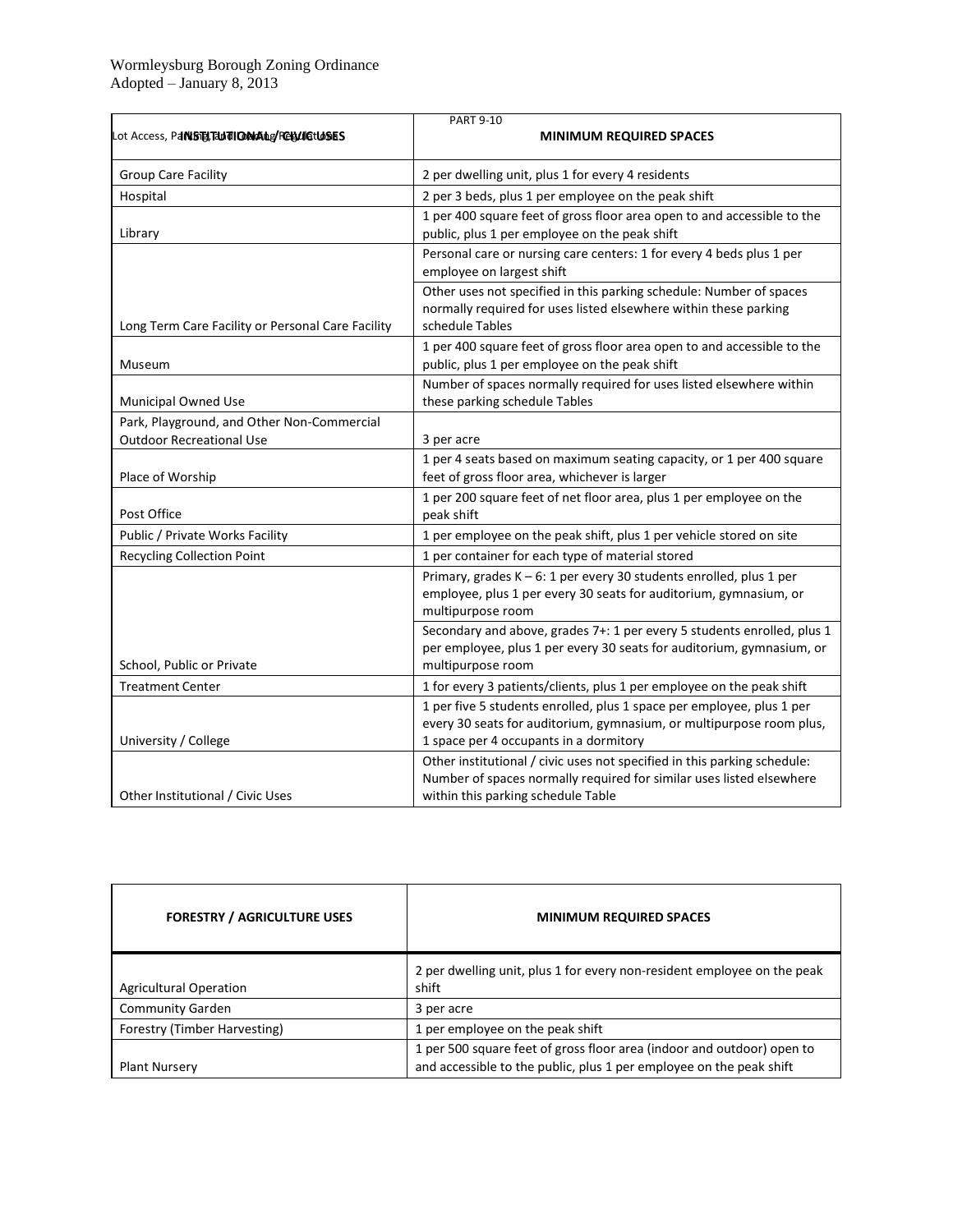**TABLE 9-7 PARKING SCHEDULE – NON-RESIDENTIAL – MISCELLANEOUS**



**TABLE 9-9 PARKING SCHEDULE – TEMPORARY**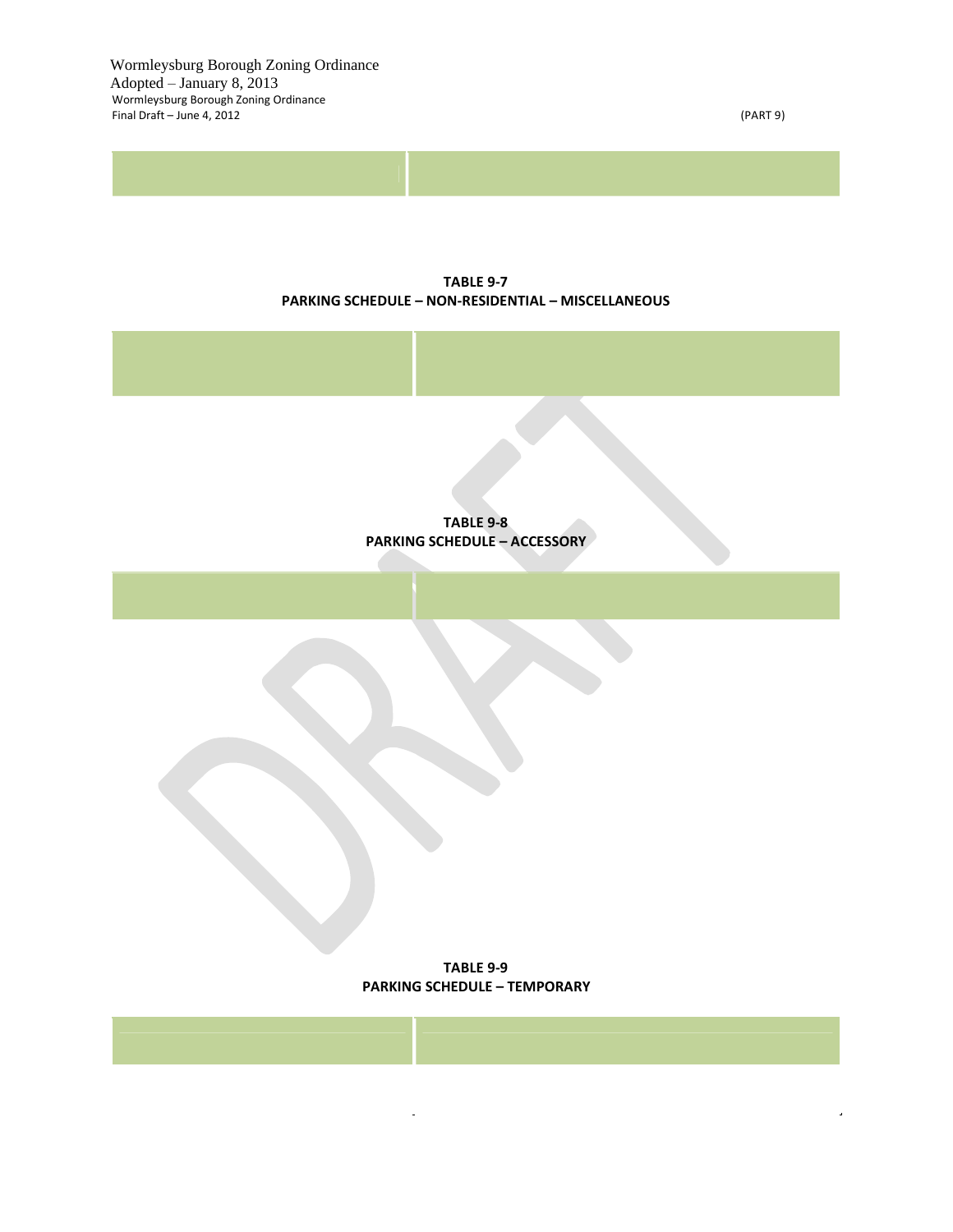| Lot Access, FOREST, RM of LAGRINGURE FURE OUSES | <b>PART 9-11</b><br><b>MINIMUM REQUIRED SPACES</b>                                                                                                                                      |
|-------------------------------------------------|-----------------------------------------------------------------------------------------------------------------------------------------------------------------------------------------|
| Other Forestry / Agriculture Uses               | Other forestry / agriculture uses not specified in this parking schedule:<br>Number of spaces normally required for similar uses listed elsewhere<br>within this parking schedule Table |

| <b>MISCELLANEOUS USES</b>            | <b>MINIMUM REQUIRED SPACES</b>                                                                                                                                                 |
|--------------------------------------|--------------------------------------------------------------------------------------------------------------------------------------------------------------------------------|
|                                      | Fully automated site: 1 per site                                                                                                                                               |
| <b>Telecommunication Signal Site</b> | Not fully automated site: 1 per employee on peak shift                                                                                                                         |
| <b>Other Miscellaneous Uses</b>      | Other miscellaneous uses not specified in this parking schedule:<br>Number of spaces normally required for similar uses listed elsewhere<br>within this parking schedule Table |

| <b>ACCESSORY USE</b>                  | <b>MINIMUM REQUIRED SPACES</b>                                                                                                                         |
|---------------------------------------|--------------------------------------------------------------------------------------------------------------------------------------------------------|
| <b>Accessory Apartment</b>            | 2 per dwelling unit                                                                                                                                    |
| Automated Banking or Postal Facility  | 2 when not associated with on-site principal bank, other financial<br>service, or postal or mailing related services, otherwise no minimum<br>required |
| <b>Community Garden</b>               | no minimum required                                                                                                                                    |
| Daycare, Accessory                    | 2 per dwelling unit as part of principal use                                                                                                           |
| Daycare, Family                       | 2 per dwelling unit as part of principal use, plus 1 per non-resident<br>employee, plus 1 for patron use                                               |
| Drive-Thru Facility for Permitted Use | no minimum required                                                                                                                                    |
| Home Occupation                       | 2 per dwelling unit as part of principal use, plus 1 per non-resident<br>employee                                                                      |
| No-Impact Home Occupation             | 2 per dwelling unit as part of principal use                                                                                                           |
| Outdoor Café / Dining                 | In addition to the spaces required as part of the principal use, 1 per 4<br>seats provided outdoors                                                    |
| <b>Outside Displays and Sales</b>     | no minimum required                                                                                                                                    |

| <b>ACCESSORY USE</b>                         | <b>MINIMUM REQUIRED SPACES</b>                                                      |
|----------------------------------------------|-------------------------------------------------------------------------------------|
| Accessory Dwelling Unit for Care of Relative | 2 per dwelling unit as part of principal use, plus 1 per accessory<br>dwelling unit |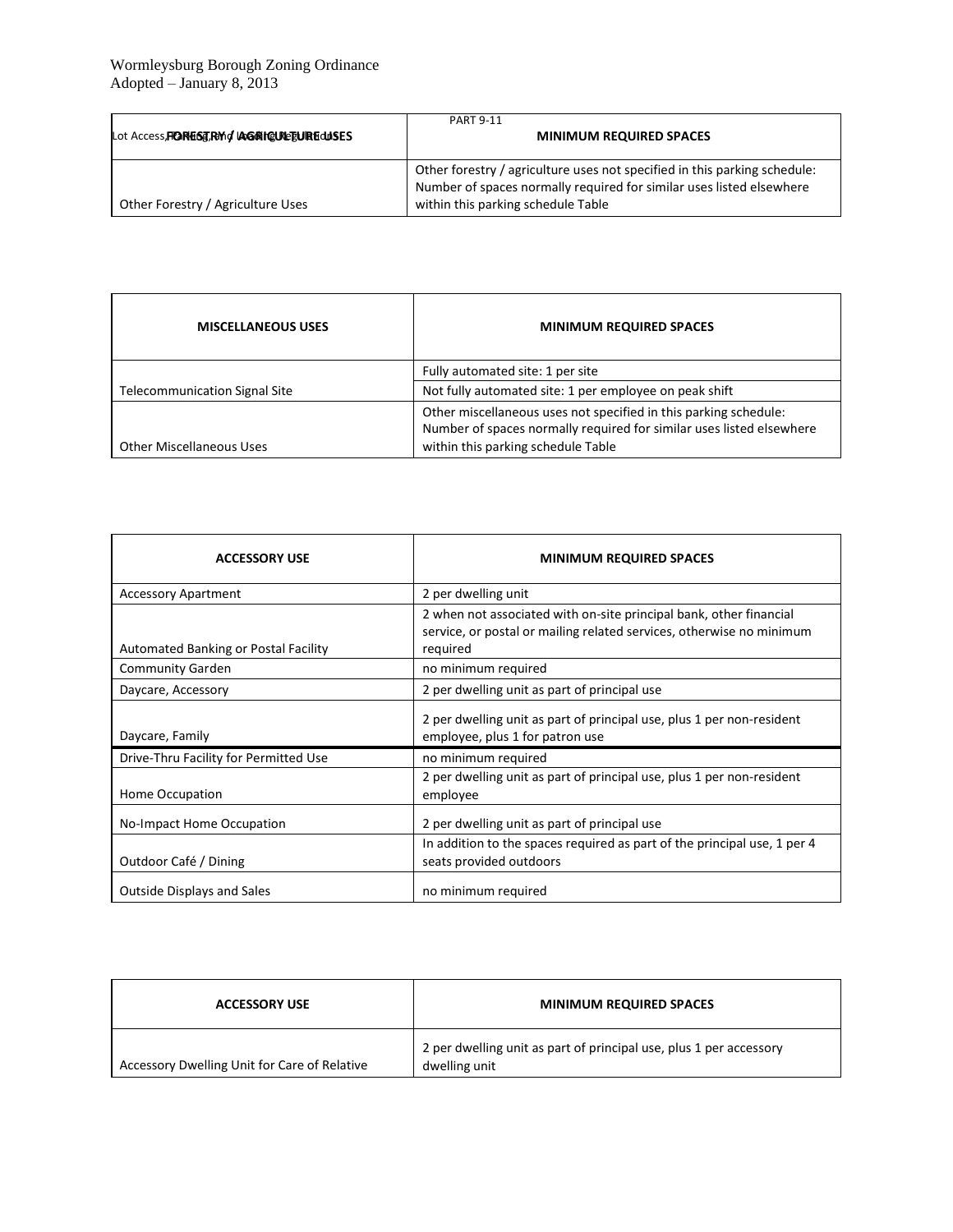- B. ADA Handicapped Accessible Parking Facilities. The required number of handicapped accessible parking spaces required by the Americans with Disabilities Act (ADA) shall be in accordance with the most recent version of the ADA Standards for Accessible Design of the United States Department of Justice and Chapter 5 relating to code enforcement, whichever is more restrictive. The applicant shall certify in writing or plan note that the application for development complies with all relevant ADA requirements. ADA handicapped accessible parking spaces may count toward the total number of required parking spaces for uses.
- C. Computation of Spaces. When determination of the number of required parking spaces results in a requirement of a fractional space, any fraction up to and including one-half (½) may be disregarded, and fractions over one-half (½) shall be interpreted as one (1) parking space.
- D. Mixed Uses and More than One (1) Use per Lot. Except as otherwise provided in this Part 9 of this Chapter relating to *Parking Reductions or Alterations*, for mixed uses and lots with more than one (1) use provided, the total requirements shall be the sum of the requirements of the component uses computed separately.

## **Section 904. Location and Design of Parking Areas.**

- A. Single Family and Two Family Dwellings
	- 1. Lot access and off-street parking spaces for single family and two family dwellings shall consist of an improved and stabilized parking area, driveway, garage, carport, or combination thereof and shall be located on the lot it is intended to serve.
	- 2. Off-street parking shall not be located between the principal building and the public street rightof-way, except for that part of the front yard that is occupied by a driveway leading to a garage or an improved and stabilized parking area, including turnaround.
	- 3. No parking area shall be designed to require parked vehicles to back into a street right-of-way of an arterial or a collector street in order to access a parking space.
- B. Unless the applicant meets the requirements for shared parking provided in this Part 9 of this Chapter relating to *Parking Reductions or Alterations*, required parking spaces for single family attached dwellings on a common lot(s), multi-family dwelling uses, mixed uses, and non-residential uses shall be on the same lot and in the same zoning district as the principal use conforming to the following regulations.
	- 1. Setbacks for parking areas shall be provided as follows:
		- a. All parking spaces and access drives shall be at least five (5) feet from any single family attached dwellings on a common lot(s), multi-family dwelling use, mixed use and nonresidential use buildings located on a lot. The five (5) foot corridor thus established between the parking area and building shall be for the purpose of providing a pedestrian access walkway.
		- b. Except as set forth elsewhere in this Chapter, parking lots and areas for single family attached dwellings on a common lot(s), multi-family dwellings uses, mixed uses, and non-residential uses permitted in the Residential Zoning Districts shall:
			- (1). To the maximum extent feasible, be provided behind the rear building line of the principal building first  $(1<sup>st</sup>)$ , If not feasible, then may be located in the side yard behind the front building line of the principal building.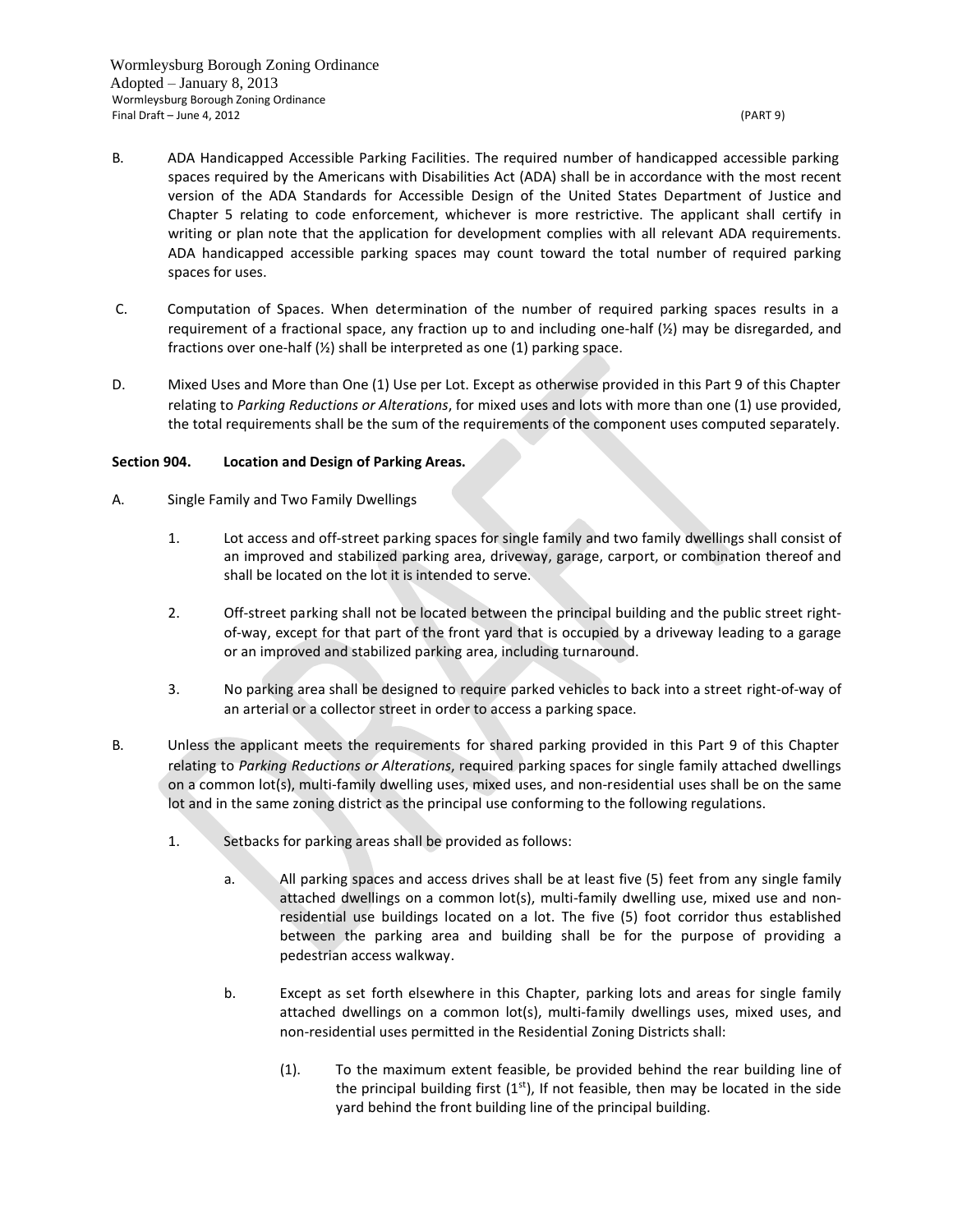PART 9-12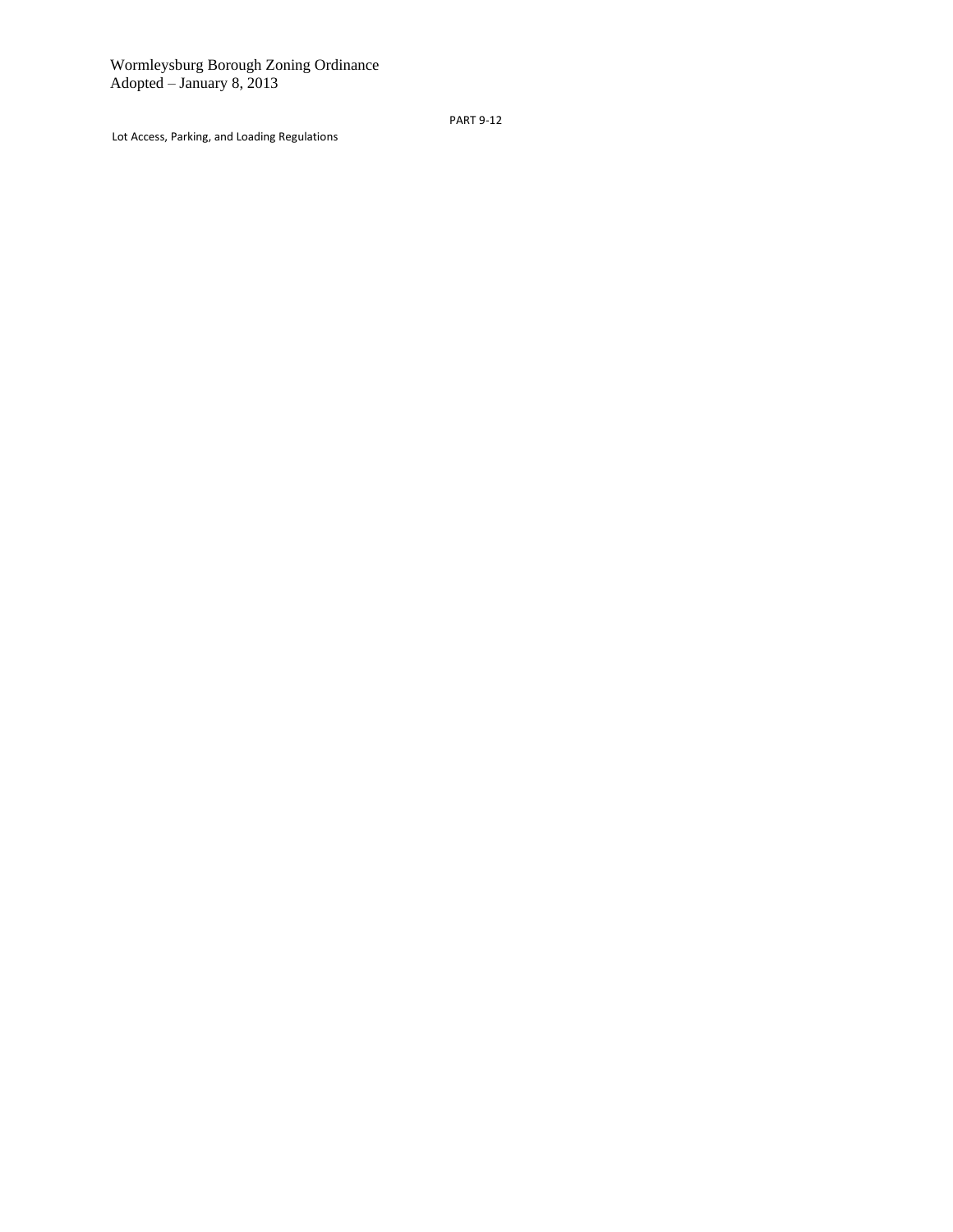- (2). Not be located in the front yard between the principal building and the public street, excluding alleys.
- (3). Not be located on corner lots, on or adjacent to the intersection of two (2) streets.
- (4). Be provided with a planting strip at least five (5) feet in depth between the edge of the street right-of-way (including alleys) and/or abutting lot lines, and any off-street parking area authorized in all applicable yards which are adjacent to a public street, alley, and/or abutting lot. Planting strips between the rightof-way and the parking area shall be landscaped and maintained in accordance with Part 7 of this Chapter relating to *Landscaping and Vegetation Preservation*, across the entire lot in order to prohibit vehicular and pedestrian access, except at approved ingress and egress points, or unless permitted as part of an approved joint use and/or interconnected parking facility. Unless otherwise provided in this Chapter, including Part 7 of this Chapter relating to *Buffer and Screening Regulations*, parking areas shall be provided with screening of no less than eighty (80) percent opacity.
- c. No parking area shall be designed to require motor vehicles to back into a street, excluding alleys, in order to exit the parking area.
- d. Except for single family and two-family dwellings or in the case of valet parking when approved by a Conditional Use by the Borough Council, parking spaces and areas shall be designed so that each motor vehicle may proceed to and from the parking space provided for it without requiring the moving of any other motor vehicle.
- e. Unless the applicant meets the requirements for shared parking provided in this Part 9 of this Chapter relating to *Parking Reductions or Alterations*, required parking spaces shall be located in the same zoning district as the principal use.
- f. For institutional / civic uses:
	- (1). Off-street parking areas shall be provided and arranged so that persons do not have to cross arterial or collector streets abutting the site.
	- (2). Primary passenger "drop-off" and "pickup" areas should be provided on site and arranged so that the passengers do not have to cross traffic streets abutting the site, and passenger "drop-off" and "pickup" areas shall be located in a manner that minimizes detrimental traffic impacts (both pedestrian and vehicular) on the surrounding neighborhood.
- 2. In addition to all standards for parking facilities provided in accordance Chapter 22 relating to subdivision and land development, parking facilities shall also comply with the following:
	- a. Internal Landscaped Islands. In parking areas or lots containing more than ten (10) new spaces, or expansion of existing parking areas containing more than four thousand (4,000) square feet or more than ten (10) parking spaces, whichever is lesser, internal landscaped islands shall be provided in accordance with the following:
		- (1). One (1) internal landscape island shall be provided for every ten (10) parking spaces or twenty (20) double loaded spaces.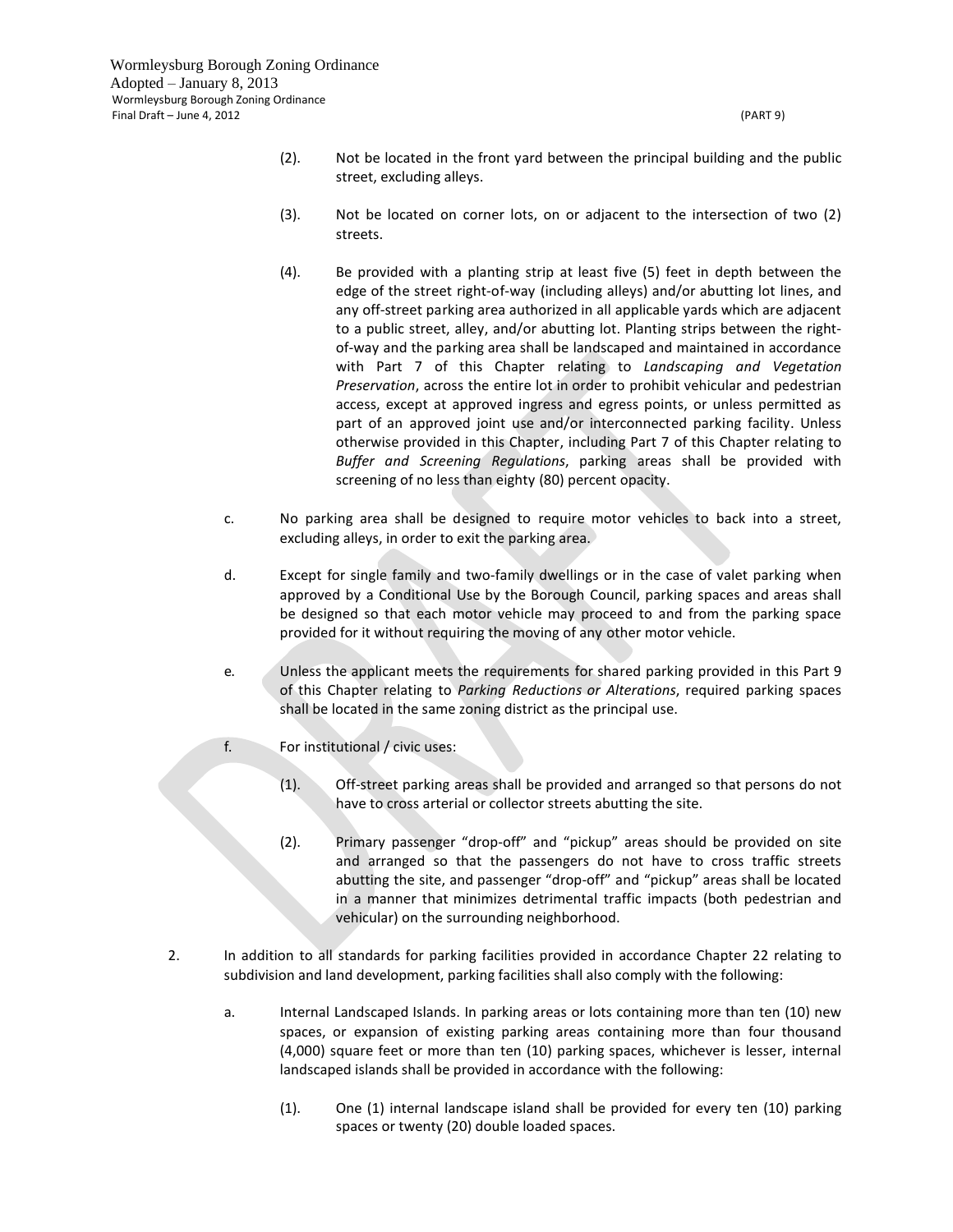PART 9-13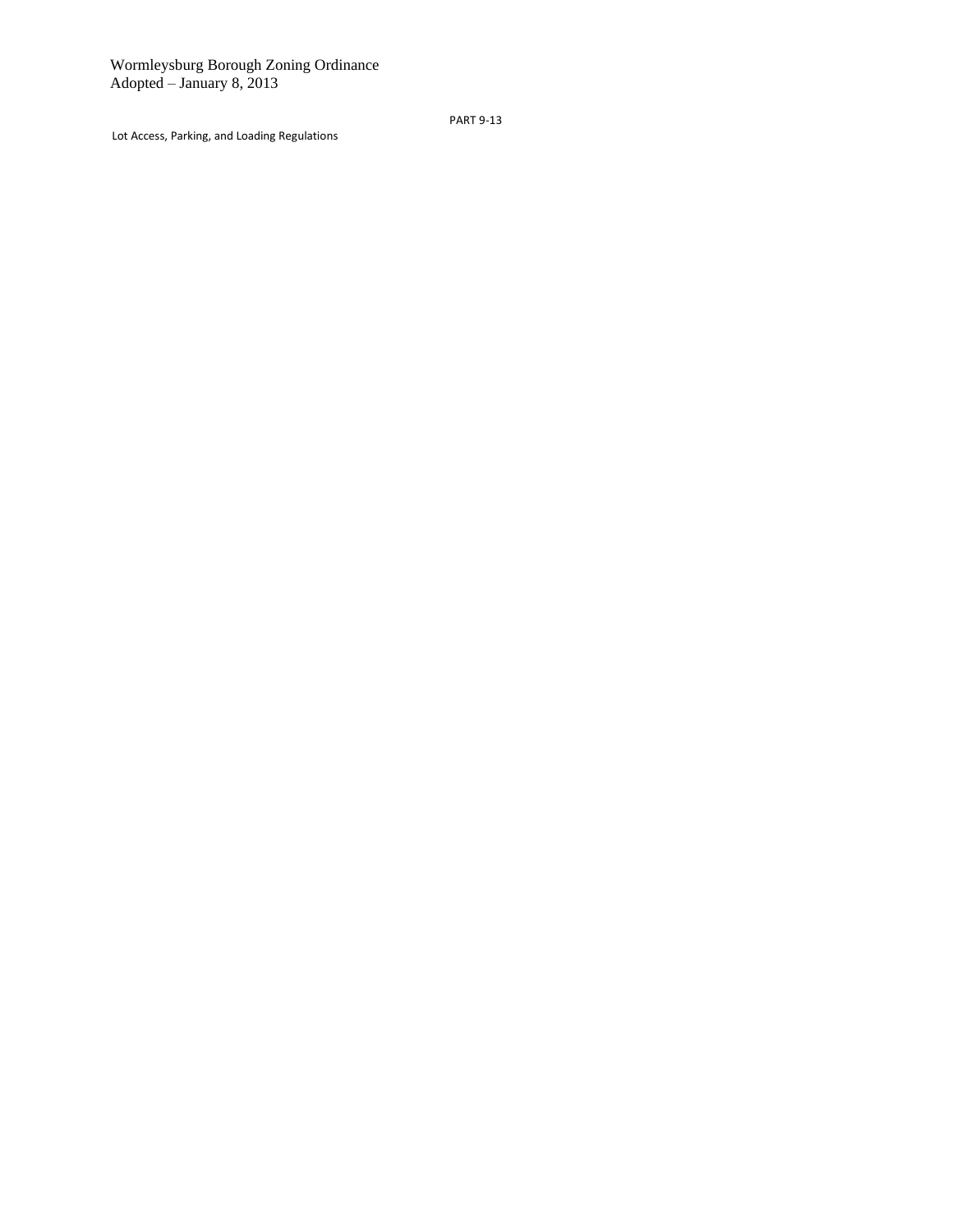- (2). Internal landscaped islands shall have a minimum width of four (4) feet.
- (3). Internal landscape islands shall be placed at between double loaded parking spaces and at each end of rows of parking, between parking spaces and adjacent drives and access aisles.
- (4). No more than ten (10) parking spaces shall be provided in an unbroken row without the provision of an internal landscape island designed to be parallel to the direction of the adjacent parking spaces, and which connects into the perpendicular internal landscaped island. Each internal landscape island shall have a minimum width of nine (9) feet and minimum length of eighteen (18) feet.
- (5). Internal parking islands shall be landscaped with plantings including one (1) shade tree, a minimum diameter of two and one-half (2 ½) inches measured at four and one-half (4 ½) feet above the finished grade, for each five (5) parking spaces.
- (6). The remaining area of the required interior landscape islands and/or interior landscape area shall be landscaped with turf grass, shrubs or perennials either of which should not exceed two (2) feet in height, or with another material acceptable to the Borough Engineer.
- (7). Unless an alternative material and/or design as part of a readily accepted stormwater BMP in accordance with Chapter 26 relating to water (stormwater management), Chapter 22 relating to subdivision and land development, or any other construction materials specifications adopted by the Borough, and approved by the Borough Engineer, for promoting sustainable stormwater management practices, all landscape islands and planting strip areas shall be enclosed by appropriate curbing in accordance with Chapter 26 relating to water (stormawater management), Chapter 21 relating to streets and sidewalks and Chapter 22 relating to subdivision and land development, or a similar device at least six (6) inches wide and six (6) inches in height above the paving surface (e.g. wheel stops / bumpers, bollards, etc.), and shall be acceptable to the Borough Engineer.
- b. Additionally, parking lot landscaping, trees, plantings, and screening shall be:
	- (1). Planted with adequate unpaved surface around each for water and air.
	- (2). Free of insect pests and diseases.
	- (3). Perpetually maintained in a healthy condition by the property owner. Any required planting that dies, is removed, or is severely damaged shall be replaced by the current property owner as soon as is practical considering growing seasons, within a maximum of one hundred fifty (150) days.
	- (4). Parking lot screening shall be provided in accordance with Part 7 of this Chapter relating to *Buffer and Screening Regulations*.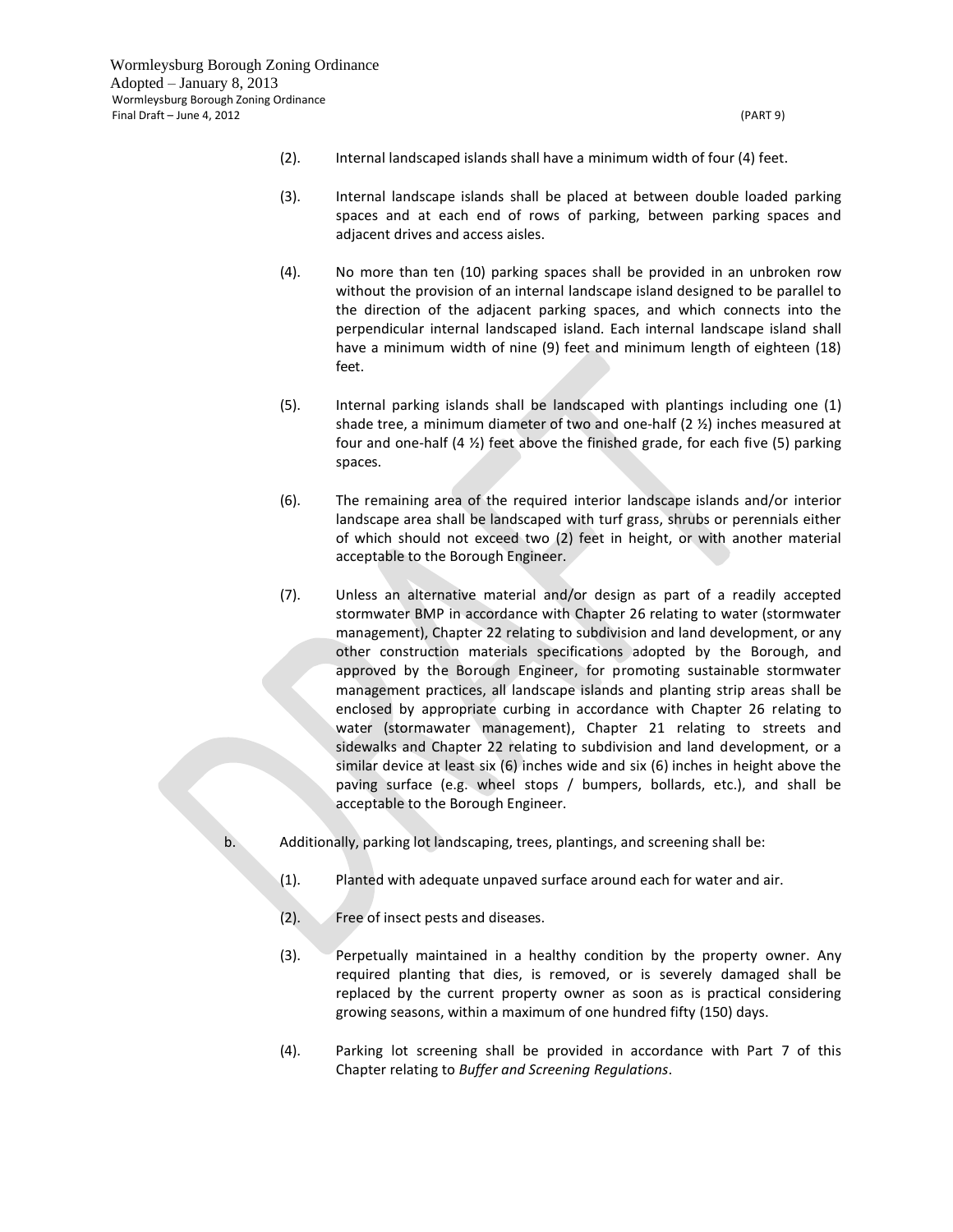PART 9-14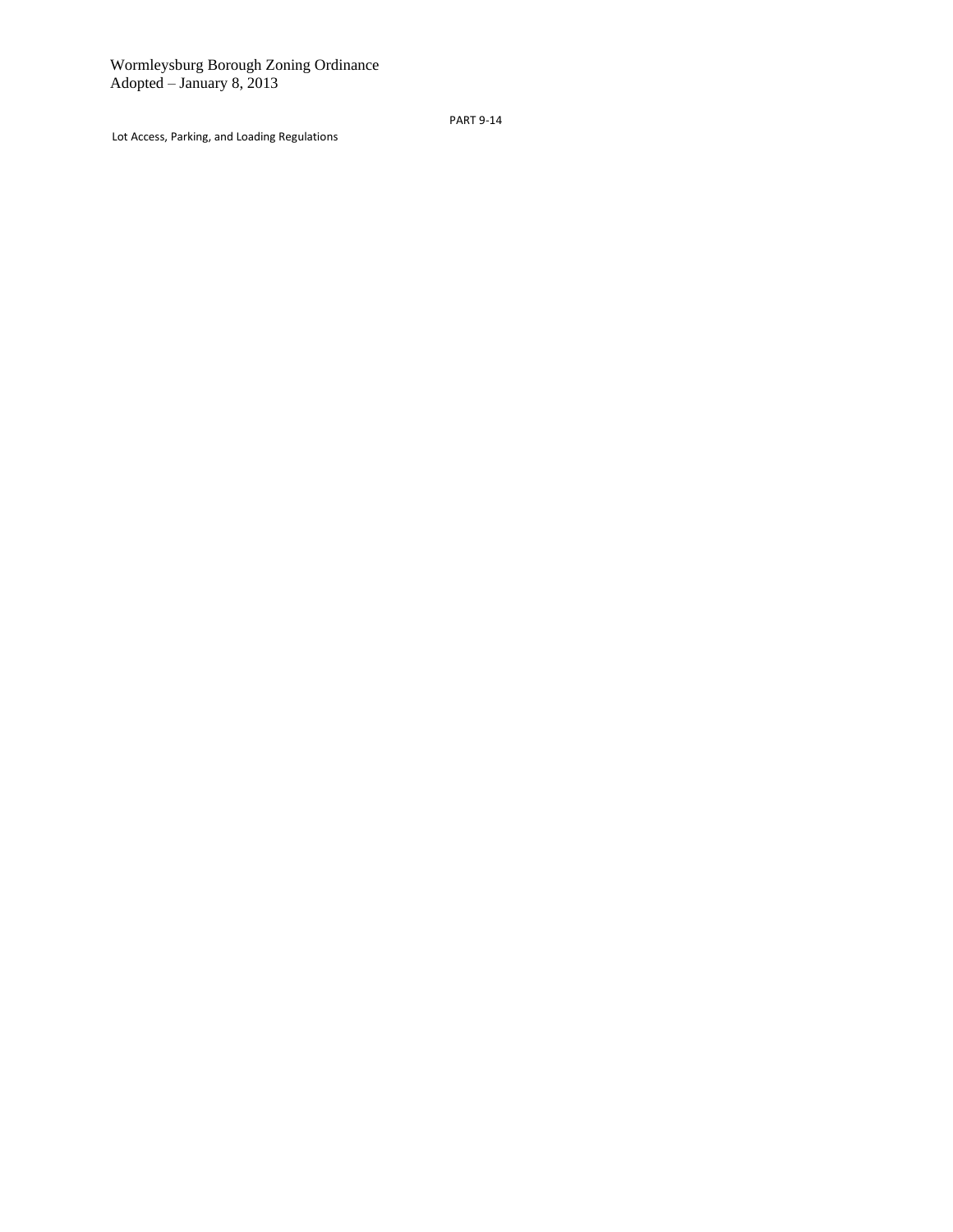- c. Lighting.
	- (1). Parking lots and structures shall be lit during evening, nighttime, and early morning operating hours as applicable.
	- (2). All lighting standards shall be located on interior landscaped islands and not on the parking lot surface.
	- (3). All on-site, outdoor lighting of off-street parking areas shall comply with Part 7 of this Chapter relating to *Performance Standards for All Uses*.
- d. Surfacing and Maintenance Standards for Parking Facilities.
	- (1). Parking facilities shall be so arranged as to provide for orderly and safe parking and short term storage of motor vehicles.
	- (2). All parking spaces shall be marked with paint, provided with wheel stops / bumpers or bollards, or other methods so as to indicate their location.
	- (3). Parking facilities shall be kept clean and free from rubbish and debris.
- 3. Motorized Vehicle Parking Facilities.
	- a. Size Standards.
		- (1). See Table 9-10 Parking Standards herein this Section for minimum required parking space, access aisle, and other design standards:

# **TABLE 9-10 PARKING STANDARDS**



- (2). Parking space length and width can be increased from minimum sizes where appropriate in accordance with location, use, and turn-over rate.
- (3). Tractor and trailer minimum required parking space sizes.
	- (a). Tractor only parking shall be a minimum width of twelve (12) feet and a minimum length of thirty one (31) feet.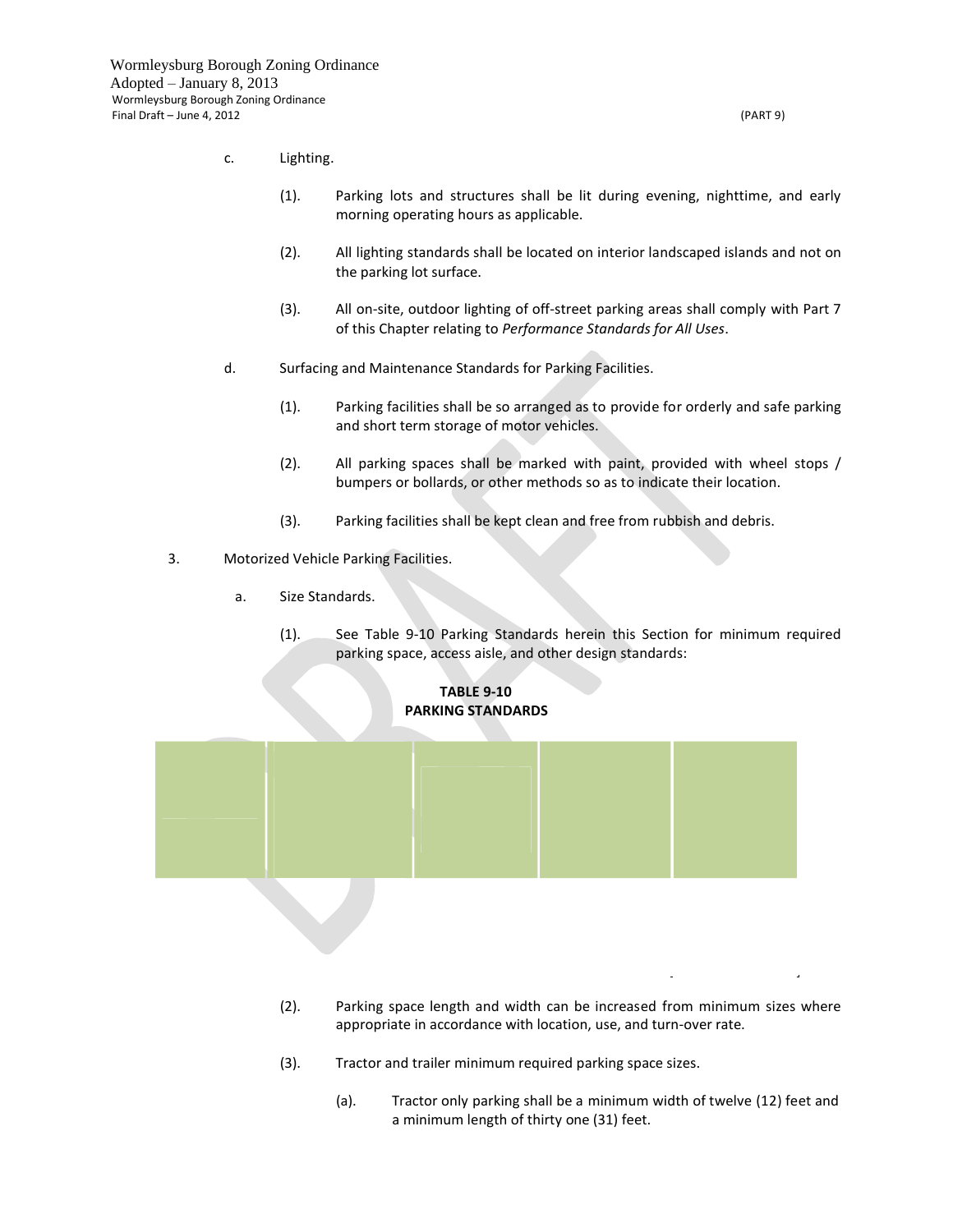PART 9-15

| <b>ANGLE</b>          | <b>MINIMUM REQUIRED</b><br><b>PARKING SPACE</b><br><b>WIDTH - MEASURED</b><br><b>FROM INSIDE EDGE</b><br>OF ANY PARKING<br><b>SPACE STRIPING</b> | <b>MINIMUM</b><br><b>REQUIRED</b><br><b>PARKING SPACE</b><br><b>DEPTH</b> | <b>MINIMUM</b><br><b>REQUIRED ACCESS</b><br><b>AISLE WIDTH:</b><br>ONE (1) WAY<br><b>TRAFFIC</b> | <b>MINIMUM</b><br><b>REQUIRED ACCESS</b><br><b>AISLE WIDTH:</b><br><b>TWO (2) WAY</b><br><b>TRAFFIC</b> |
|-----------------------|--------------------------------------------------------------------------------------------------------------------------------------------------|---------------------------------------------------------------------------|--------------------------------------------------------------------------------------------------|---------------------------------------------------------------------------------------------------------|
| Parallel              | 8 ft.                                                                                                                                            | 22 ft.                                                                    | 12 ft.                                                                                           | 20 ft.                                                                                                  |
| $0.1 - 34.99^{\circ}$ | 10 ft.                                                                                                                                           | 19 ft.                                                                    | 12 ft.                                                                                           | $20$ ft.                                                                                                |
| $35 - 54.99^{\circ}$  | 10 ft.                                                                                                                                           | 21 ft.                                                                    | $15$ ft.                                                                                         | $20$ ft.                                                                                                |
| $55 - 89.99^{\circ}$  | 10 ft.                                                                                                                                           | 22 ft.                                                                    | 18 ft.                                                                                           | 22 ft.                                                                                                  |
| $90^\circ$            | 9 ft.                                                                                                                                            | 18 ft.                                                                    | 20 ft.                                                                                           | 22 ft.                                                                                                  |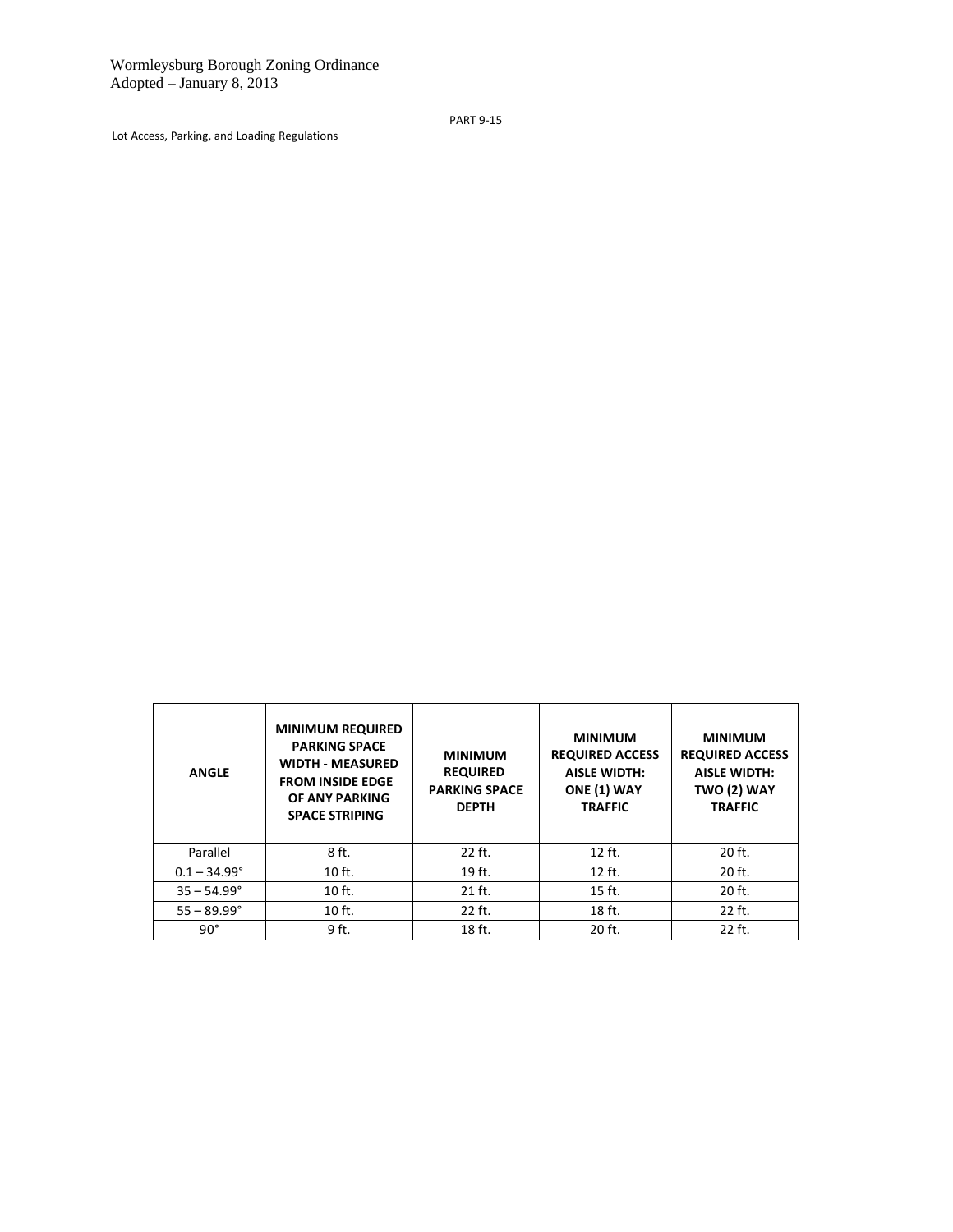- (b). Tractor and trailer parking shall be a minimum width of twelve (12) feet and a minimum length of seventy (70) feet.
- b. General Standards.
	- (1). Angled parking may be pull in or reverse (back-in).
	- (2). On-street parking on at least one (1) side of the street is permitted on access drives and proposed streets with speeds equal to or less than thirty (30) mph.
	- (3). Where provided, on-street parking shall not be located within twenty-five (25) feet of a cartway intersection in order to provide safe sight distance and adequate turning radius for large vehicles.
	- (4). Off-street parking areas shall be oriented to, and within a reasonable walking distance of, the uses they are designed for, and shall be designed to be consistent with adjacent neighborhoods.
	- (5). Parked vehicles adjacent to sidewalks and pedestrian walkways shall not overhang or extend over the sidewalk or pedestrian walkways in a manner that restricts pedestrian circulation. Where such overhang is not restricted by a wheel stop or other device, sidewalks shall have a five (5) foot minimum clearance width from any obstacles.
	- (6). Not less than a two (2) foot radius of curvature shall be permitted for horizontal curves in parking areas.
	- (7). All dead end parking lots shall be designed to provide sufficient back-up area for all end stalls.
	- (8). Painted solid lines at least four (4) inches in width on the pavement, arrows, dividers, and/or other methods acceptable to the Borough shall be provided and maintained to control parking, and when necessary to direct vehicular circulation.
- c. Parking Garages and Structures.
	- (1). To the maximum extent feasible, inside lighting and reflective materials / flat paint shall be used inside the parking garage or structure and within all pedestrian areas to increase the feeling of safety. Glossy or semi-gloss paint shall not be permitted.
	- (2). To the maximum extent feasible, indoor lighting design shall address glare and light trespass onto adjacent properties and street rights-of-way, and reduction of shadows.
	- (3). All on-site, outdoor lighting of off-street parking areas shall comply with Part 7 of this Chapter relating to *Performance Standards for All Uses*.
	- (4). Directional and related warning signage shall be provided at exits of the parking garages and structures.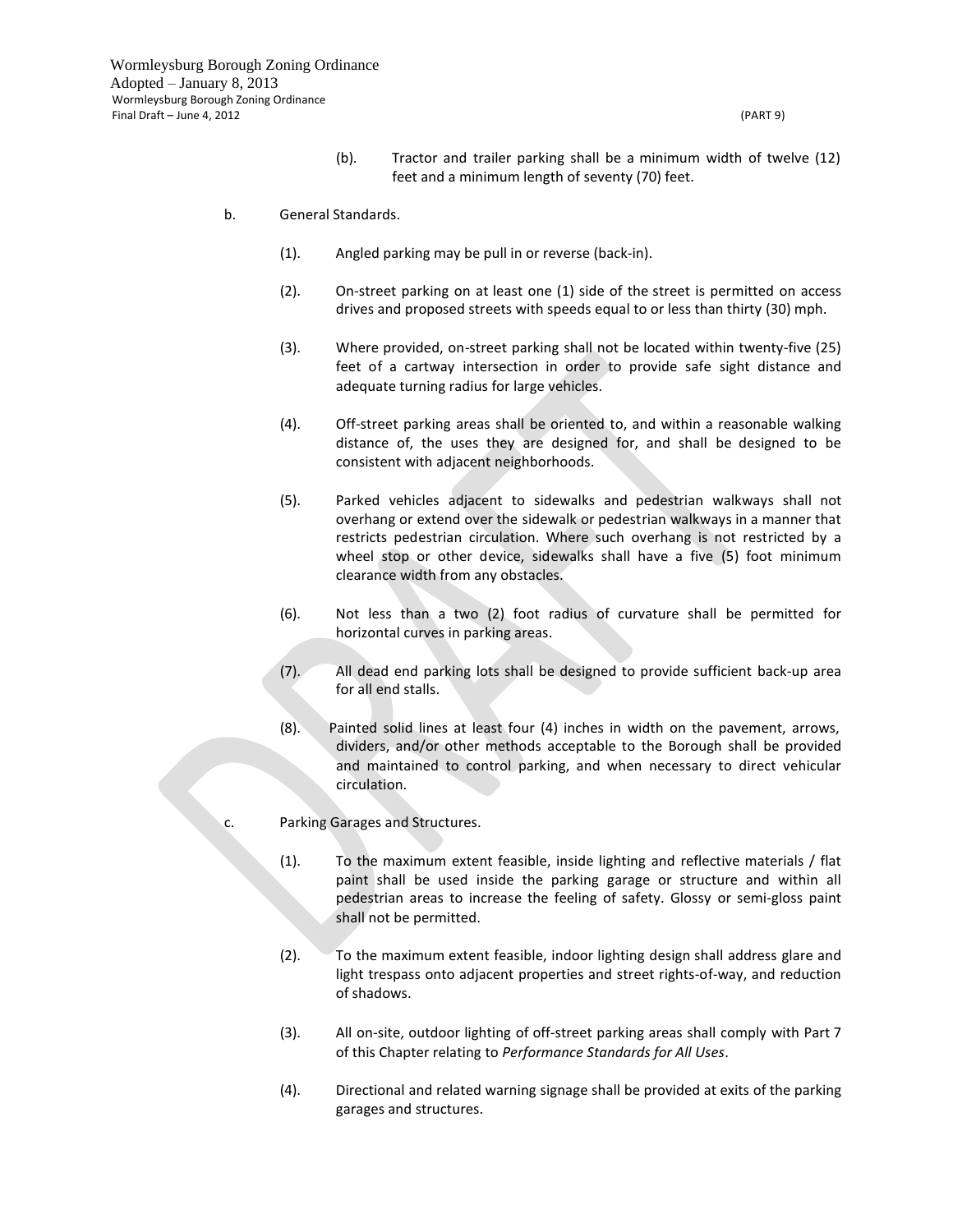PART 9-16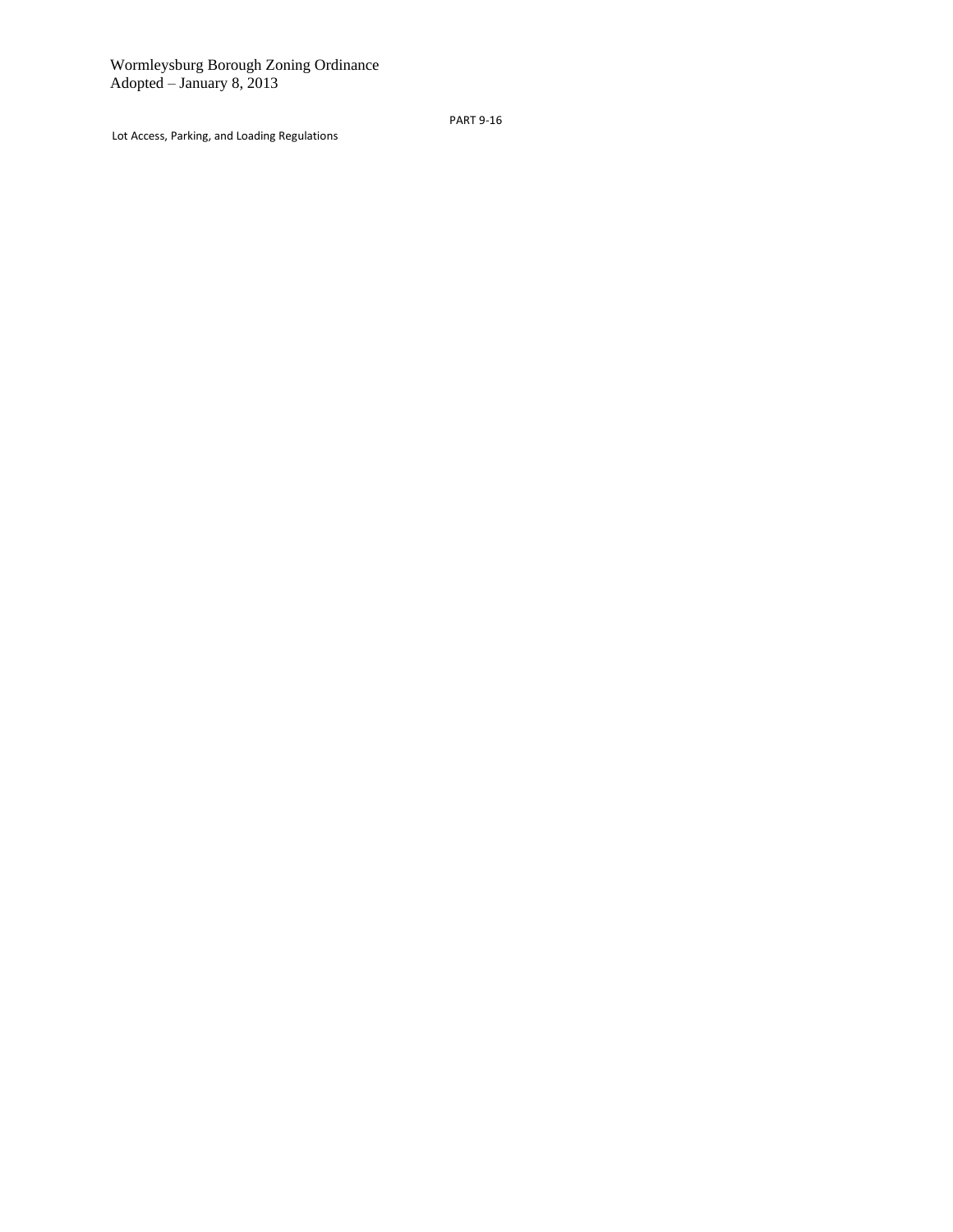- (5). To the maximum extent feasible, open-structure wall areas for natural ventilation or mechanical ventilation shall be provided.
- (6). Interaction between vehicles and pedestrians shall be provided in a safe manner.
- (7). Traffic flow by vehicles entering the parking garage or structure shall be mitigated by either on site or external deceleration lanes based on the traffic impact study if required by Chapter 22 relating to subdivision and land development.
- (8). To the maximum extent feasible, parking garage and structure entries shall be internalized in building groupings or oriented away from public streets, excluding alleys.
- (9). Preferred access to below grade parking shall be either from the side or rear of buildings / structures.
- 5. ADA Handicapped Accessible Parking Facilities. The design and location of all required ADA handicapped accessible parking facilities shall be in accordance to the most recent version of the ADA Standards for Accessible Design of the United States Department of Justice and Chapter 5 relating to code enforcement, whichever is more restrictive. The applicant shall certify in writing or plan note that the application for development complies with all relevant ADA requirements.
- 6. Bicycle Parking Facilities. The design and location of bicycle parking facilities shall be provided in accordance with the following regulations:
	- (a). Bicycle parking facilities and areas may be located within any required front or side yard area.
	- (b). Each bicycle space shall be equipped with a device to which a bicycle frame and one (1) wheel can be attached using a chain or cable. There shall be adequate separation between adjacent devices to allow bicycles to be attached or removed without moving other bicycles. The devices shall also be suitable for use by bicycles not equipped with kickstands, and the appearance of the device shall be generally consistent with nearby urban design features.
	- (c). The location of bicycle parking spaces shall be in close proximity to the structure or use for which they are provided. They shall be visible from at least one (1) entrance to the structure.
	- (d). Bicycle parking spaces shall be at least two (2) feet by six (6) feet.

### **Section 905. Parking Reductions or Alterations.**

- A. Except as provided in herein subsection 2. below relating to shared parking and residential uses, this Section is a means for applicants for non-residential uses and mixed uses to meet the parking requirements by alternative means other than providing parking via paved off-street parking spaces located on the same lot.
	- 1. Borough Parking Facilities. Within the Mixed Use Zoning Districts for all uses located within a six hundred (600) foot radius of a public parking facility owned and/or operated by Wormleysburg,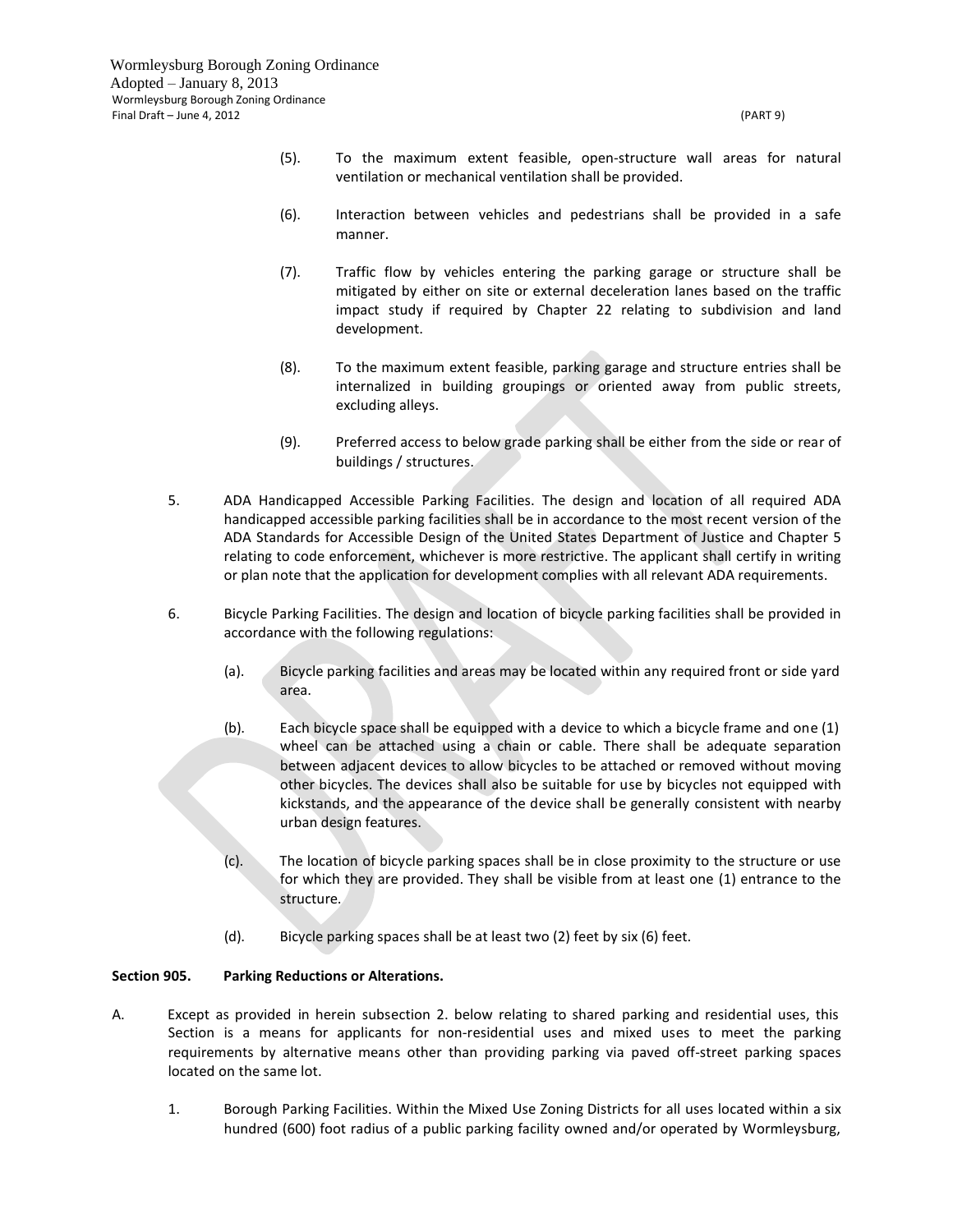PART 9-17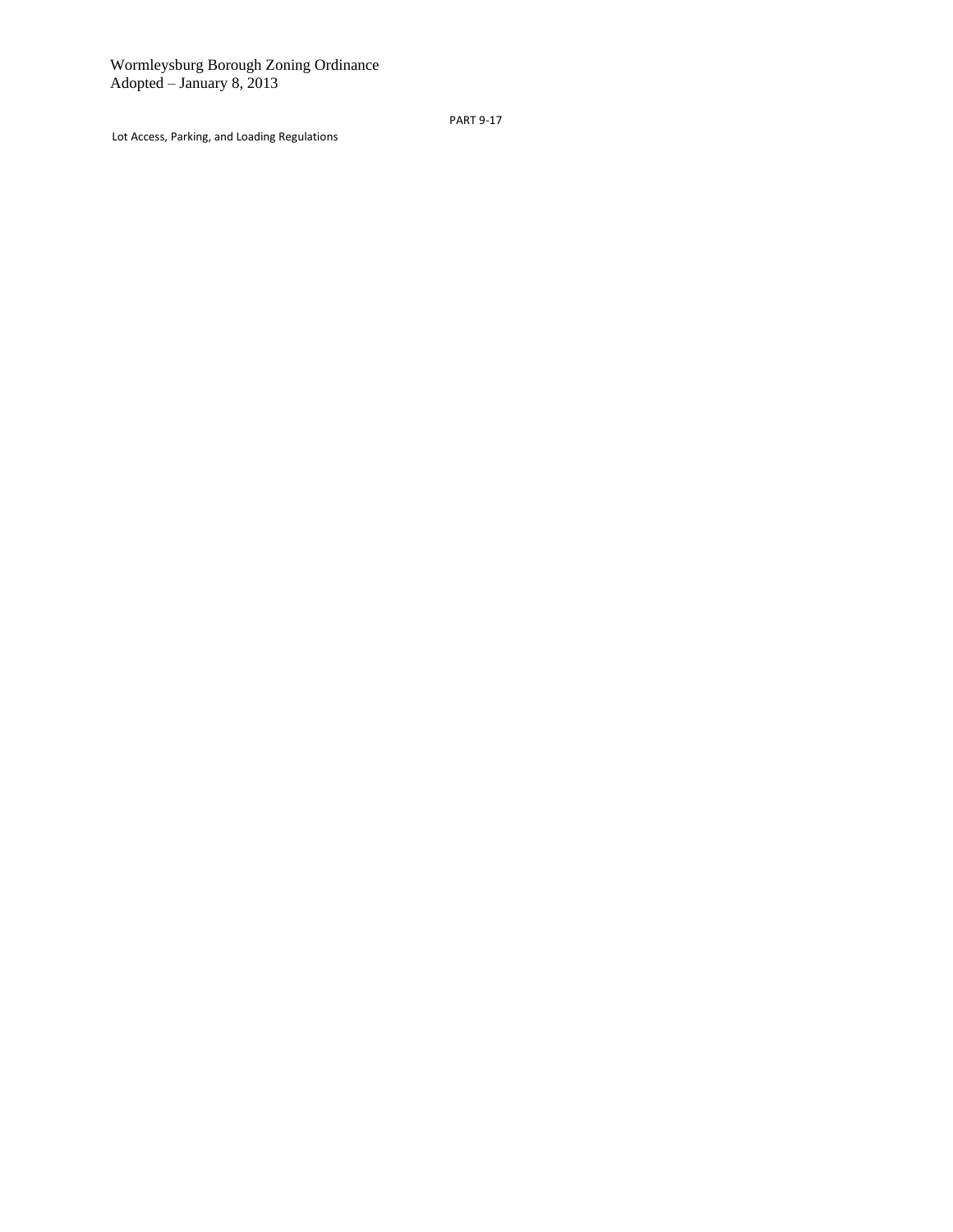its authority, or authorized agent, may include the parking spaces provided in said public parking facility as a part of the parking requirements.

- 2. On-Street Parking. Within the Mixed Use Zoning Districts where on-street parking is proposed, the following on-street parking standards shall apply:
	- a. On-street parking may be provided within street rights-of-ways parallel to the curb line, only when parking on that street right-of-way has been approved by PennDOT, for all state owned streets, or the Wormleysburg Borough Council for Borough owned streets.
	- b. Such on-street parking may be counted toward the required parking for permitted uses as set forth in Part 9 of this Chapter relating to *Parking Requirements*.
	- c. On-street parking areas may only be counted within the street rights-of-way abutting the lot lines of the lot owned by the applicant or landowner, exclusive of any driveway, access drive, or other curb cut, and exclusive of any existing cartway and perpendicular street, alley, or access drive.
	- d. A bona-fide on-street parking space, parallel to the curb line, shall measure at least eight (8) feet in width and twenty-two (22) feet in length, exclusive of any street cartway. Otherwise if angled parking is permitted along the street by the Borough or PennDOT, then dimensions and number of on-street parking spaces shall be acceptable to the Borough Engineer and/or PennDOT.
	- e. All eligible on-street parking areas shall be graphically depicted and other indicated upon any permits and/or plans required by the Borough. Such parking areas shall not conflict with any turning movements off the cartway or obstruct access to any street, access drive, driveway, sidewalk, crosswalk, other access way, or fire hydrant.
- 3. Shared Parking. Within the Mixed Use and General Business Districts where shared parking is proposed, the following shared parking standards shall apply:
	- a. If parking is proposed to be shared by two (2) or more uses, both uses must be located upon the same lot, upon lots which are abutting, or adjacent lots meeting the distance requirements subsection b. herein below. An agreement in a form acceptable to the Borough and recorded in the Cumberland County Recorder of Deeds must be presented assuring use of the required parking spaces until or unless the required parking spaces are located on the same lot as the use they serve. See subsection d. below.
	- b. Users of shared parking facilities shall be required to show that some portion of the shared off-street parking area is within distance of an entrance, regularly used by patrons and/or occupants into the buildings served by the shared parking facilities in accordance with the following standards:
		- (1). Less than two hundred (250) feet for uses within the General Business Districts; and
		- (2). Less than five hundred (500) feet for uses within the Mixed Use Districts.
	- c. The minimum amount of shared parking required to be calculated according to the following: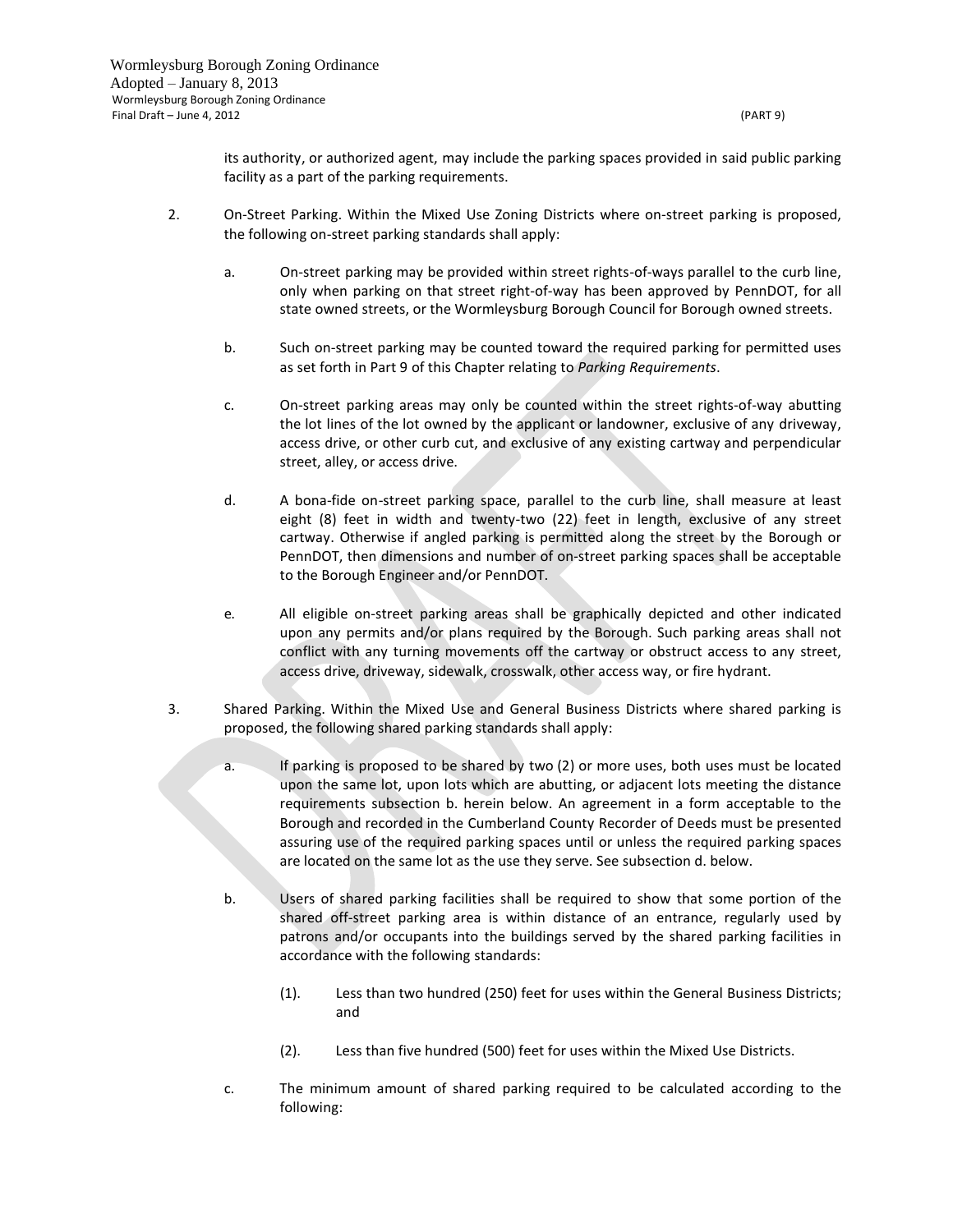PART 9-18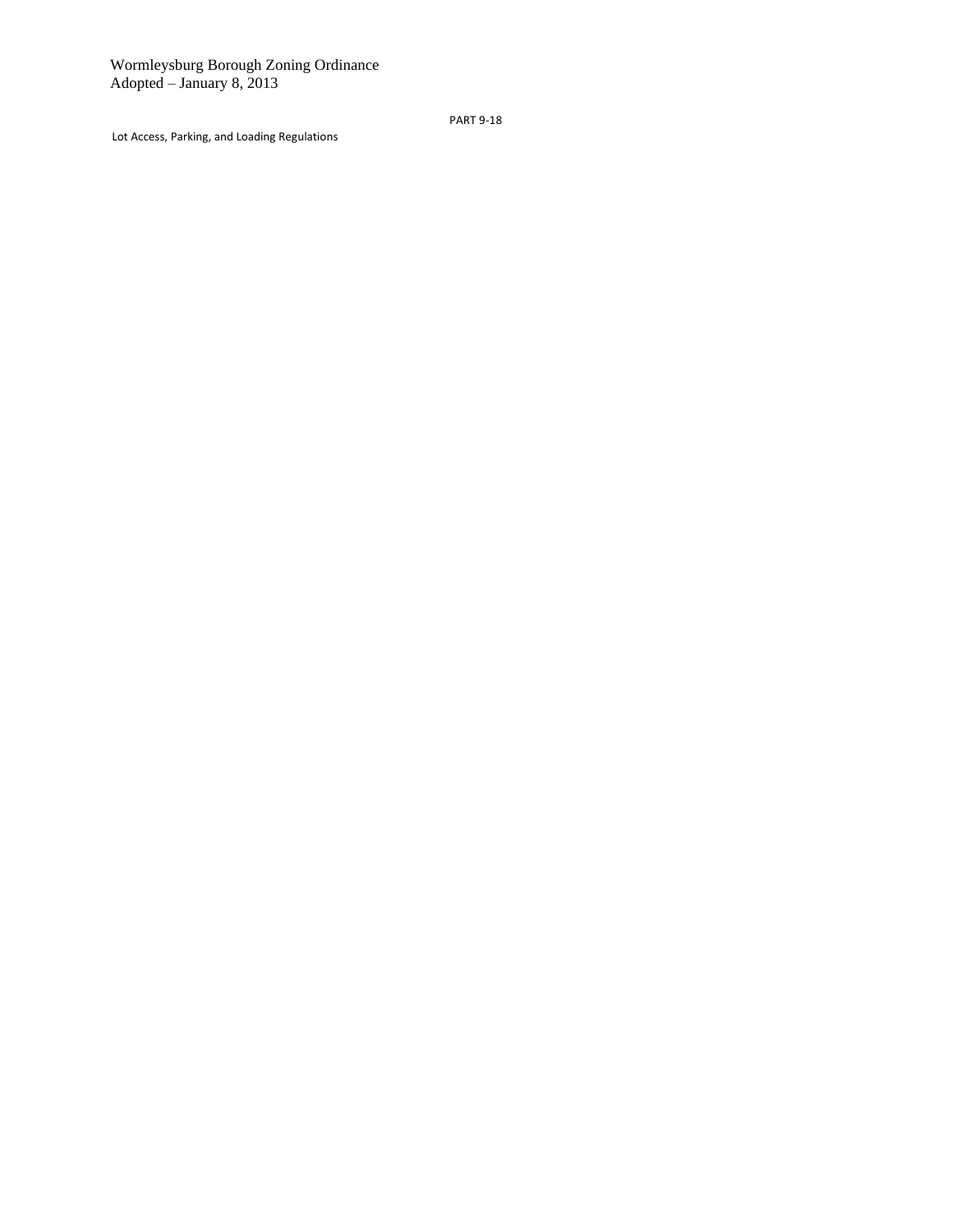- (1). Calculate the required amount of parking required for each use as if it were a separate use.
- (2). To determine the peak parking requirements, multiply the minimum parking required for each proposed use by the corresponding percentage in Table 9-11 Shared Parking Calculations for each of the six (6) time periods:

**TABLE 9-11 SHARED PARKING CALCULATIONS**



- (3). Calculate the column total for each of the six (6) time periods
- (4). The column total (time period) with the highest value shall be the minimum parking requirement.
- d. Written Agreement between Property Owners to Share Parking.

Shared parking between more than one use and/or more than one property may be permitted when the Zoning Officer has made a determination of the minimum number of required parking spaces for the applicable property(ies) and/or use(s), and the owner(s) and/or operator(s) of the property(ies) and/or use(s) and the Borough have entered into a legal agreement in a form approved to by the Borough and recorded in the Cumberland County Recorder of Deeds setting forth the ownership, access, use, management, maintenance, and repair of the shared parking facilities. In the event the property(ies) and/or use(s) undergo change of ownership, the agreement shall be updated to reflect current owner(s) of the use(s) and/or the property(ies). No agreement shall be terminable by any party except upon cessation of the use(s).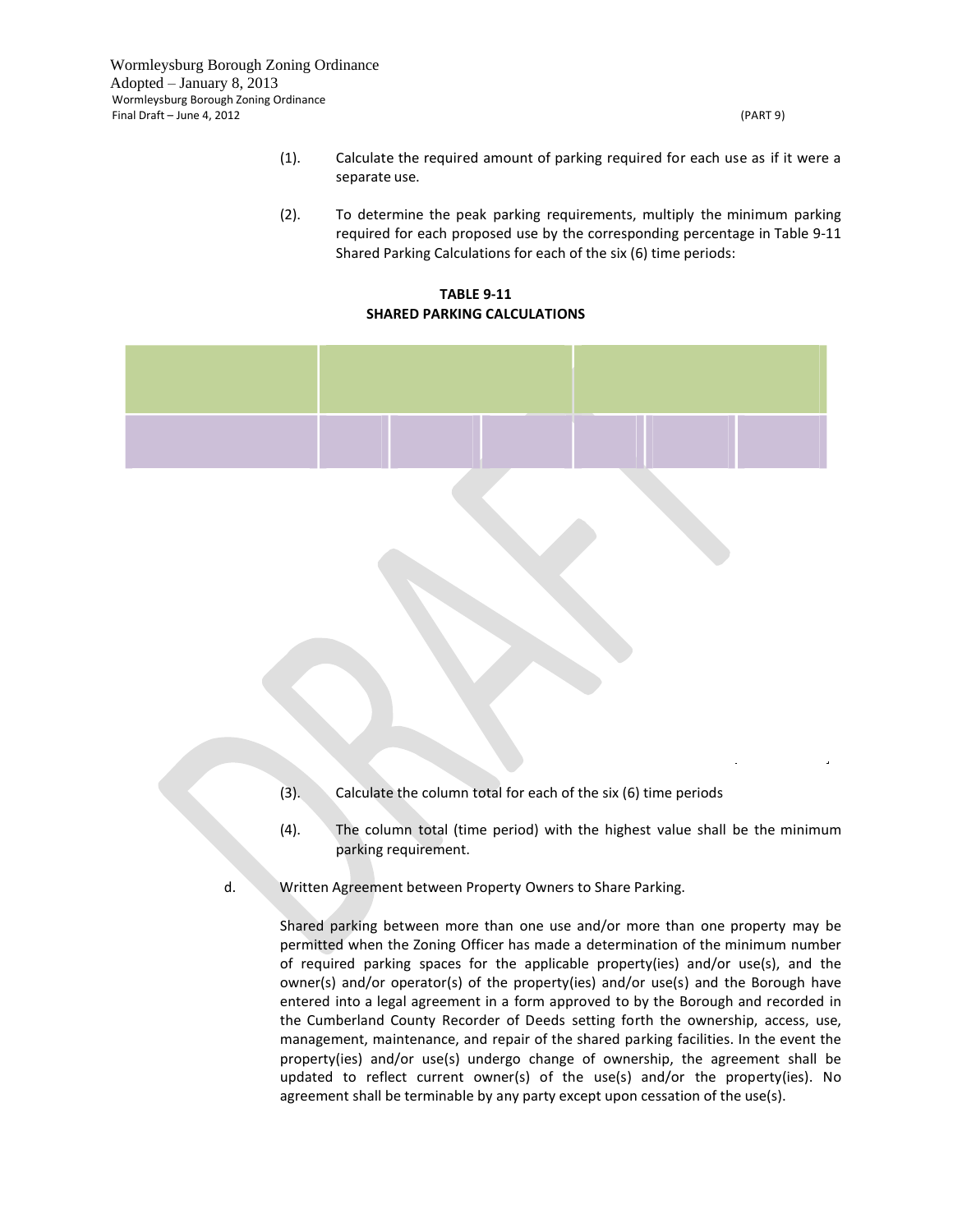| <b>USES</b>                                               | <b>MONDAY - FRIDAY</b><br><b>TIMES</b> |            |              | <b>SATURDAY AND SUNDAY</b><br><b>TIMES</b> |            |              |
|-----------------------------------------------------------|----------------------------------------|------------|--------------|--------------------------------------------|------------|--------------|
|                                                           | $8$ am $-$                             | $6$ pm $-$ | Midnight $-$ | $8$ am $-$                                 | $6$ pm $-$ | Midnight $-$ |
|                                                           | 6 pm                                   | Midnight   | 8 am         | 6 pm                                       | Midnight   | 8 am         |
| Residential                                               | 60%                                    | 100%       | 100%         | 80%                                        | 100%       | 100%         |
| Office                                                    | 100%                                   | 10%        | 5%           | 5%                                         | 5%         | 5%           |
| Retail                                                    | 90%                                    | 80%        | 5%           | 100%                                       | 60%        | 5%           |
| Hotel                                                     | 70%                                    | 100%       | 100%         | 70%                                        | 100%       | 100%         |
| Restaurant                                                | 70%                                    | 100%       | 10%          | 70%                                        | 100%       | 20%          |
| Theatre                                                   | 40%                                    | 80%        | 10%          | 80%                                        | 100%       | 10%          |
| Entertainment (including<br>clubhouses, and lodges)       | 40%                                    | 100%       | 10%          | 80%                                        | 100%       | 50%          |
| Public / Institutional / School<br>(Non-Place of Worship) | 100%                                   | 40%        | 5%           | 10%                                        | 10%        | 5%           |
| Places of Worship                                         | 20%                                    | 40%        | 5%           | 100%                                       | 50%        | 5%           |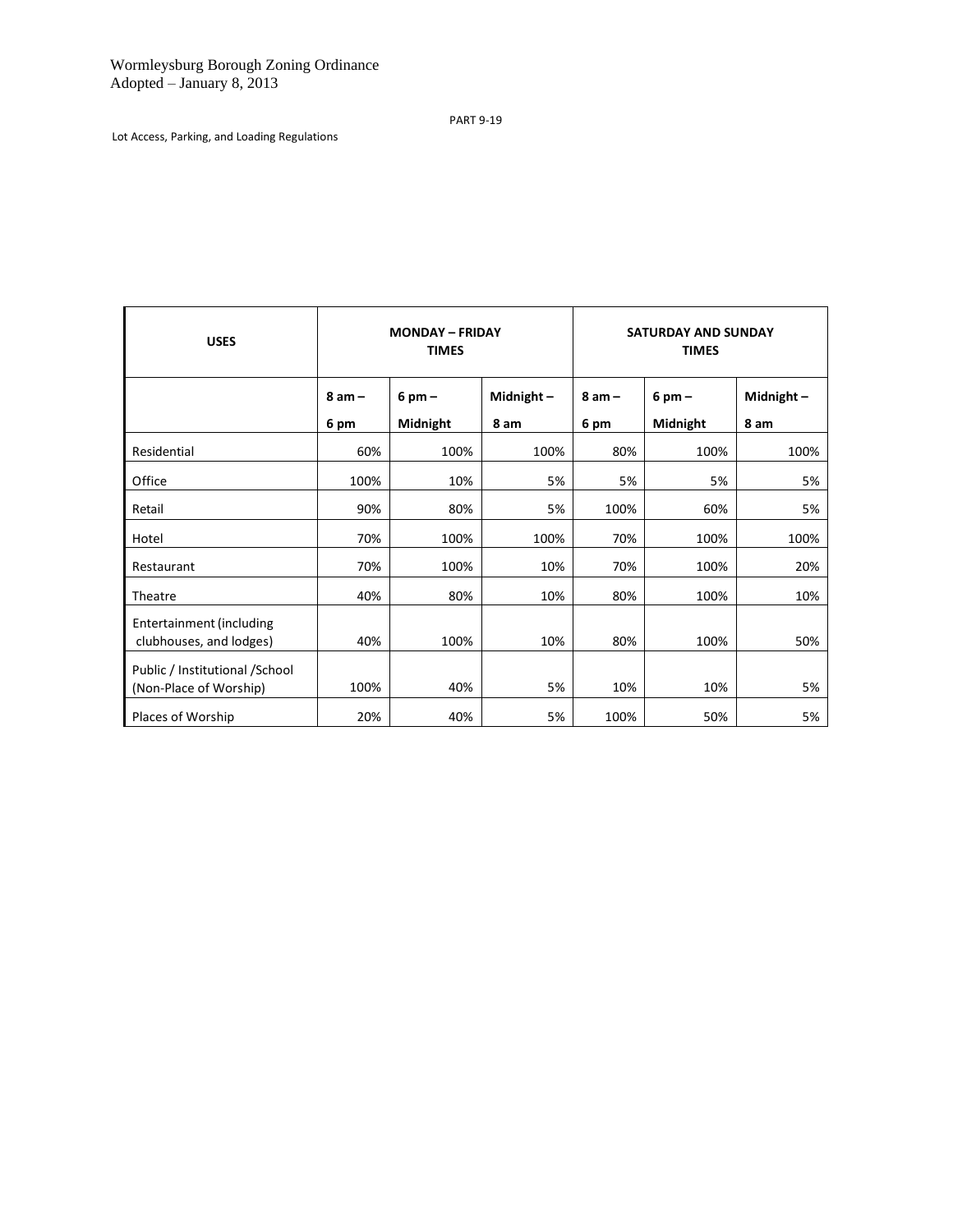- 4. Overflow Parking Held In Reserve. Where overflow parking held in reserve is proposed, the following overflow parking standards shall apply:
	- a. Overflow parking held in reserve, which shall include areas of required parking facilities that may remain unpaved, but must be leveled and stabilized in a grass condition, but that also may be constructed with other pervious surfaces acceptable to the Borough, so as to provide for possible "overflow" parking for other, seasonal or event peak times, shall be permitted subject to the following:
		- (1). The applicant shall submit a plan showing all required parking spaces, access aisles, maneuvering and turn around areas, access drives, buffer yards, landscaping, lighting, and stormwater management facilities designed in strict conformance with all requirements of this Chapter, Chapter 26 relating to water (stormwater management), and Chapter 22 relating to subdivision and land development; and
			- (a). All those required parking facilities and related improvements that are to be constructed.
			- (b). All stormwater engineering shall be designed based on total parking requirements, including the overflow parking reservation areas.
			- (c). All overflow parking reservation spaces which shall be delineated on the plan and designated as "reserved for future use," required to meet the number of required parking spaces but otherwise not to be constructed in full compliance with the requirements of this Part 9 of this Chapter.
	- b. Overflow parking reservation spaces shall not exceed fifty (50) percent of the required parking spaces.
	- c. No designated overflow parking reservation area shall count toward any required open space, yard or buffer yard requirements.
	- d. The Borough may require installation of the remaining overflow parking related improvements, including all related stormwater management improvements, which have not been previously constructed, under the following conditions:
		- (1). When there is evidence of continued or repeated use of the reserved overflow of parking spaces.
		- (2). When a re-evaluation of the parking capacity by the Borough shows that future parking needs will not be met. The parking capacity shall be re-evaluated whenever there is a change in use, ownership, number of employees, number of residents, building size, and/ or land area.
	- e. The applicant shall enter into an agreement with the Borough agreeing to design and construct all parking related improvements, including all related stormwater management improvements, which have not been previously constructed within six (6) months of notification from the Borough. Such agreement shall be in a form acceptable to the Borough and recorded in the Cumberland County Recorder of Deeds.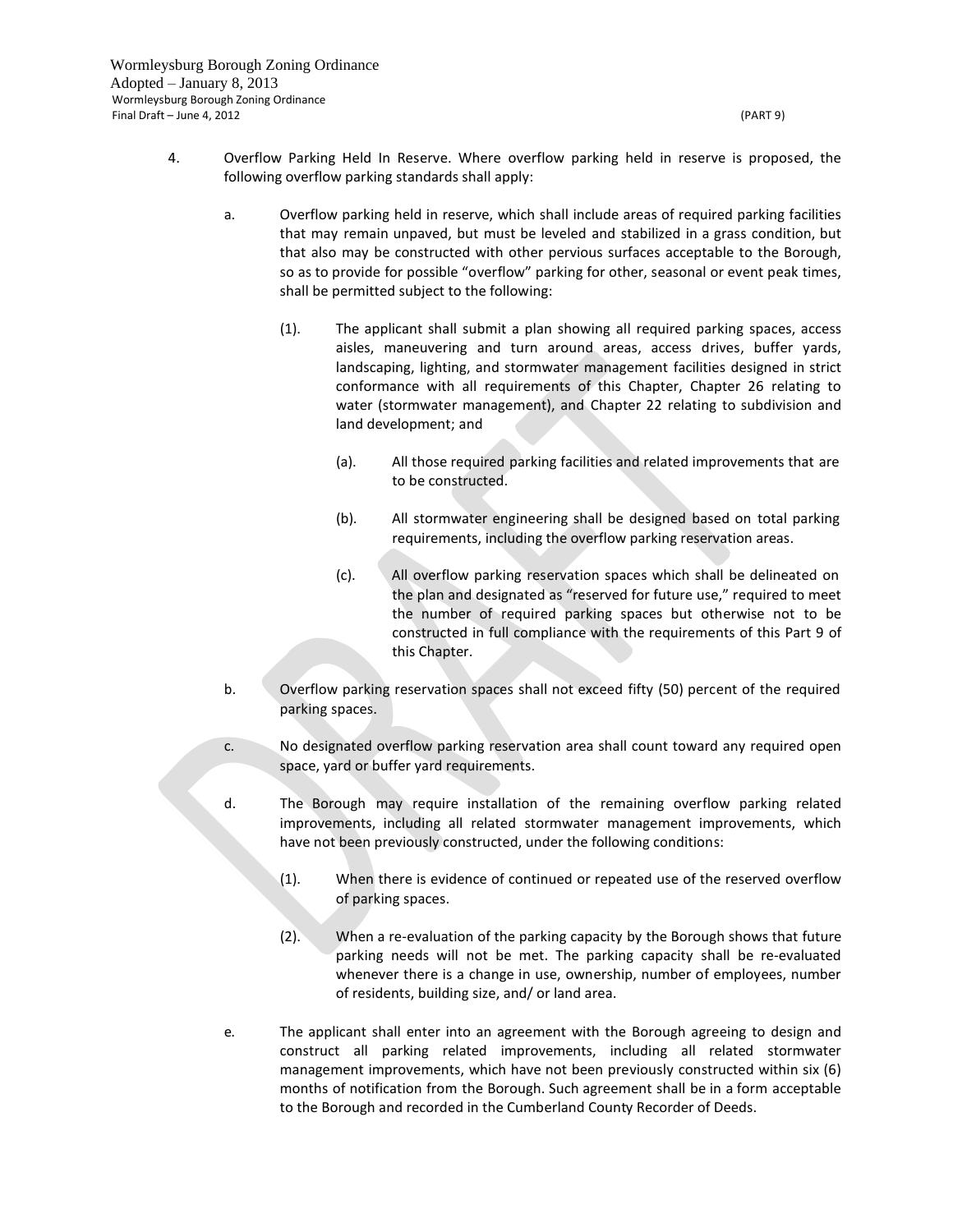PART 9-20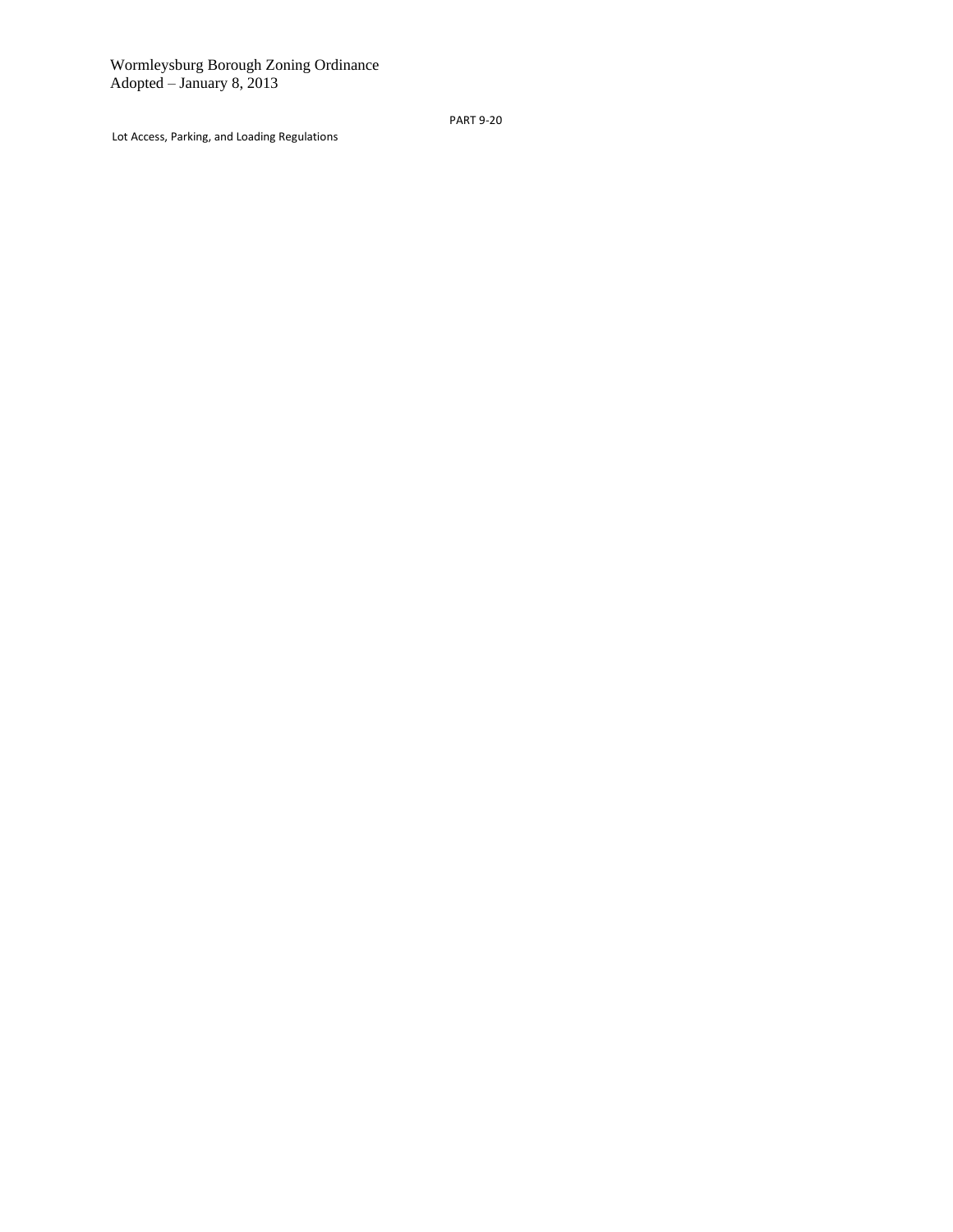- 5. Compact Vehicle Parking. Where compact vehicle parking is proposed, the following compact vehicle parking standards shall apply. Where more than ten (10) parking spaces are required and provided in an off-street lot or structure, a maximum of forty (40) percent of the required parking spaces may be provided for compact vehicles. Each such compact parking space shall be not less than eight (8) feet wide by seventeen (17) feet long. All compact parking spaces shall be located in the same area of the off-street parking lot and be marked to indicate spaces designated for compact parking.
- 6. Bicycle Parking Facilities.
	- a. Where bicycle parking is proposed, the following bicycle parking standards shall apply:
		- (1). Bicycle Parking Facilities: Bicycle parking facilities for non-residential and mixed land uses shall be provided in accordance with the following regulations:
			- (a). Said bicycle parking may be counted toward the required parking for permitted uses as set forth in Part 9 of this Chapter relating to *Parking Reductions or Alterations* in accordance with the following standard. For every four (4) bona fide bicycle parking spaces provided, the number of total number of required parking spaces for motor vehicles maybe be reduced by one (1), but not to exceed a reduction of more than three (3) required parking spaces for motor vehicles.

## **Section 906. Off-Street Parking Interconnections for Parking Lots with Non-Residential Uses, Mixed Uses, and Residential Uses on Common Lot(s).**

- A. In accordance with Chapter 22 relating to subdivision and land development to the maximum extent feasible where non-residential uses, mixed uses, and multi-family dwelling uses off-street parking lots abut another, similar non-residential use, mixed use, and multi-family dwelling use off-street parking lot, such parking facilities are strongly encouraged to be interconnected via internal vehicular connections or connection via a rear alley. This Section shall also apply developments involving single family attached dwelling uses on a common lot(s) abutting other single family attached dwelling uses on the same common lot(s).
- B. In accordance with Chapter 22 relating to subdivision and land development to the maximum extent feasible, each non-residential use, mixed use, and multi-family dwelling use off-street parking lot are strongly encouraged to provide cross-access easements for its parking areas and access drives guaranteeing access to a similar, abutting non-residential use, mixed use, and multi-family dwelling use off-street parking lots. Interconnections shall be logically placed and easily identifiable to ensure convenient traffic flow. This Section shall also apply developments involving single family attached dwelling uses on a common lot(s) abutting other single family attached dwelling uses on the same common lot(s).
- C. Where vehicle interconnections and cross access easements are proposed, the owner(s) and/or operator(s) of the property(ies) and/or use(s) and the Borough have entered into a legal agreement in a recordable form approved to by the Borough and recorded in the Cumberland County Recorder of Deeds setting forth the ownership, access, use, management, maintenance, and repair of the interconnected parking and access facilities. In the event the property(ies) and/or use(s) undergo change of ownership, the agreement shall be updated to reflect current owner(s) of the use(s) and/or the property(ies). No agreement shall be terminable by any party except upon cessation of the use(s).

### **Section 907. Parking and Storage of Certain Motor Vehicles**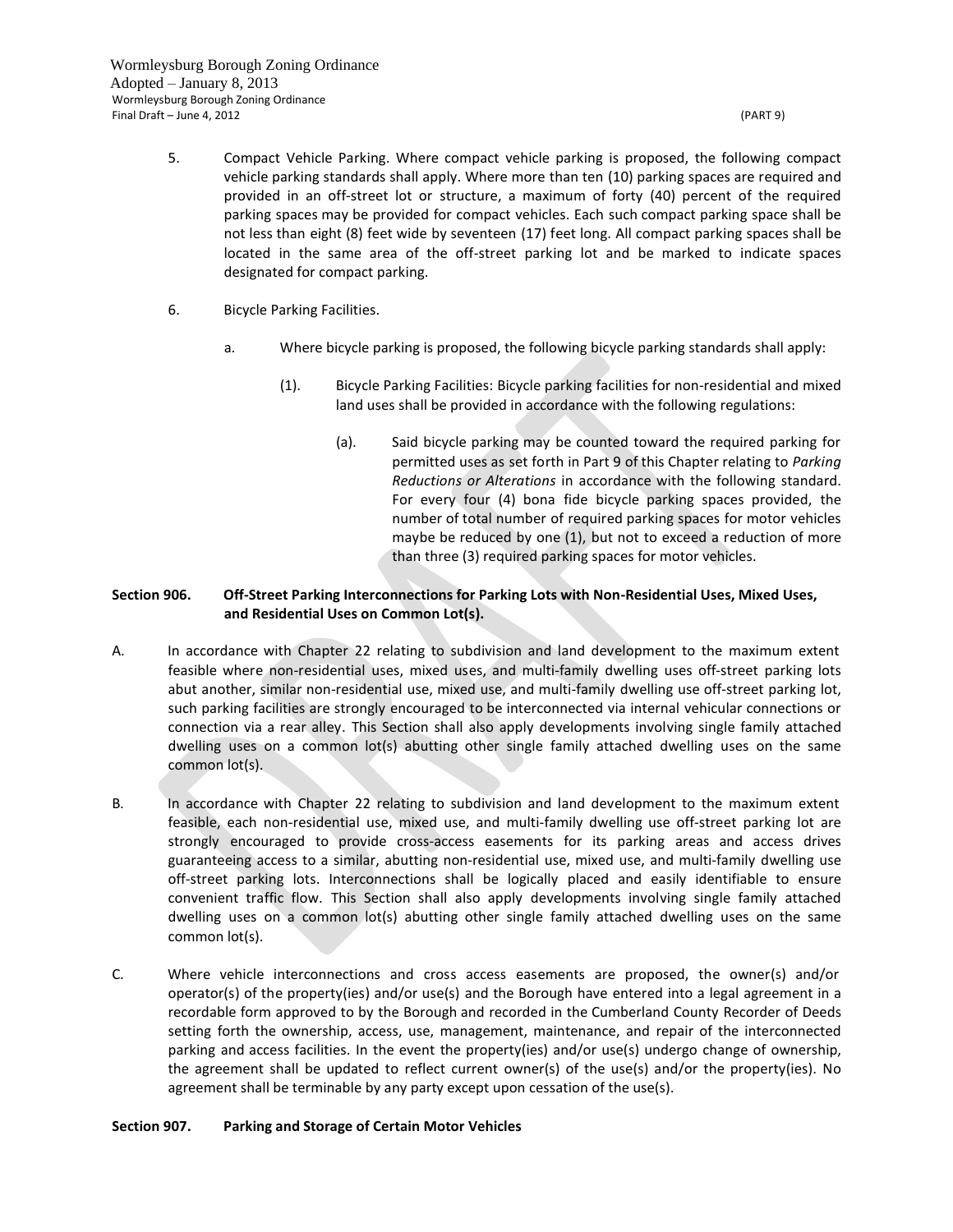PART 9-21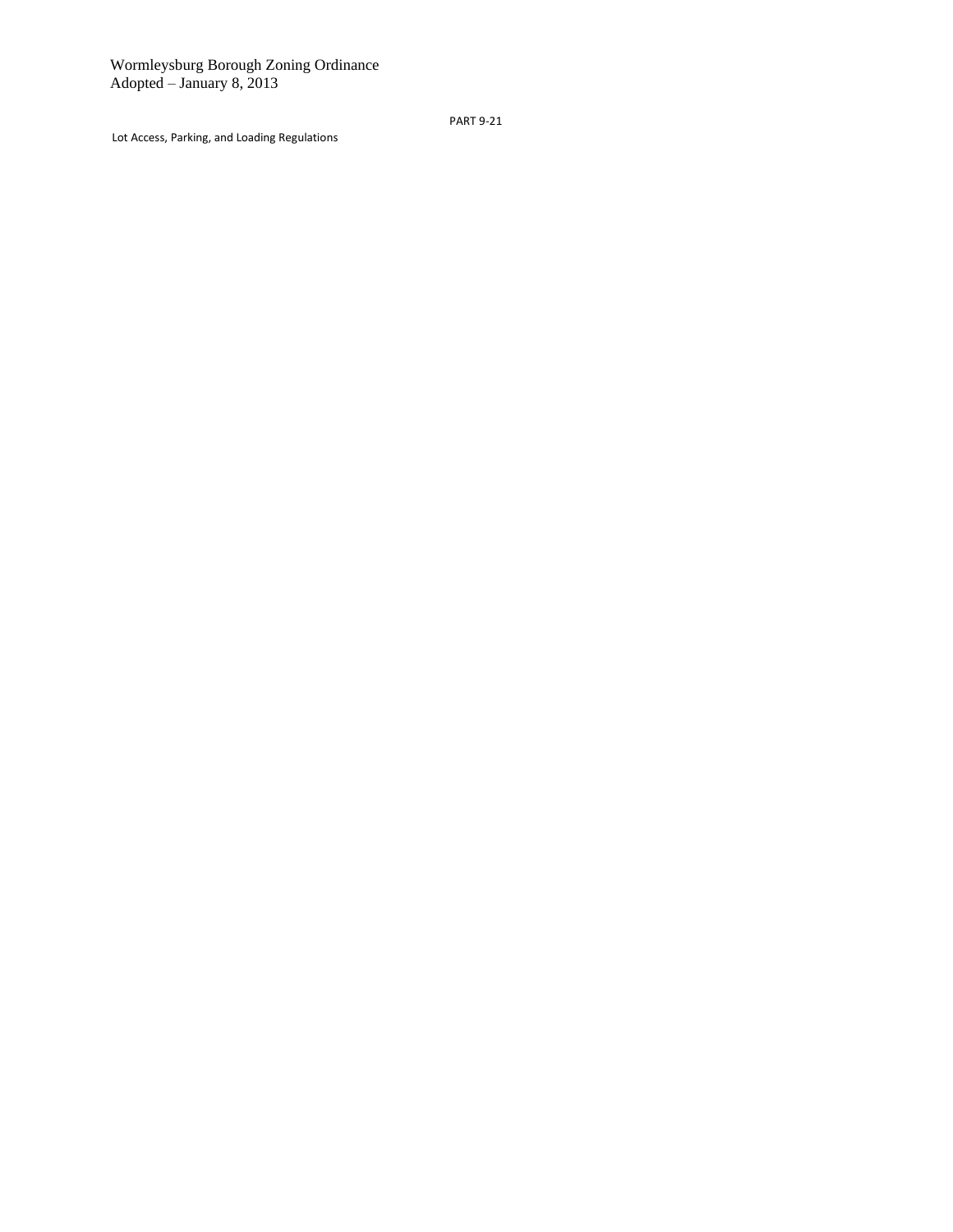- A. Buses, Commercial Trucks, Truck Tractors, Truck Trailers, and Other Similar Large Motor Vehicles. In all zoning districts, unless provided in elsewhere in the Codified Ordinances of the Borough of Wormleysburg including Chapter 5 relating to code enforcement and Chapter 15 relating to motor vehicles and traffic, and elsewhere herein Part 9 of this Chapter, the temporary unenclosed parking of buses and commercial trucks, truck tractors, truck trailers, and other similar large motor vehicles shall be subject to the following criteria:
	- 1. The temporary unenclosed parking of buses and commercial trucks, truck tractors, truck trailers, and other similar large motor vehicles shall be permitted on residential lots and within the Residential Zoning Districts and Mixed Use Zoning Districts in accordance with the following**:**
		- a. Such vehicle is used by residents of the dwelling pursuant to their occupation and/or to travel to and from work.
		- b. The maximum number of vehicles per lot shall be one (1) vehicle; and
		- c. The maximum aggregate gross vehicle weight of the vehicle shall be eleven thousand five hundred (11,500) pounds.
	- 2. The temporary unenclosed parking of buses and commercial trucks, truck tractors, and other similar large motor vehicles shall be permitted on:
		- a. Non-residential lots in the O or GC Zoning Districts; and
		- b. All lots with agricultural uses where the parking of said vehicles is incidental to the agricultural operation(s)**.**

### **Section 908. Prohibited Uses of Off-Street Parking Facilities.**

Off-street parking facilities are for the sole purposes of accommodating the passenger vehicles of persons associated with the use that requires them. Parking facilities shall not be used for the following:

- A. The sale, display, or storage of automobiles or other merchandise, other than an approved temporary use.
- B. Parking / storage of vehicles accessory to the use, except during hours when business operations are suspended.
- C. Performing services, including services to vehicles.
- D. Loading purposes, except during hours when business operations are suspended.
- E. Temporary storage units and trash / waste disposal (e.g. pallets, cardboard).
- F. Recreational vehicle parking / storage, except during regular business hours of operation.

### **Section 909. Loading and Unloading Standards.**

Loading and unloading spaces are subject to the following criteria:

A. Except as otherwise provided in this Chapter, an off-street loading space shall be an area of land, open or enclosed, other than a street, used primarily for the standing, loading or unloading of motor trucks, tractors and trailers, and/or other service vehicles so as to avoid undue interference with the public use of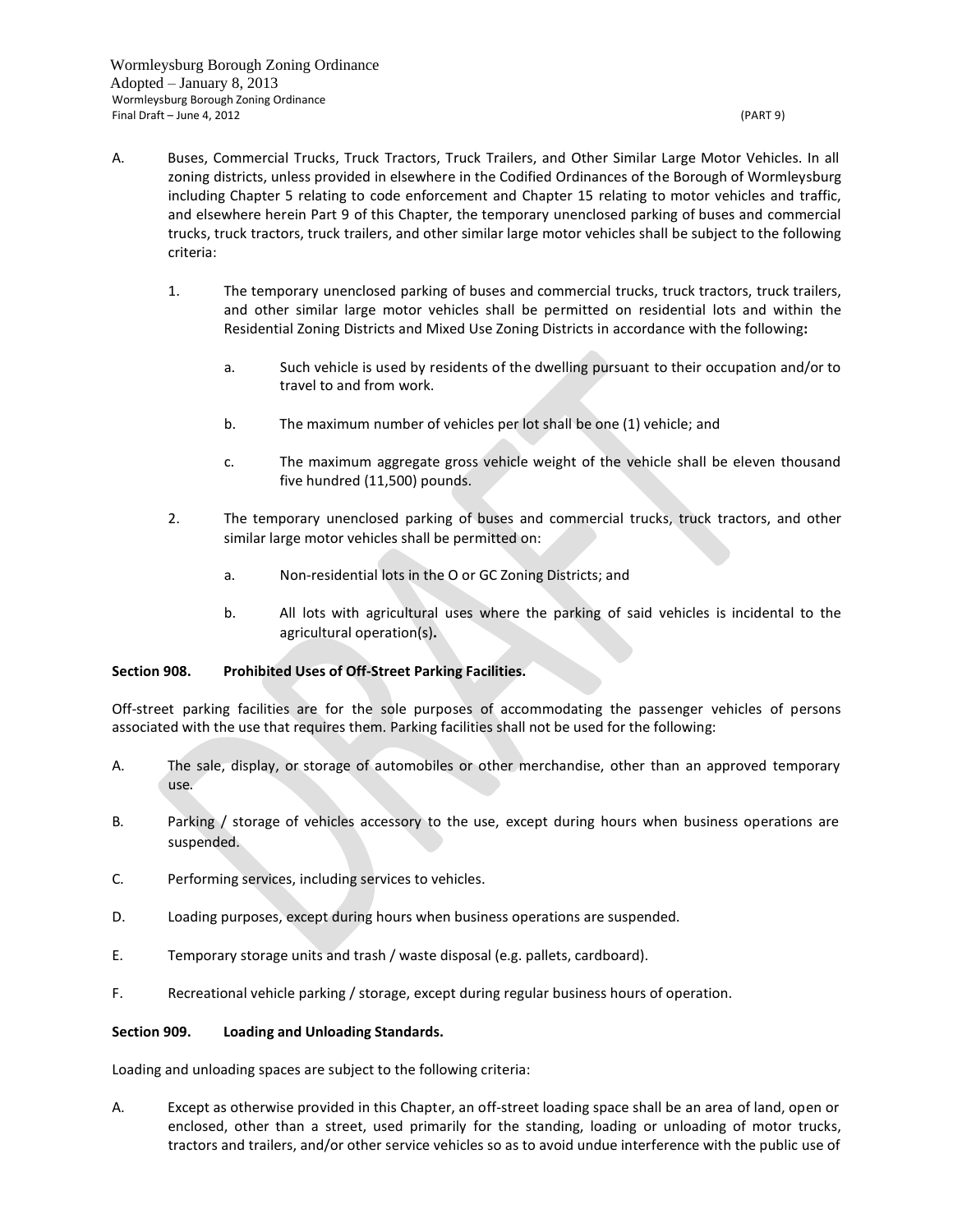Lot Access, Parking, and Loading Regulations

PART 9-22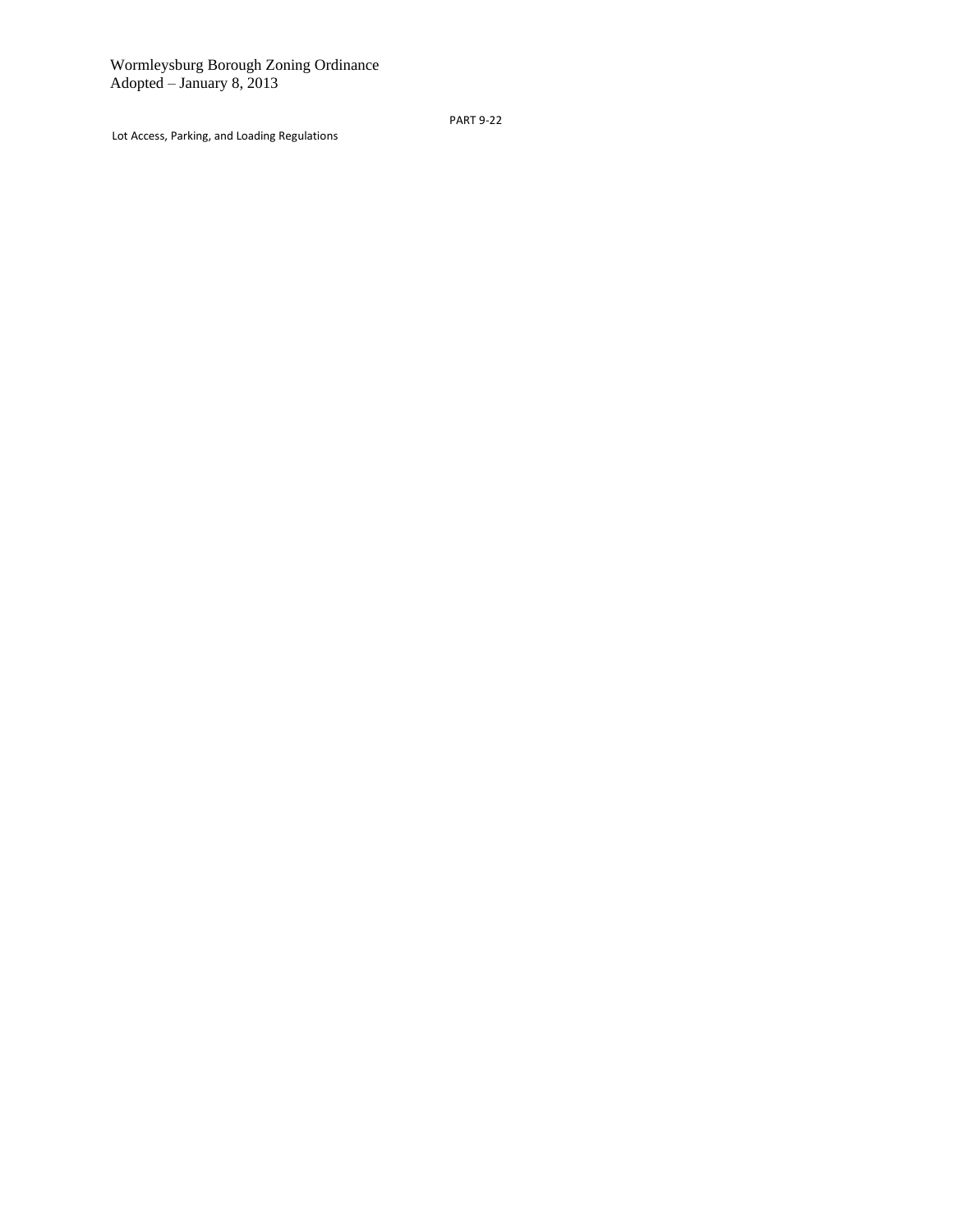streets. If a reasonable alternative does not exist, traffic may be obstructed for occasional loading along an alley.

- B. The off-street loading space shall be not less than twelve (12) feet wide, and thirty five (35) feet in length, and when covered, no less than thirteen (13) feet in height. For warehouse buildings or buildings accommodating tractor-trailers, the minimum off-street loading space size shall be increased to fourteen (14) feet wide and seventy (70) feet long; when covered, no less than fifteen (15) feet in height; and no less than a sixty (60) foot turn around and maneuvering area.
- C. Off-street loading space shall not be used or designed, intended or constructed to be used in a manner to obstruct or interfere with the free use of any street, sidewalk, designated fire lane, or adjacent property.
- D. Off-street loading spaces shall not be located so that vehicles entering or leaving the spaces would conflict with parking spaces and require backing maneuvers in areas of customer or public circulation during hours of operation.
- E. See Table 9-12 Off-Street Loading Requirements for off-street loading space requirements for specific uses:

# **TABLE 9-12 OFF-STREET LOADING REQUIREMENTS**



- F. When determination of the number of required off-street loading spaces results in a requirement of a fractional space, any fraction up to and including one-half (½) may be disregarded, and fractions over onehalf ( $\frac{1}{2}$ ) shall be interpreted as one (1) off-street loading space.
- G. Where there are multiple uses within a development or on the same lot, shared loading spaces shall be used among as many uses as practical. Loading spaces shall be adjacent to the use or building served except that in a group of buildings in the same use on the same lot, one (1) building may be designated to receive and dispatch goods, provided the total applicable floor area in all buildings on the lot is aggregated in determining the total required loading spaces.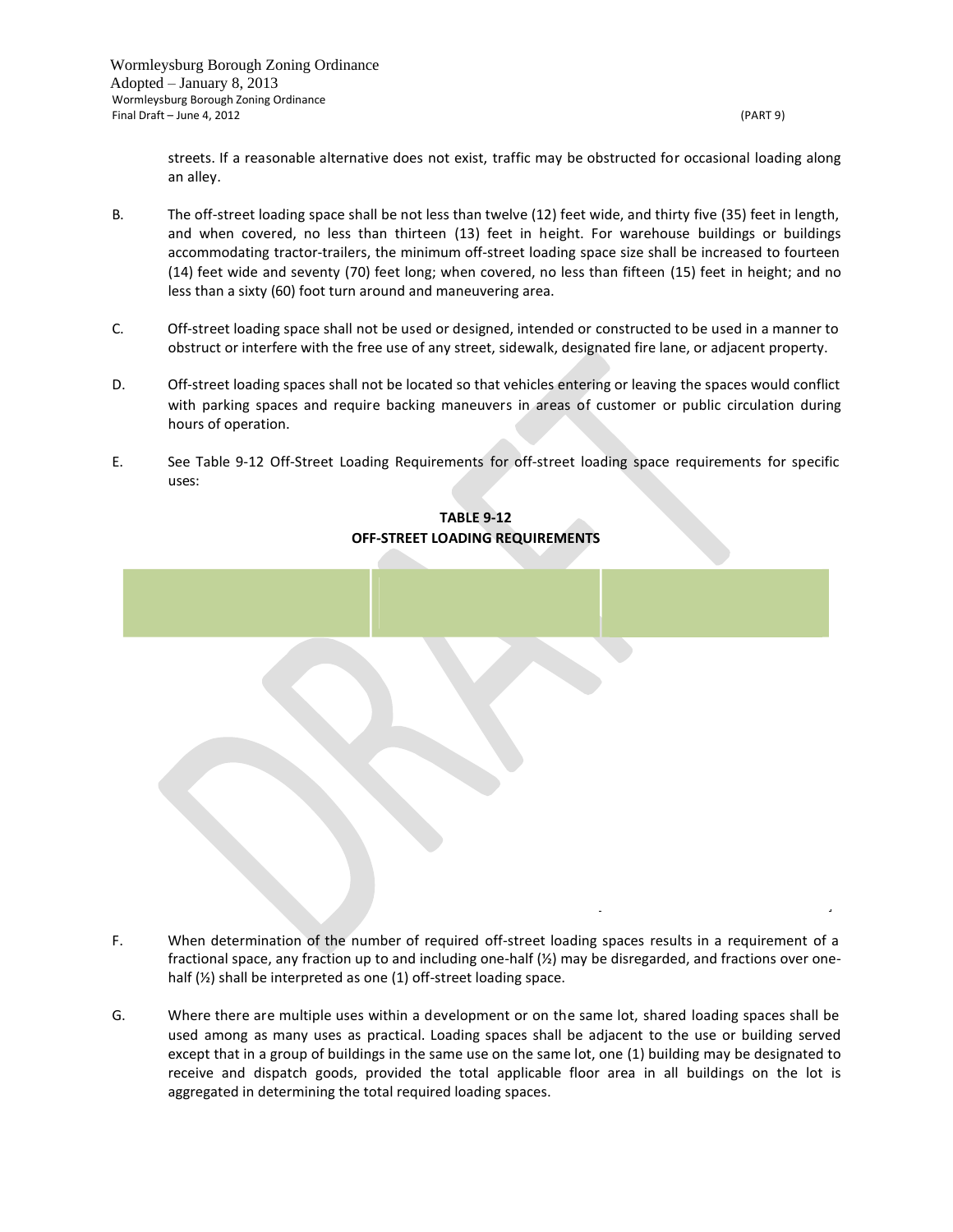PART 9-23

| <b>TYPE OF USE</b>                                                   | <b>GROSS FLOOR AREA</b>              | <b>NUMBER OF</b><br><b>LOADING SPACES</b> |
|----------------------------------------------------------------------|--------------------------------------|-------------------------------------------|
| Commercial (Retail/Service)<br>Wholesale<br>Industrial/Manufacturing | $< 10,000$ sq. ft.                   | 0                                         |
|                                                                      | 10,000 sq. ft. to 50,000 sq. ft.     | 1                                         |
|                                                                      | > 50,000 sq. ft. - 100,000 sq. ft.   | 2                                         |
| Hospitals                                                            | > 100,000 sq. ft. to 250,000 sq. ft. | 3                                         |
| Laundry<br>Institutional<br>and Similar Uses                         |                                      |                                           |
|                                                                      | each additional 250,000 sq. ft.      | 1                                         |
| <b>Office Buildings and Hotels</b>                                   | $<$ 10,000 sq. ft.                   | 0                                         |
|                                                                      | 10,000 sq. ft. to 100,000 sq. ft.    | 1                                         |
|                                                                      | > 100,000 sq. ft. to 300,000 sq. ft. | $\overline{2}$                            |
|                                                                      | > 300,000 sq. ft.                    | 3                                         |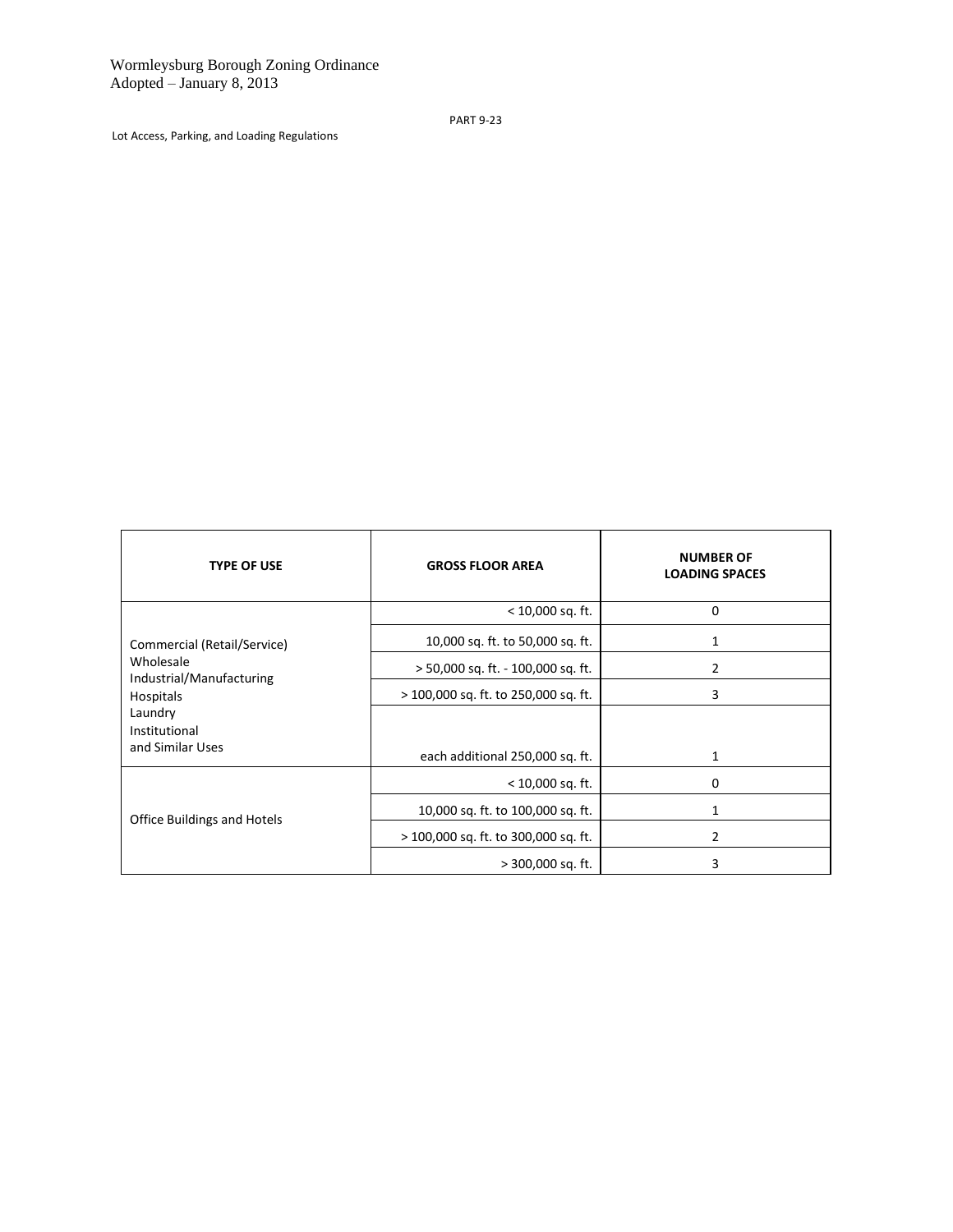- H. In all zoning districts except for the O and GC Zoning Districts, off-street loading facilities shall not be permitted within any front yard between the principal building and the public street, excluding alleys.
- I. Off-street loading facilities shall be located on the side(s) of the building not facing an abutting Residential Zoning District or existing residential use in the Mixed Use Zoning Districts.
- J. No off-street loading spaces shall be permitted within any required building setback, yard, and/ or buffer yard area.
- K. Off-street loading facilities shall comply with all applicable standards of Part 7 of this Chapter relating to *Buffer and Screening Regulations*.
- L. For all off-street loading areas, a planting strip at least ten (10) feet wide between the edge of the street right-of-way (including alleys) and/or abutting lot lines, and any off-street loading area authorized in all applicable yards which are adjacent to a public street, alley, and/or abutting lot. Planting strips between the right-of-way and the loading area shall be landscaped and maintained in accordance with Part 7 of this Chapter relating to *Landscaping and Vegetation Preservation*, across the entire lot in order to prohibit vehicular and pedestrian access, except at approved ingress and egress points, or unless permitted as part of an approved joint use and/or interconnected loading facility. Unless otherwise provided in this Chapter, including Part 7 of this Chapter relating to *Buffer and Screening Regulations*, loading areas shall be provided with screening of no less than eighty (80) percent opacity.
- M. Surfacing. All off-street loading facilities shall be constructed and maintained with the same paved concrete or bituminous surface material required for access drives in the this Part 9 of Chapter relating to *General Provisions*, Chapter 22 relating to subdivision and land development, and/or any applicable Borough construction and materials specifications.
- N. All on-site, outdoor lighting of off-street loading areas shall comply with Part 7 of this Chapter relating to *Performance Standards for All Uses*.

## **Section 910. Stacking Standards.**

Stacking spaces and lanes are subject to the following criteria:

- A. Stacking facilities associated with any use having a drive-thru and/or drive up facilities or other uses provided in Table 9-13 Stacking Lane Requirements, shall be provided to prevent vehicle backups on adjoining streets.
- B. Stacking lanes shall begin at the window or communication/mechanical device (e.g., menu board) first  $(1<sup>st</sup>)$  encountered by the vehicle user.
- C. Stacking lanes shall have on-site directional signs, indicator lights or pavement markings identifying the direction of travel and lane status (e.g., open vs. closed).
- D. Stacking spaces and lanes shall not impede on and off site traffic movements, shall not cross or pass through off-street parking areas, and shall not create a potentially unsafe condition where crossed by pedestrian access to a public entrance of a building.
- E. Stacking lanes shall be separated by striping or curbing from off-street parking areas. Individual lanes shall be striped, marked, or otherwise distinctly delineated.
- F. The minimum required dimensions of one (1) stacking space shall be not less than twelve (12) feet wide, twenty (20) feet in length.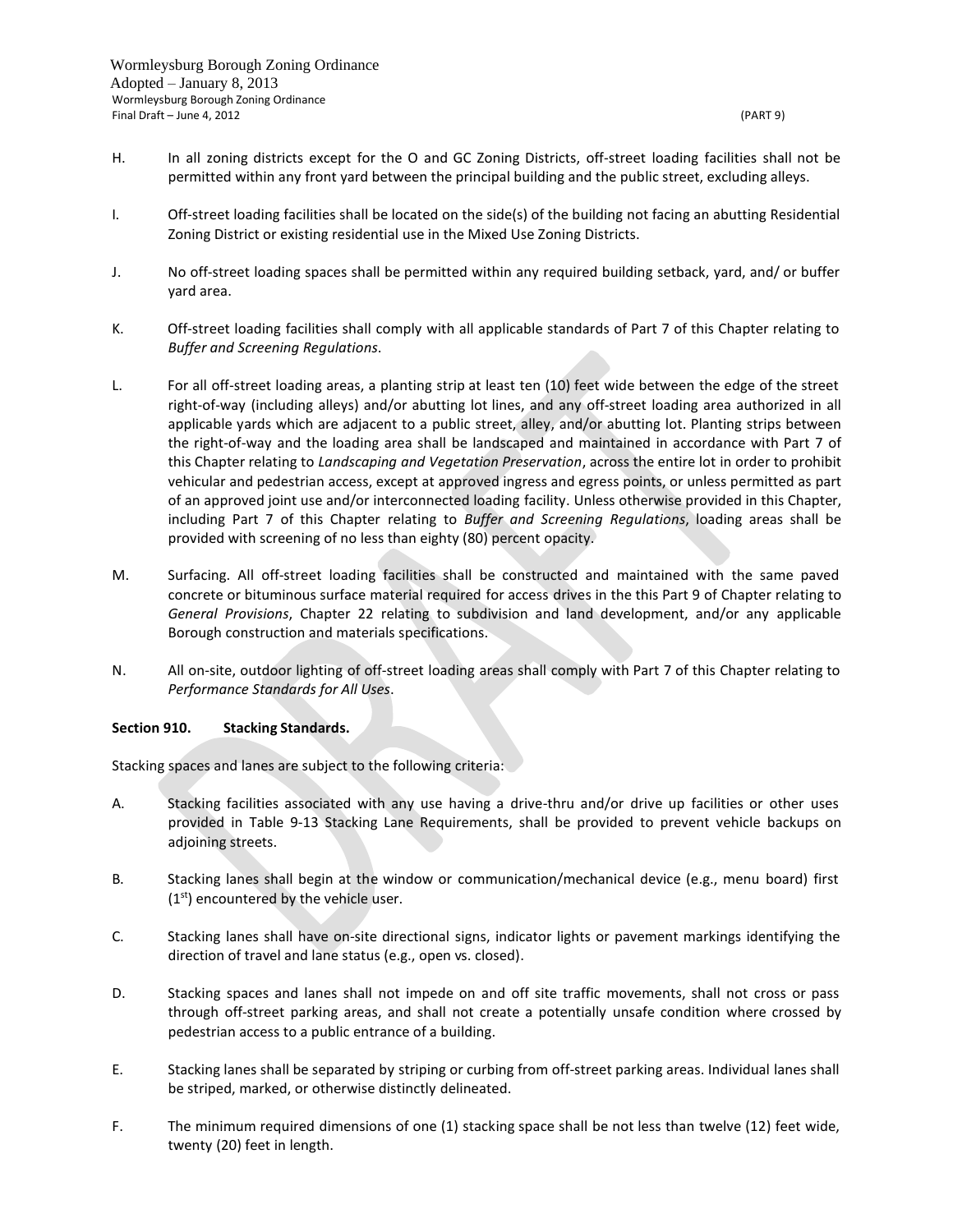PART 9-24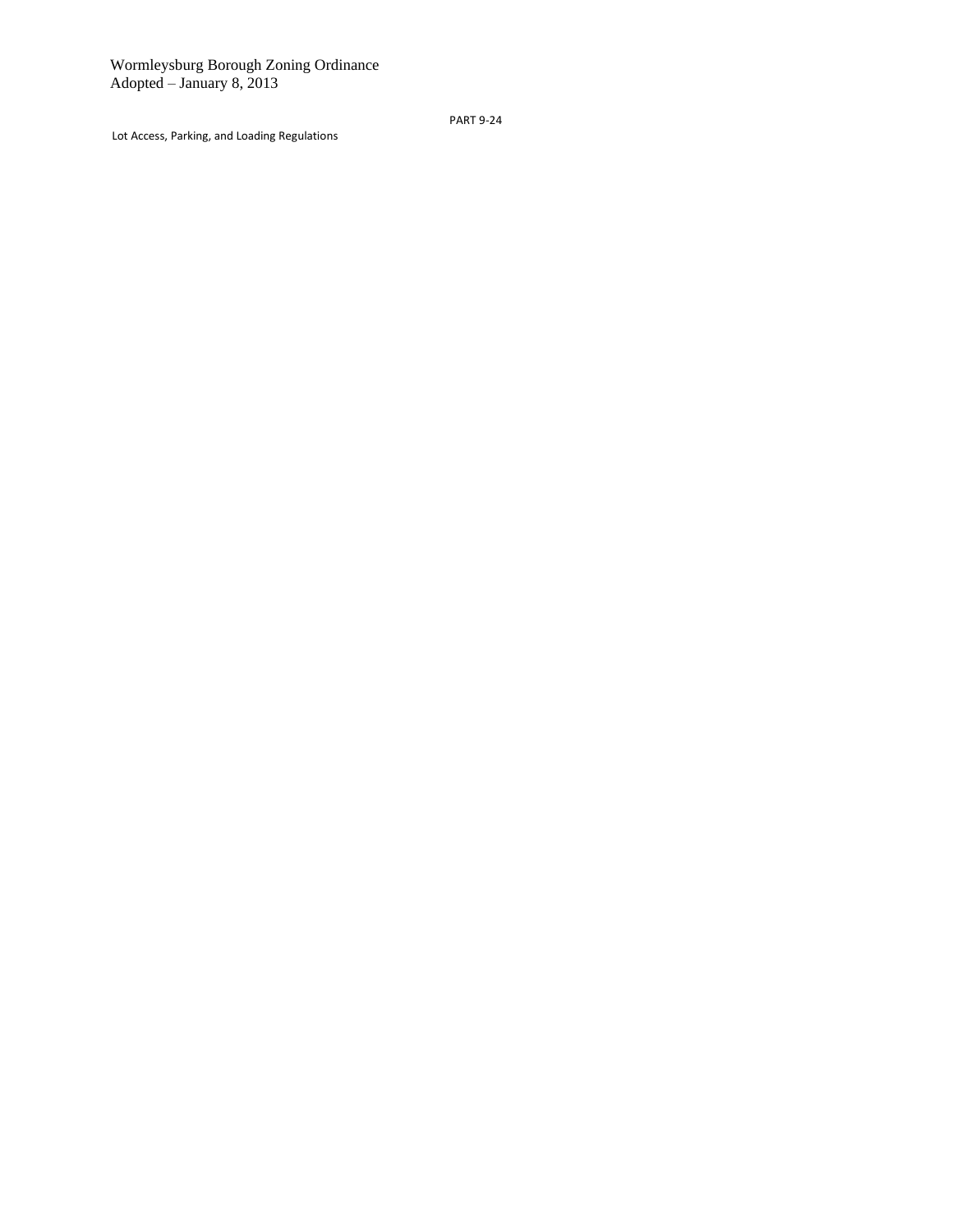G. The following stacking space requirements for specific uses shall be provided as listed in Table 9-13 Stacking Lane Requirements: